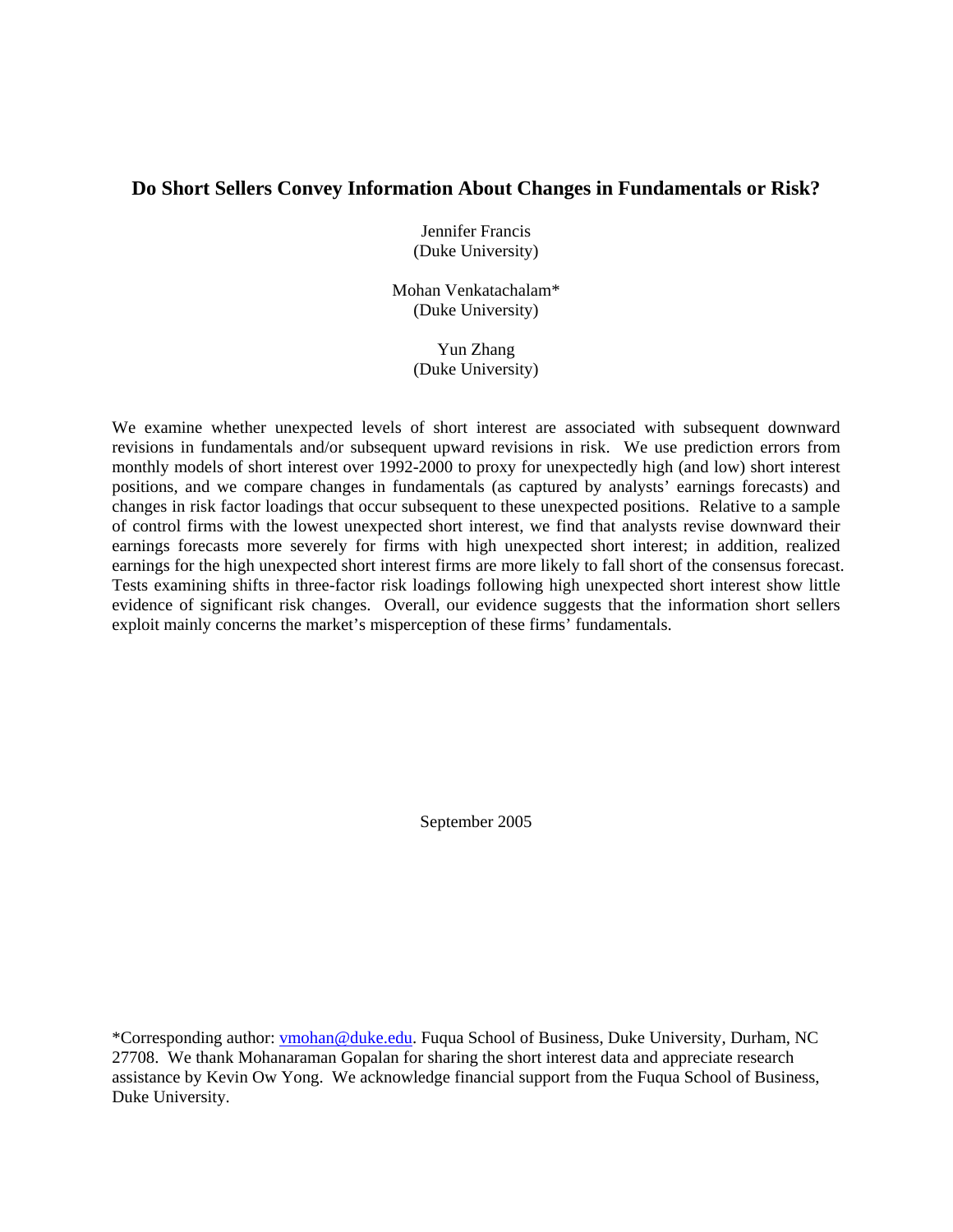#### **Do Short Sellers Convey Information About Changes in Fundamentals or Risk?**

### **1. Introduction**

 $\overline{a}$ 

This paper examines the information conveyed by short selling that is due to speculative trading.<sup>1</sup> Speculative short sellers sell overvalued stocks, hoping to reap gains when they reverse these positions (by buying the stock) when the stock price subsequently declines. There are at least three possible scenarios in which stocks are overvalued, and therefore are attractive to short sellers: (1) the market overestimates the future earnings of the firm (the numerator effect in the valuation model); (2) the market under-estimates the firm's risk (the denominator effect in the valuation model); and/or (3) the market rationally and correctly assesses the firm's fundamentals and risk, but for some (irrational) reason, the stock price deviates from the intrinsic value that is supported by these fundamentals. An example of overvaluations arising in the third scenario is a fad or bubble. $<sup>2</sup>$ </sup>

The objective of this paper is to investigate the extent to which the first and second scenarios are associated with short selling activity. That is, we investigate whether and to what extent short positions portend the market's misperception, and subsequent correction, of expectations of firms' fundamentals (as proxied by future earnings) and/or their risks. Our goal is to disentangle these two effects by providing evidence on whether high unexpected levels of short positions are associated with over-estimated earnings, under-estimated risks, or both. We also note that if short selling is largely driven by fads or bubbles (the third scenario), rather than misperceptions of fundamentals or risk, our tests are biased against finding changes in earnings expectations and/or changes in risk. This is because the end of a fad or the bursting of a bubble would not (necessarily) imply changes in the market's perceptions of the firm's underlying fundamentals or risk. Thus, if most short interest is due to bubble-speculation, we should not expect short positions to be related to predictable subsequent revisions in fundamentals or risk.

<sup>&</sup>lt;sup>1</sup> Short interest positions may also arise due to arbitrage, hedging or tax related reasons. Because these sources of short selling activity are not likely driven by mispricing, they are not the focus of our study. As we describe in more detail in section 4, our estimates of short selling activity associated with speculative positions control for these other motivations for short positions.

 $2^{2}$  For example, several studies show how speculative premia could arise from speculative trading driven by heterogeneous beliefs among investors (Miller, 1977; Harrison and Kreps, 1979; Morris, 1996).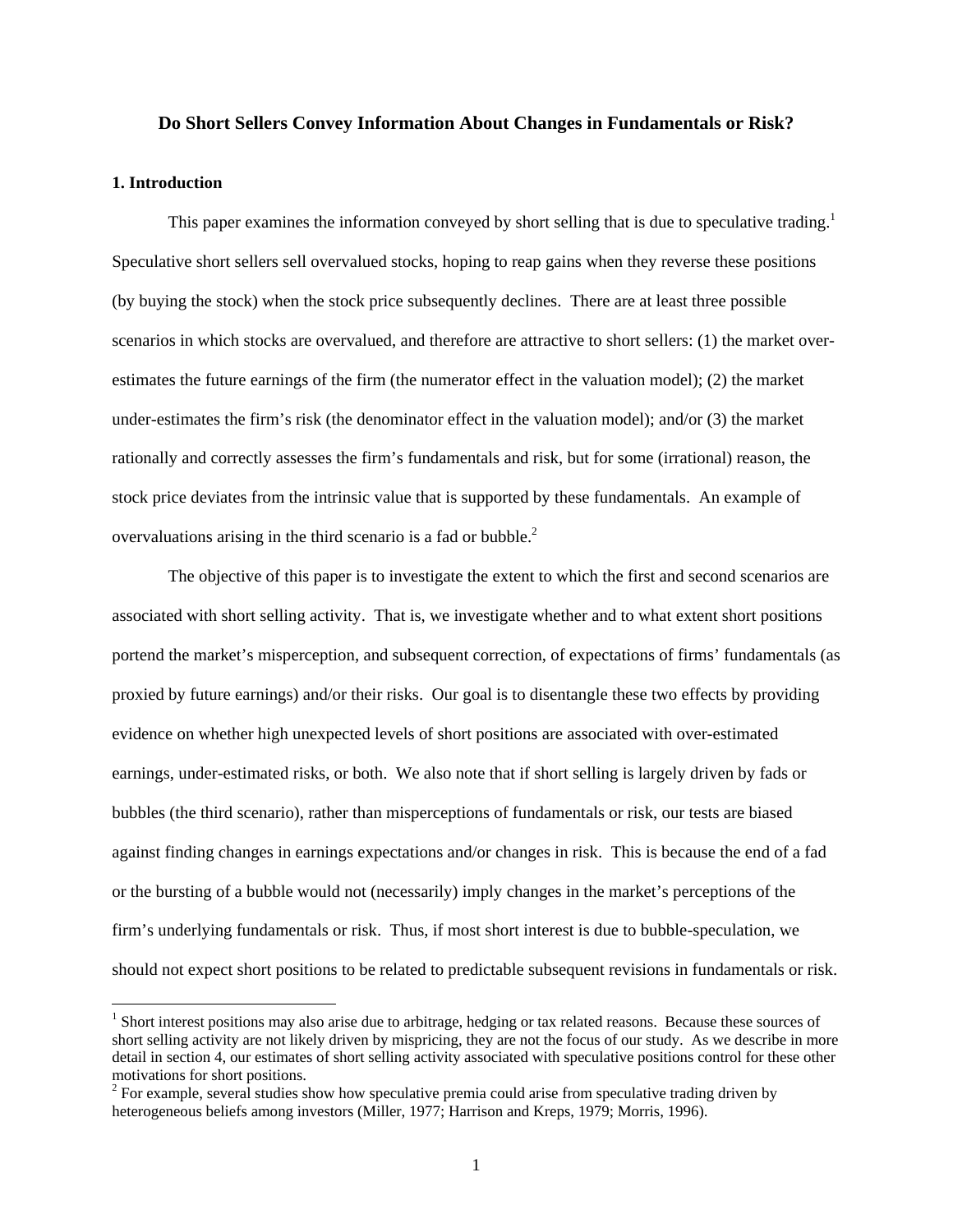Our research design to parse out the two sources of over-valuation is most closely related to the research designs used by Denis, McConnell, Ovtchinnikov and Yu (2003) and Grullon, Michaely and Swaminathan (2002). Denis et al. study the information content of additions to the S&P 500 Index, and Grullon et al. examine the information content of dividend changes. Grullon et al. attempt to separate the stock price effects of dividend changes due to shifts in fundamentals and shifts in perceived risk. We use a similar empirical design to analyze the information conveyed by unexpected changes in short interest. Like Denis et al., our primary interest is in explaining the subsequent returns to firms that experienced the event (i.e., firms that were added to the S&P 500 in Denis et al.'s study versus firms that experienced high unexpected short interest in our study).<sup>3</sup> In particular, we use analyst forecast revisions and forecast errors to proxy for the market's perception of future earnings and we use a three-factor model to estimate shifts in the market's perception of risk.

To identify the portion of short selling that is driven by speculation, we begin by constructing a model to estimate individual firms' monthly expected short interest positions between 1992 and 2000. Our model is successful in explaining over 90% of the variation in short interest levels. We use the residual from this model as our estimate of the firm's unexpected short interest position in a given month. We then relate such unexpected short interest to analyst forecast revisions and forecast errors. To control for over time patterns in analysts' forecast revisions, we use a sample of firms with low unexpected short interest levels as our control group. Our results show that, following the event month in which we measure unexpected high (or low) short interest positions, security analysts revise downward their earnings forecasts more severely for firms with high unexpected short interest than for firms with low unexpected short interest. We also find that realized earnings for firms with high unexpected short interest are more likely to fall short of the last consensus analyst forecast available prior to the unexpected increase in short interest. These findings indicate that short sellers appear to target firms where the

 $3$  In contrast, Grullon et al.'s focus is on explaining variation in the immediate market reaction to firms' announcements of dividend changes. Our setting does not lend itself to a clean test of immediate market reactions to unexpected short interest positions because our short interest data is observed at the monthly level, where changes in these values are not publicly announced (as are the information events studied by these other papers).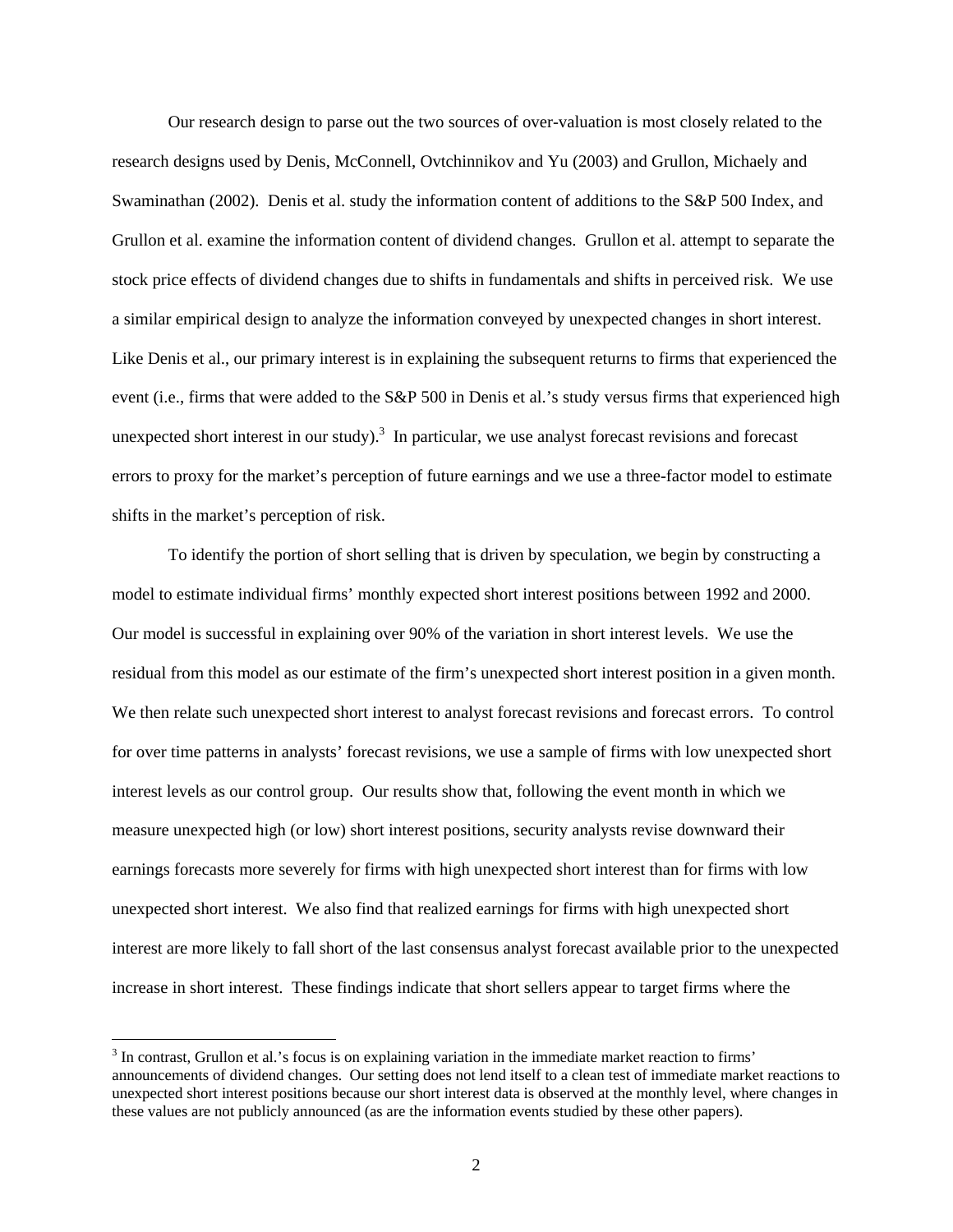market has over-estimated the fundamentals, as reflected by the fact that subsequent forecast revisions and forecast errors are significantly more negative for high unexpected short interest positions.

To proxy for the extent to which the market misjudges firms' risks, we use three-factor asset pricing regressions (estimated at the firm level using 180 daily returns on each side of the event month) to determine the extent and magnitude of shifts in factor loadings surrounding unexpected changes in short interest. Similar to our tests of changes in analysts' forecasts, we use low unexpected short interest firms to control for changes in factor loadings that are due to macroeconomic shocks or other time-specific effects unrelated to changes in short interest. The results show that, in general, changes in most risk factor loadings for firms with high unexpected short interest are not different from changes in factor loadings for firms with low unexpected short interest; further, the few significant differences that we document are quite small in economic terms.

Taken together, our results suggest that the information short sellers exploit primarily concerns the market's misperception of firms' fundamentals (as measured by future profitability) rather than the market's misperception of risk. As such, we believe that our study contributes to the growing literature on short interest by identifying the type of information short sellers use or anticipate.

The rest of this paper is organized as follows. Section 2 motivates the paper and relates our study to the extant literature. We discuss our data and sample selection in section 3. Section 4 describes our model of unexpected short interest and provides summary statistics about the resulting estimates of unexpected short interest that we use in our tests. Section 5 presents our analysis of the relation between unexpected short interest positions and subsequent changes in fundamentals and changes in risk. We also present analyses to consider the link between changes in fundamentals and changes in risk and the subsequent returns earned by short sellers. Section 6 summarizes our findings and concludes.

## **2. Motivation and Related Research**

Prior research has shown that short sale transactions are associated with immediate negative abnormal returns (Aitken, Frino, McCorry and Swan, 1998), and that firms with high levels of short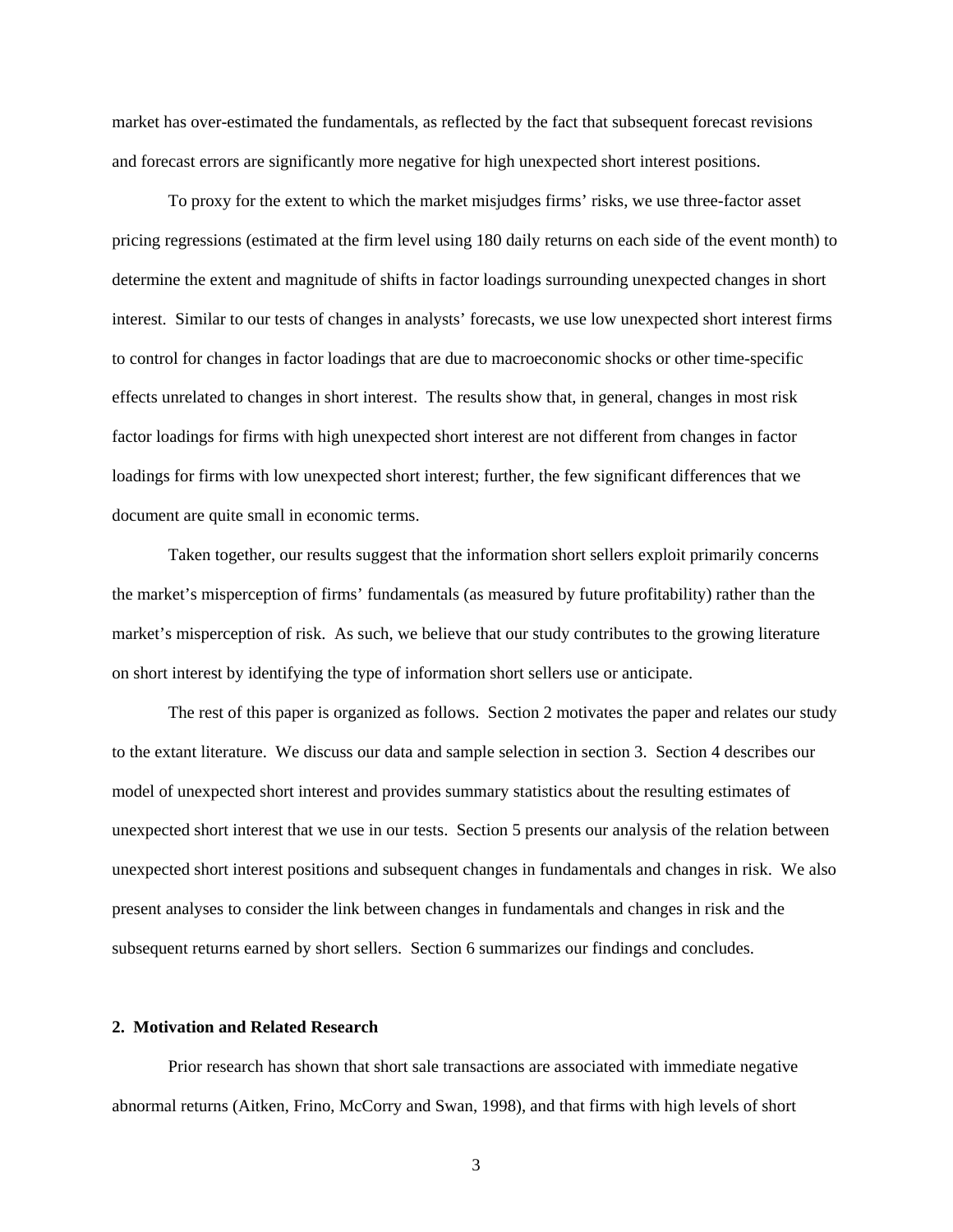interest subsequently experience negative abnormal returns (Asquith and Meulbroek, 1995; Desai, Ramesh, Thiagarajan and Balachandran, 2002; Asquith, Pathak and Ritter, 2004). Other research has investigated characteristics of firms that are targets of short selling activity. For example, Dechow, Hutton, Meulbroek and Sloan (1995) and Christophe, Ferri and Angel (2004) show that short sellers target firms with low ratios of fundamentals (such as earnings and book values) to market values. Jones and Lamont (2002) show that stocks that are expensive to short or which enter the borrowing market have high valuations and low subsequent returns. While these findings are consistent with short sellers identifying over-valued stocks, it does not speak to the specific pieces of information that short sellers exploit to determine this over-valuation.

Research which probes the types of information exploited by short sellers has yielded mixed results. Christophe, Ferri and Angel (2004) show that short selling activity appears to precede earnings announcements conveying negative news. Using a recent sample of short sale transactions occurring between April 1, 2004 and February 28, 2005, Daske, Richardson and Tuna (2005) question this finding. They find no evidence that short sale transactions are concentrated prior to bad news earnings announcements or bad news management forecasts. Desai, Krishnamurthy and Venkataraman (2004) and Richardson (2003) examine whether short sellers target firms with poor earnings quality. Desai et al. find increases in short positions in the 12-months prior to earnings restatements (their proxy for poor earnings quality), while Richardson finds no evidence that short sellers target firms with high accruals (his proxy for poor earnings quality).<sup>4</sup> Dechow, Sloan and Sweeney (1996) provide some evidence that short interest levels increase about two months prior to a sample of 27 SEC enforcement actions and remains high for about six months following the announcements. Finally, and perhaps most on point for our analysis of subsequent changes in fundamentals, Pownall and Simko (2005) find that firms targeted by

<sup>&</sup>lt;sup>4</sup> Richardson (2003) examines raw short interest levels, while Desai et al. (2004) examine changes in short interest. The change in short interest is generally viewed as a more precise measure of speculative-based short interest positions, relative to the raw level of short interest, because other factors are known to influence short interest positions (arbitrage, hedging, and tax motivations). Under the view that these other explanations are roughly constant from one period to the next, the change in short interest will better isolate speculative short positions. As described in section 4, our model of expected short interest includes a lagged short interest term as well as explicit variables associated with these other motivations for short selling.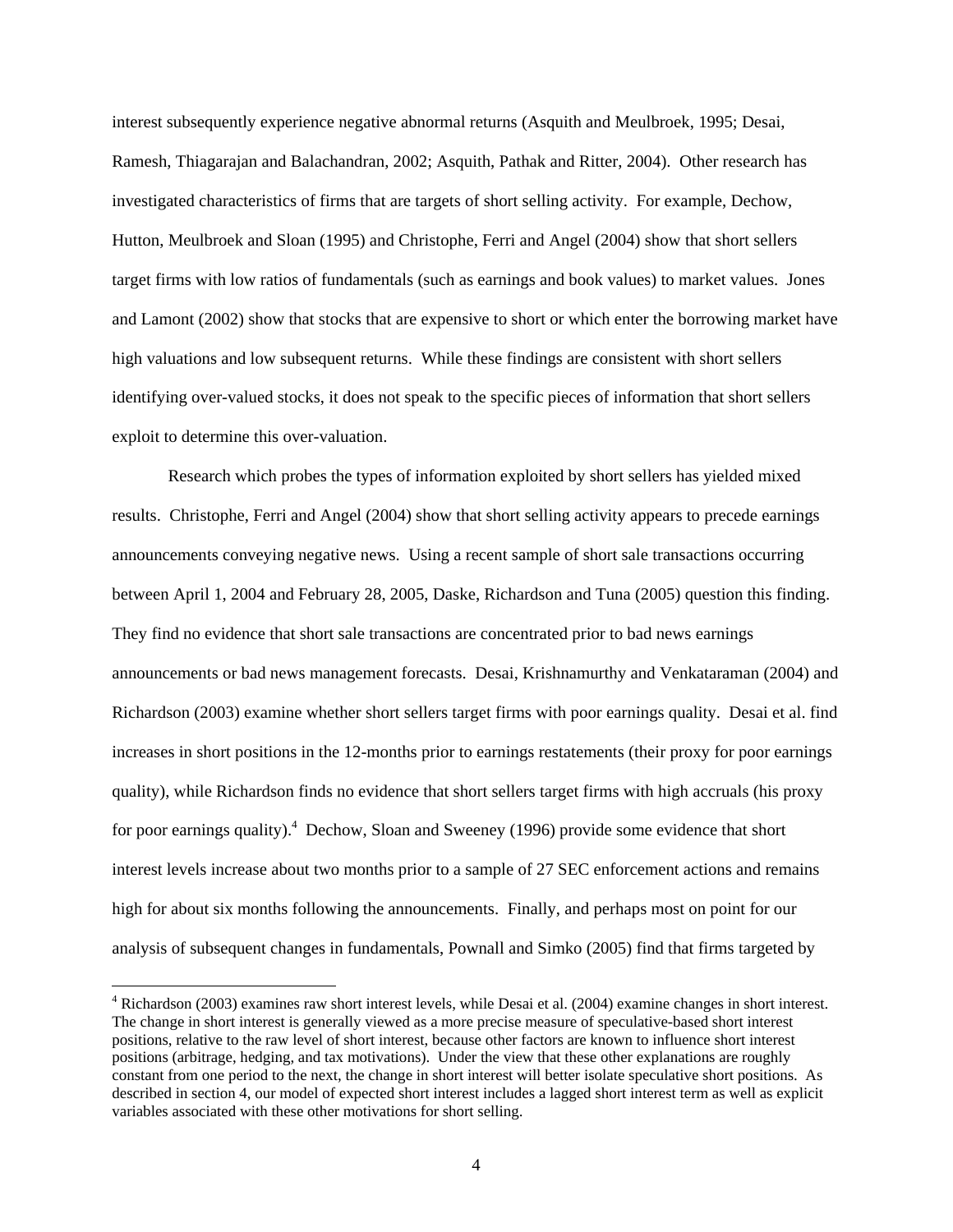short sellers experience, in the year following these short positions, significant declines in earnings-based fundamentals such as earnings-to-price ratios and earnings growth.

Our study adds to this body of work in several ways. First, our study considers whether short seller anticipates a stock price decline due to either anticipated decreases in the numerator (corrections of over-estimated fundamentals) or anticipated increases in the denominator (corrections of under-estimated risk), or a combination of the two. To our knowledge, prior research has not investigated the possibility that short sellers take speculative positions for risk-related reasons, despite evidence in prior studies that short positions are larger and more concentrated in low book-to-market stocks (Dechow, Hutton, Meulbroek and Sloan, 1995; Christophe, Ferri and Angel, 2004). Together with Fama and French's (1993) evidence showing that the low book-to-market portfolio of stocks is not well-priced by the 3-factor asset pricing model,<sup>5</sup> these findings suggest that short sellers may target stocks whose risk is poorly captured by extant models of asset pricing, and therefore, perhaps poorly understood by investors.

Second, like Pownall and Simko, we develop a model of expected short interest levels which we estimate using a large sample of monthly short interest data covering the period 1992-2000. In contrast to Pownall and Simko's time-series model of short interest, we use a cross-sectional model which we estimate monthly. The main advantages of the cross-sectional approach are that we impose fewer data requirements (thus increasing sample size and sample composition)<sup>6</sup> and we allow the model parameters to change on a monthly basis. The latter allows us to capture tax-motivated short selling which has been shown by Brent, Morse and Stice (1990) to exhibit predictable patterns in December and January. The limitation of the cross-sectional model is that it imposes an assumption of a constant coefficient (on a given variable) across all firms, for a given month. We do not believe this limitation is terribly severe for our sample, as the average explained variation from the monthly models is over 93%. An important contribution of our study relative to Pownall and Simko's work is that we attempt to link the residual

<sup>&</sup>lt;sup>5</sup> Specifically, Fama and French (1993, Table 9a) show that abnormal returns (as measured by the intercepts from 3factor asset pricing regressions) are significant for both the smallest and the largest firms within the low book-tomarket quintile.

<sup>&</sup>lt;sup>6</sup> Our final sample contains 2,820 unique firms, compared to 1,333 unique firms in Pownall and Simko's sample of short interest over 1988-1999.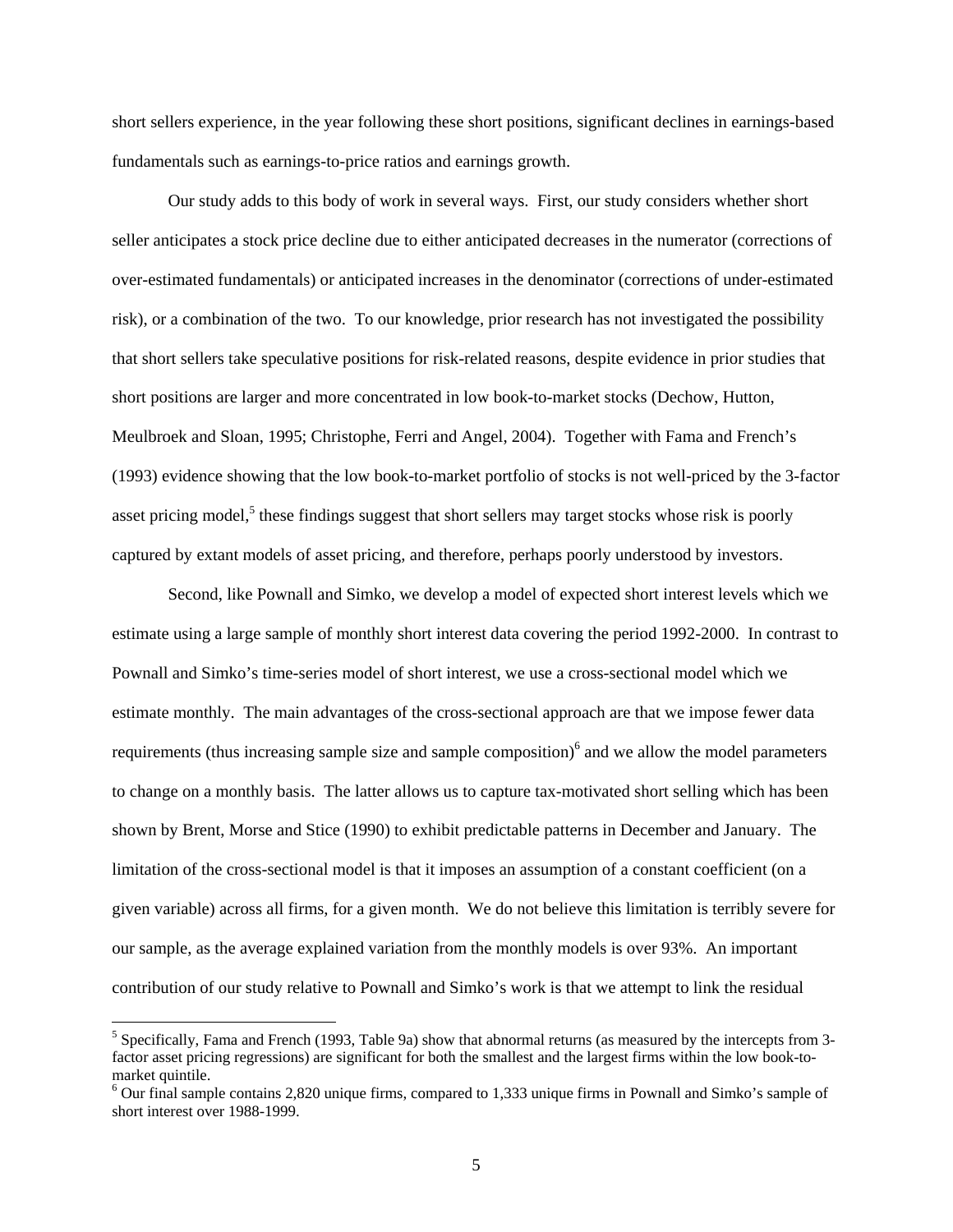from the expected short interest model (that is, the unexpected short position) to explicit information events, occurring subsequent to the identification of the high unexpected short interest position, that reveal information about the firm's deteriorating fundamentals.

A third difference between our study and much of the prior research examining short sellers' anticipation of information events concerns the ordering of events in the research design. Most prior studies select an event (e.g., earnings announcement, management forecast, earnings restatement and SEC enforcement action) and then examine whether there are high levels of short interest preceding the event. In the case of earnings announcements and management forecasts (which might convey either good news or bad news), researchers further partition based on the sign of the event because their focus is (generally) on short selling prior to bad news earnings announcements or bad news management forecasts. In contrast, we begin with the identification of unusually high levels of short interest, and then focus on the magnitude and direction of information revealed by subsequent analysts' forecasts. Our approach of conditioning on the prior level of short interest rather than conditioning on the subsequent information event has at least two advantages. First, it allows us to speak to the implications of a broader crosssection of unexpected high short level positions than does prior research which, by construction, predicates its analysis on only short positions made prior to the information event being examined. There could, for example, be quite large short positions at other times, made in anticipation of information events not considered by the study (or any set of studies). Second, the information event-conditioning approach contains an implicit assumption that short sellers are able to predict both the timing and sign of the information event being examined, and that the information event is one that short sellers target. While it is reasonable to believe that short sellers are able to predict the timing of quarterly earnings announcements (either because announcement dates are known in advance or predictable based on prior year patterns), it is less reasonable to think short sellers can predict the timing of management forecasts, announcements of enforcement actions, or restatement announcements which are both less frequent in occurrence (so patterns are not able to be discerned from historical data) and have no required periodicity (i.e., they can occur at any time during the year). Further, while it is reasonable to believe that short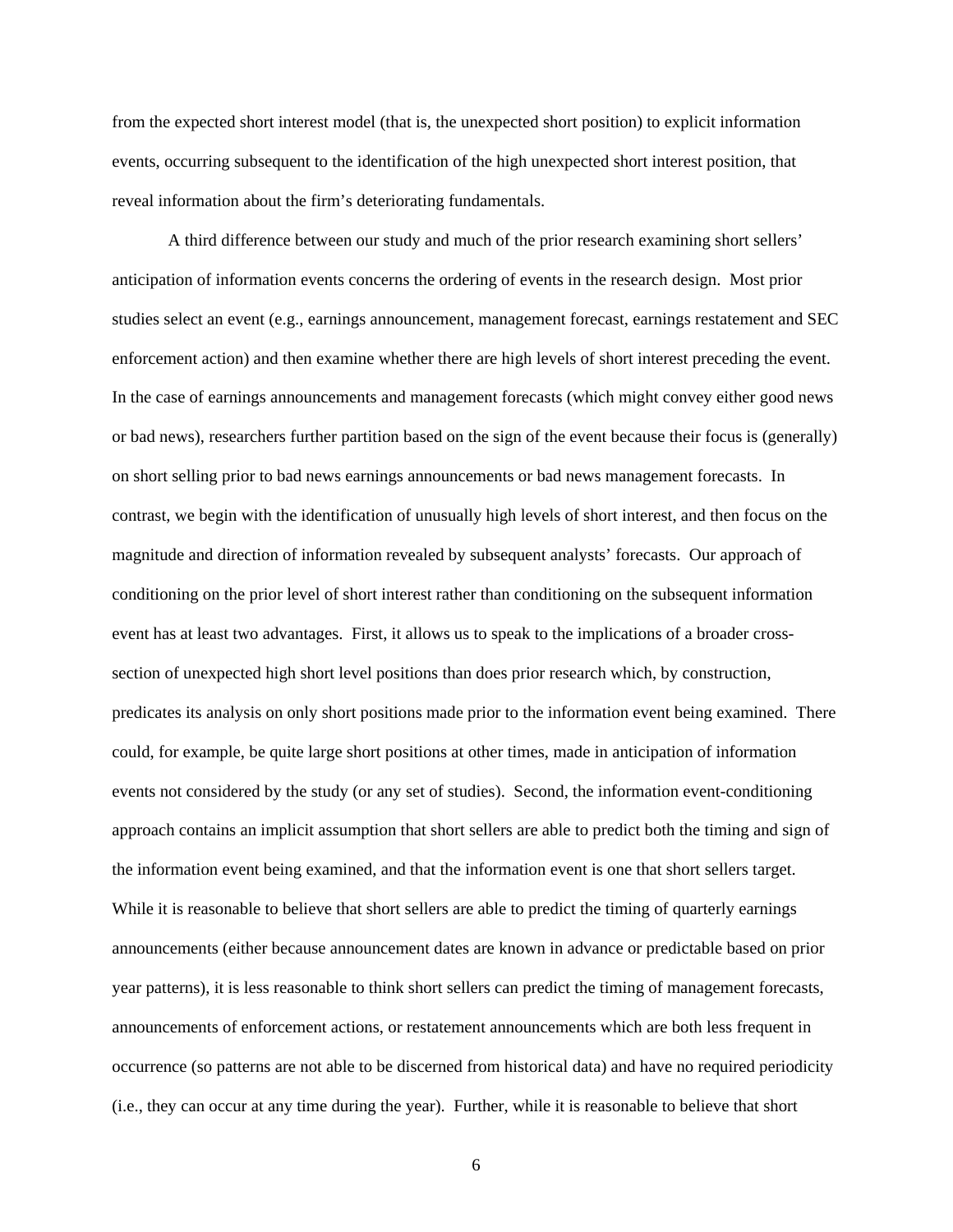sellers can predict the negative sign of the stock price consequences of restatements and enforcement actions (which are generally viewed as conveying bad news), there is much greater variation in the news content of earnings announcements and management forecasts. Thus, even if short sellers are able to predict *either* the timing *or* the sign of the information event, they would arguably have difficulty predicting both. These arguments may explain why prior studies' investigations of short interest positions near to information events have found mixed results.

Fourth, our study investigates a more timely and fluid information event than that examined in prior studies. In particular, security analysts continually update prior forecasts and issue new forecasts; importantly, there is no required timing or discrete periodicity to analysts' reporting as there is with quarterly earnings announcements. Because analysts can revise their forecasts at any time, it is more likely that short sellers take positions based on anticipated corrections in market expectations that are set by analysts, than based on corrections that are the result of firm-initiated disclosures which are rarer and, in some cases (such as earnings announcements) constrained-in-time. The reason is that short sellers hoping to profit from speculative positions would, all else equal, prefer that negative news about the shorted stock reach the market sooner rather than later, after they construct their short positions. This is because the short seller is exposed to the risk of the stock price increasing; the longer the short position remains open, the greater is the chance that the stock price will increase, thus exposing the short seller both to margin calls and an increased likelihood of an unprofitable return to his position. On this point, Reed (2003) suggest that the mean length of a loan for a short sale is about ten days. For hedge funds, Daske et al. argue that the average period that the short trade is open is likely to be longer, on the order of five to six months; for their sample, they estimate the mean (median) length to be 33 (42) trading days, or between one and two months.

A related advantage of examining analysts' forecast revisions is that it is not unreasonable to think that analysts' revisions are a *response* to the information conveyed by short positions. Alternatively, analysts' revisions may be a response to a more direct signal conveyed by the short seller to analysts: nothing precludes short sellers from directly communicating their negative views about a stock's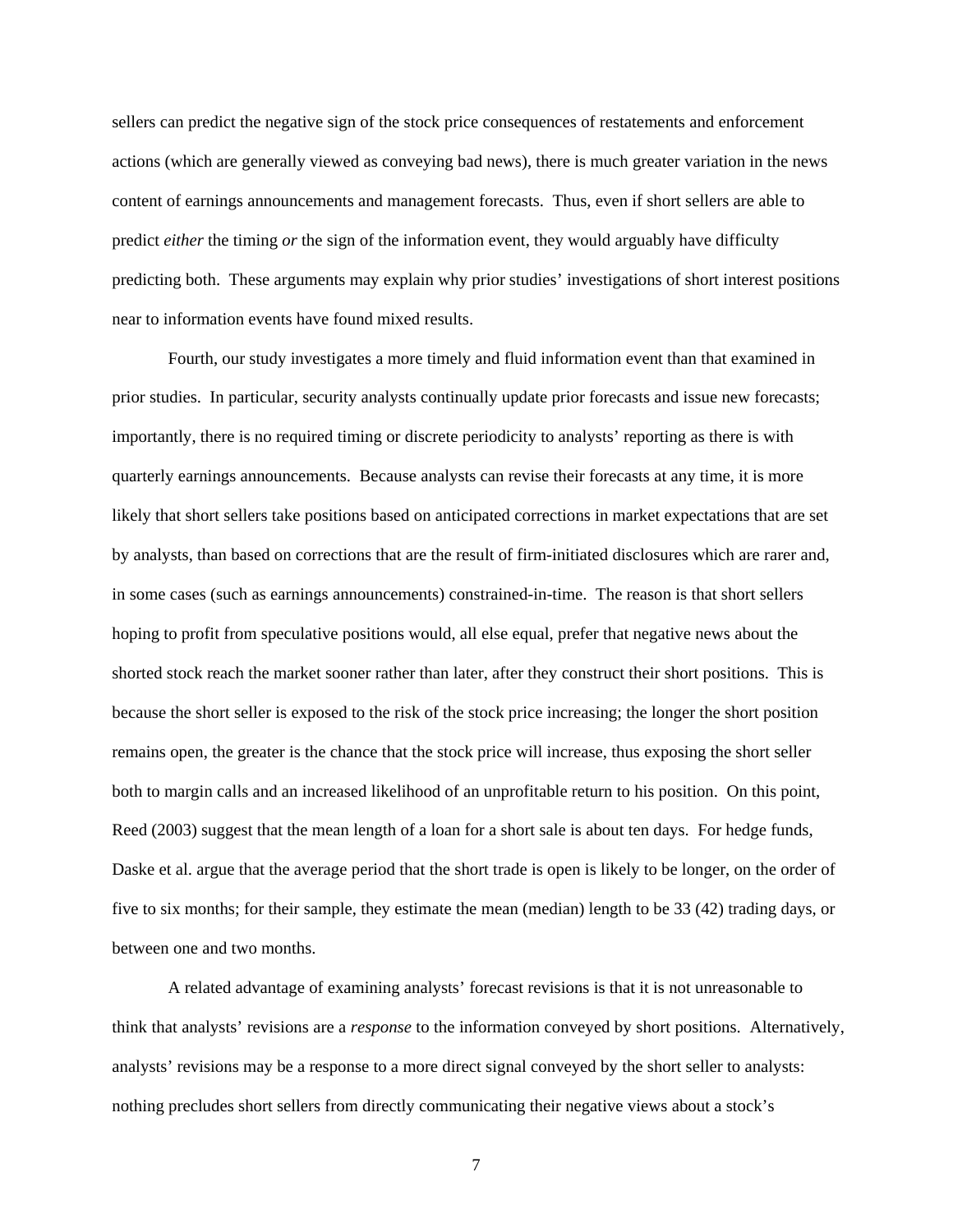fundamentals to analysts, in the hope that analysts might incorporate such views in their forecasts. In contrast, it is harder to see how the information in a firm's earnings announcement, management forecast or earnings restatement is a response to the short seller's position or to information conveyed by that short position. For example, in the case of short positions taken prior to earnings announcements, it seems that if the short position is successful, it must be because the short seller is able to predict the occurrence of negative earnings news; it is not because the negative earnings news is prompted by information conveyed by the short position. In fact, it is more likely that firms take deliberate actions to raise the level of short sale constraints rather than subsequently acquiesce to short sellers by disclosing bad news. On this point, Lamont (2004) suggests that shorted firms take actions (such as legal threats, investigations and lawsuits against the short seller) to impede short sellers from making a profit and thereby create a short squeeze.

 Our focus on analysts' forecast revisions and forecast errors mitigates or avoids many of the above concerns because of several features of analysts' forecasts. As noted above, analysts generate forecasts frequently and have arguably weaker incentives (than firm management) to not attend to the information in short positions. Moreover, analysts' forecasts are based on a large set of information which encompasses the information events examined in prior studies; as such, analysts' forecasts represent a nice summary measure of the implications of many information events for expectations about the firm's fundamentals. For these reasons, tests based on revisions in analysts' forecasts are more likely to show a positive association between unexpected short positions and subsequent downward revisions in shorted firms' fundamentals – if, in fact, short positions anticipate (or cause) such changes.

#### **3. Data and Sample**

Our sample consists of NYSE and NASDAQ stocks with monthly short positions during the period January 1992 – December 2000. While both NYSE and NASDAQ firms report short positions on the day of settlement (which occurs on the  $15<sup>th</sup>$  of each month), the data are compiled differently by the two exchanges. For NYSE stocks, the data are complied four days after the settlement date (so on or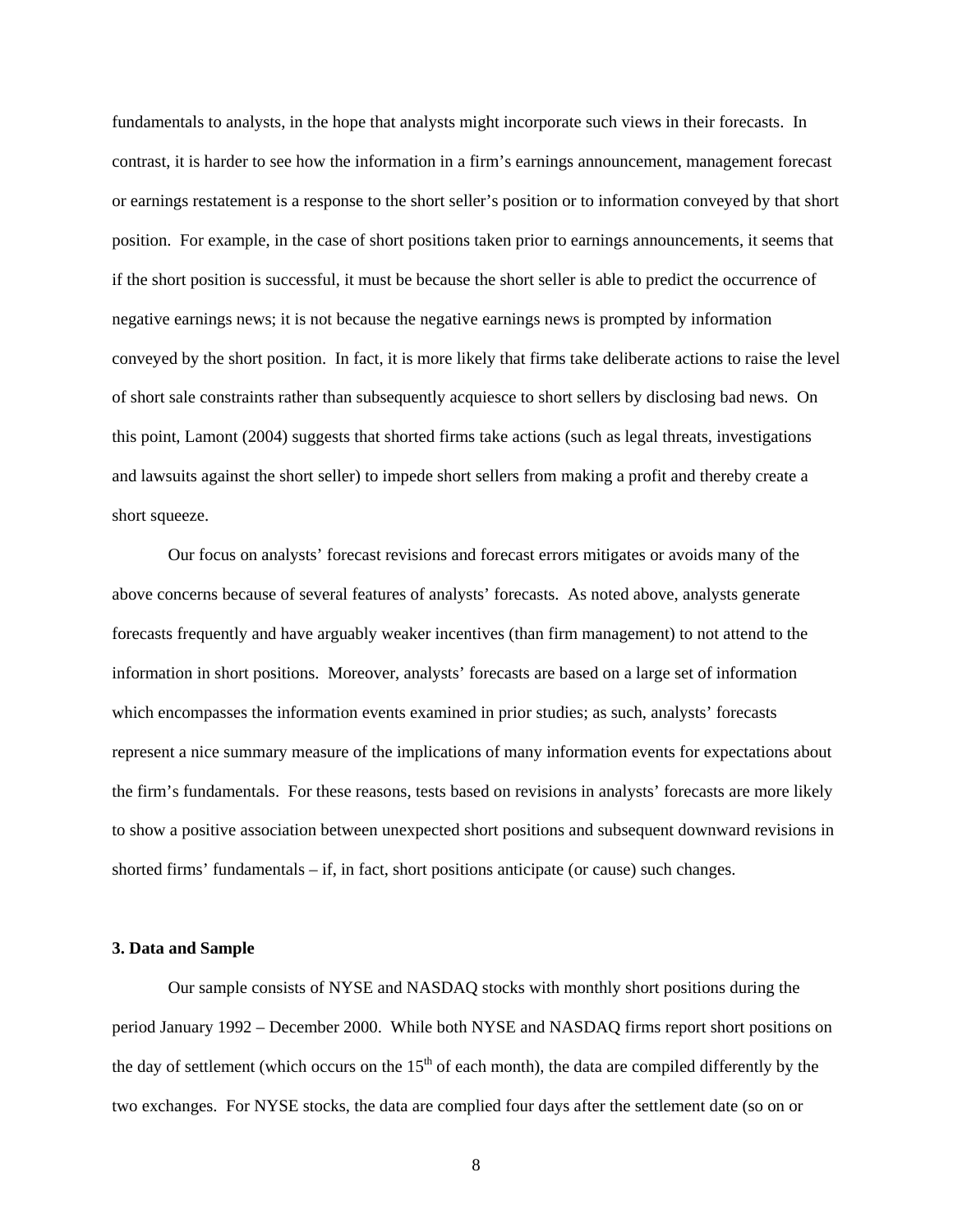about the  $19<sup>th</sup>$  of each month); for NASDAQ firms, the data are compiled eight business days after the reporting of the settlement data (so on or about the  $23<sup>rd</sup>$  of each month). We measure the short interest in a stock using the ratio of the number of shares shorted to the total number of shares outstanding on that particular day. This normalization controls for the effects that events such as stock splits and stock dividends have on short positions. In total, our sample consists of 93,045 firm-months with data on short positions. This sample represents short interest positions of 2,820 distinct firms.

Other data required by our tests include: analyst forecast data, which are taken from the Institutional Brokers Estimate System (I/B/E/S); earnings and other financial data, which are collected from COMPUSTAT; stock return data, taken from CRSP; option listing data, obtained from OptionMetrics database.

## **4. Estimating Unexpected Short Interest Positions**

Short selling can occur for several reasons other than speculation. Notably, short selling in a firm's stock may arise due to arbitrage opportunities, hedging strategies and tax motivations (Brent, Morse and Stice, 1990). Consequently, for purposes of our tests it is important that we purge short sale activity attributable to non-speculative reasons from our measure of short selling activity. We do this by constructing an expectations model to predict the amount of short positions in a stock that is driven by factors other than speculation. We use the residual from this model as our proxy for the unexpected short interest in a firm's stock, which we interpret as a measure of the firm's speculative short interest.

Our model of short interest builds on Brent et al.'s model which includes variables capturing arbitrage, hedging and tax motivations for investors' short interest positions. We briefly summarize the variables included in their model (and therefore in ours). First, firms with significant inherent risks, both systematic and unsystematic, are more likely to be candidates for hedging and arbitrage strategies through offsetting short positions. To capture these sources of risk, our model includes estimates of the firm's market model beta and residual (idiosyncratic) variance. Second, we note that investors may consider short interest and option securities as substitutes in achieving arbitrage positions; at the same time,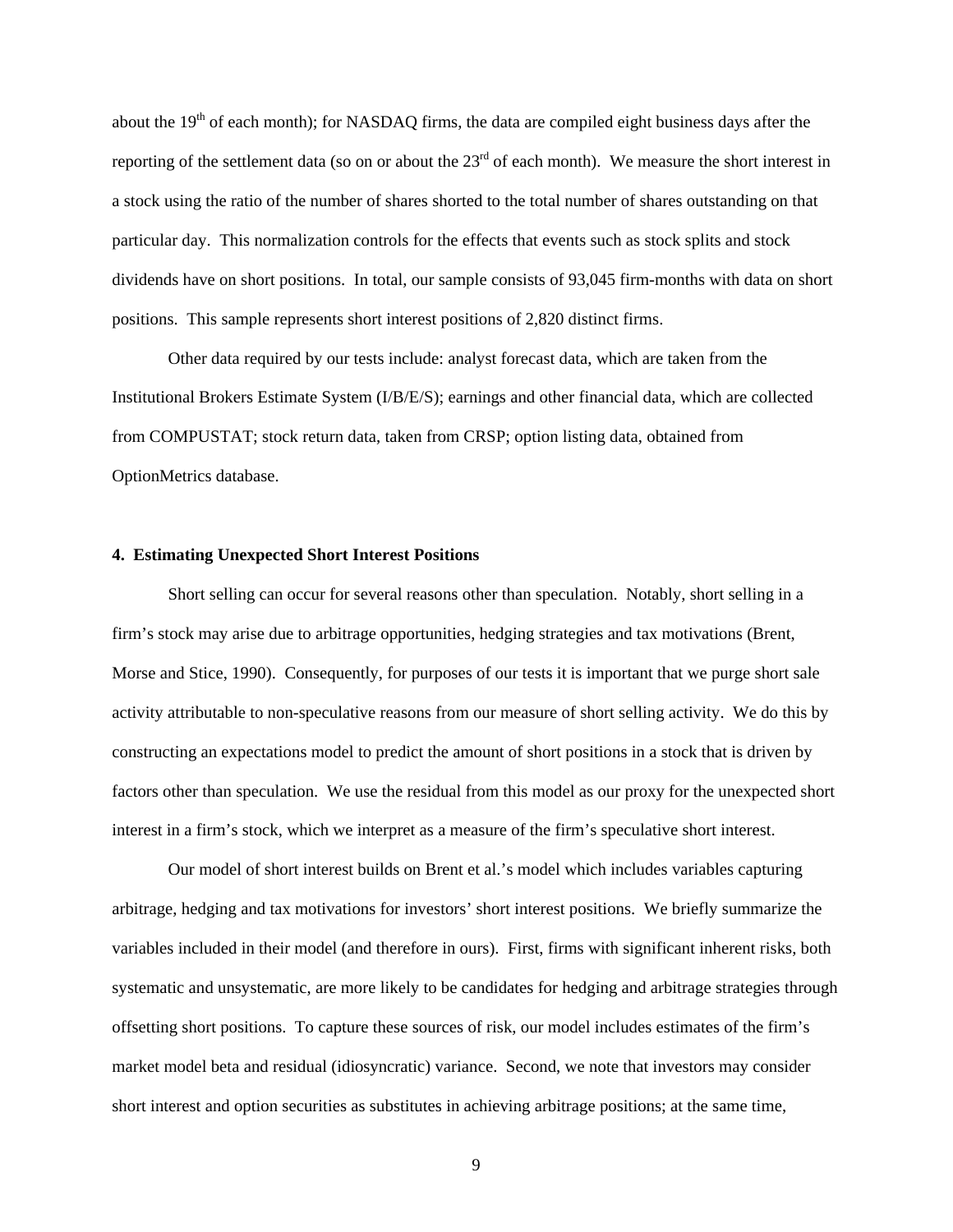arbitrageurs may use short selling as complements to option strategies. To capture these effects, we include the presence of option trading to capture the potential complementary (or substitutive) nature of options trading with respect to short selling. Third, we consider the possibility that investors who own convertible securities hedge their exposure to common stock fluctuations by short selling the stock and locking in a stock price. Therefore, we include a dummy variable that captures the presence of convertible debt in the firm's capital structure.

In addition to the above factors, we include three variables which we expect to affect the level of short interest. First, we control for the stock's return over the preceding three months to control for speculative short selling that is motivated by recent price changes. Second, Dechow et al. (2001) document that short sellers position themselves in stocks with significantly low book-to-market ratios, because such stocks are known to have systematically lower future stock returns. Their research suggest that we include the book-to-market ratio as an additional explanatory variable. Similar arguments suggest that we include size as an additional explanatory variable, since size has also been shown to be related to subsequent returns. In particular, while small firms have, on average, outperformed large firms over long periods (1927-2003), this size effect reversed over our sample period (1992-2000) where we observe a negative average daily value of the *SMB* factor of -0.012%. If short sellers anticipate that small stocks under-perform large stocks, we expect them to position themselves in stocks of smaller firms. Lastly, we include the firm's short interest position in the prior month to control for omitted variables that may determine short interest but which are not explicitly identified by or included in our model.

We estimate the following empirical specification using the variables discussed above:

$$
Short_{i,t} = \lambda_0 + \lambda_1 Beta_{i,t} + \lambda_2 Return_{i,t} + \lambda_3 Convdebt_{i,t} + \lambda_4 Option_{i,t} + \lambda_5 Return_{i,t-3}
$$
  
+  $\lambda_6 Size_{i,t} + \lambda_7 B/M_{i,t} + \lambda_8 Short_{i,t-1} + \varepsilon_{i,t}$  (1)

where *Short*<sub>i,t</sub> = firm i's short interest in month t scaled by number of shares outstanding in month t; *Beta*<sub> $i,t$ </sub> = firm i's market model beta estimated from three years of daily data up through the last fiscal quarter; *Retvar<sub>i,t</sub>* = residual variance from market model estimated using three years of daily data up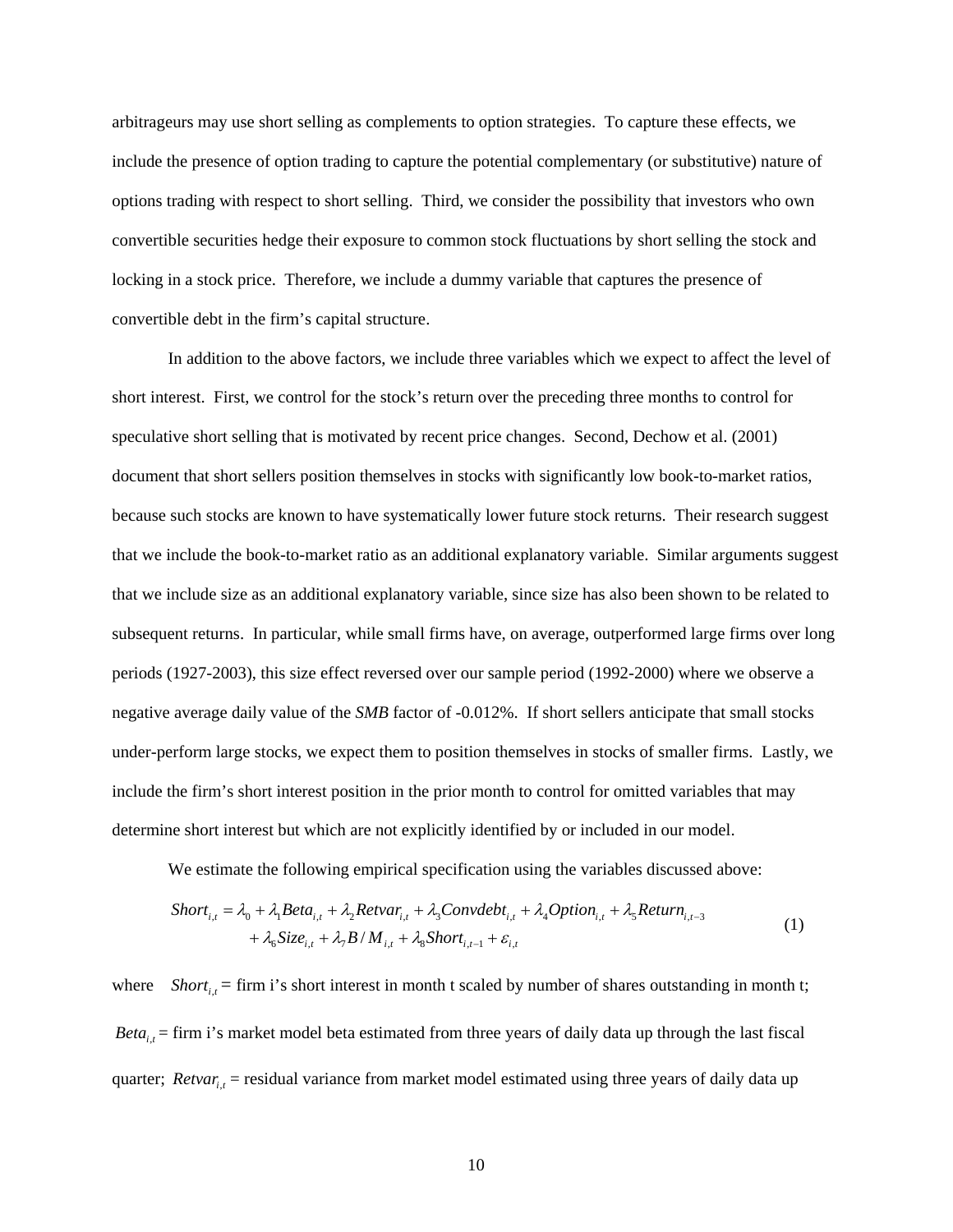through the last fiscal quarter; *Convdebt<sub>it</sub>* = a dummy variable that takes the value of 1 if firm i has outstanding convertible debt at the end of the prior fiscal year and zero otherwise;  $Option_{i,t} =$  a dummy variable that takes a value of 1 if firm i has options trading at the beginning of month t and zero otherwise;<sup>7</sup> *Return*<sub>i,-3</sub> = firm i's cumulative return over the three months preceding month t; *Size*<sub>i,t</sub> = firm i's market value at the beginning of month t;  $B/M_{i,t}$  = firm i's book to market ratio calculated as the book value of equity at the end of the prior fiscal quarter scaled by the market value of equity at the beginning of month t.

We estimate equation (1) in cross section for each of the 106 months in our sample period, March 1992 through December 2000.<sup>8</sup> We use each firm's residual from the regression for month t,  $\hat{\varepsilon}_{i,t}$ , as our measure of firm i's unexpected short interest in month t. Estimating monthly cross-sectional regressions has two advantages over a pooled sample estimation. First, it controls for serial correlation in error terms that plagues pooled estimations. Second, Brent et al. document that short interest positions are significantly larger in December and significantly smaller in January, consistent with tax motivations for short interest activity. Our monthly estimations allow the intercept,  $\lambda_0$ , to capture any time-specific effects on short interest levels, such as tax motivated short selling in December and January.

Table 1 summarizes the coefficients obtained from estimations of equation (1). For completeness, we report summary statistics from both a pooled estimation and monthly estimations; the monthly estimations use the Fama-MacBeth (1973) approach in that we report average coefficient estimates and use the time-series of the standard errors of the 106 monthly estimates to calculate t-statistics. We focus

<sup>&</sup>lt;sup>7</sup> The OptionMetrics database contains option prices beginning in 1996. For the period prior to 1996, we treat a firm as having options trading if that firm had traded options on the first trading day of 1996 for which data is available in OptionMetrics. This identification procedure induces measurement error in our estimation of the unexpected short interest for firm-months in our sample prior to 1996 (i.e., 1992-1995). We address this problem in two ways. One, we eliminate observations prior to 1996 and repeat our empirical analyses on this reduced sample. Two, we reestimate equation (1) after eliminating the option dummy variable, and then use the resulting residuals as the measure of unexpected short interest in all of the empirical tests. Results (not tabled) from conducting these additional analyses do not alter any inferences.

 $8$  Our estimations begin in March 1992 rather than January 1992 (the first month for which we have short position data) for two reasons: 1) our model of short interest includes a lag term, *Short*<sub>ii-1</sub>; and 2) there are too few observations for February 1992 to reliably estimate the model.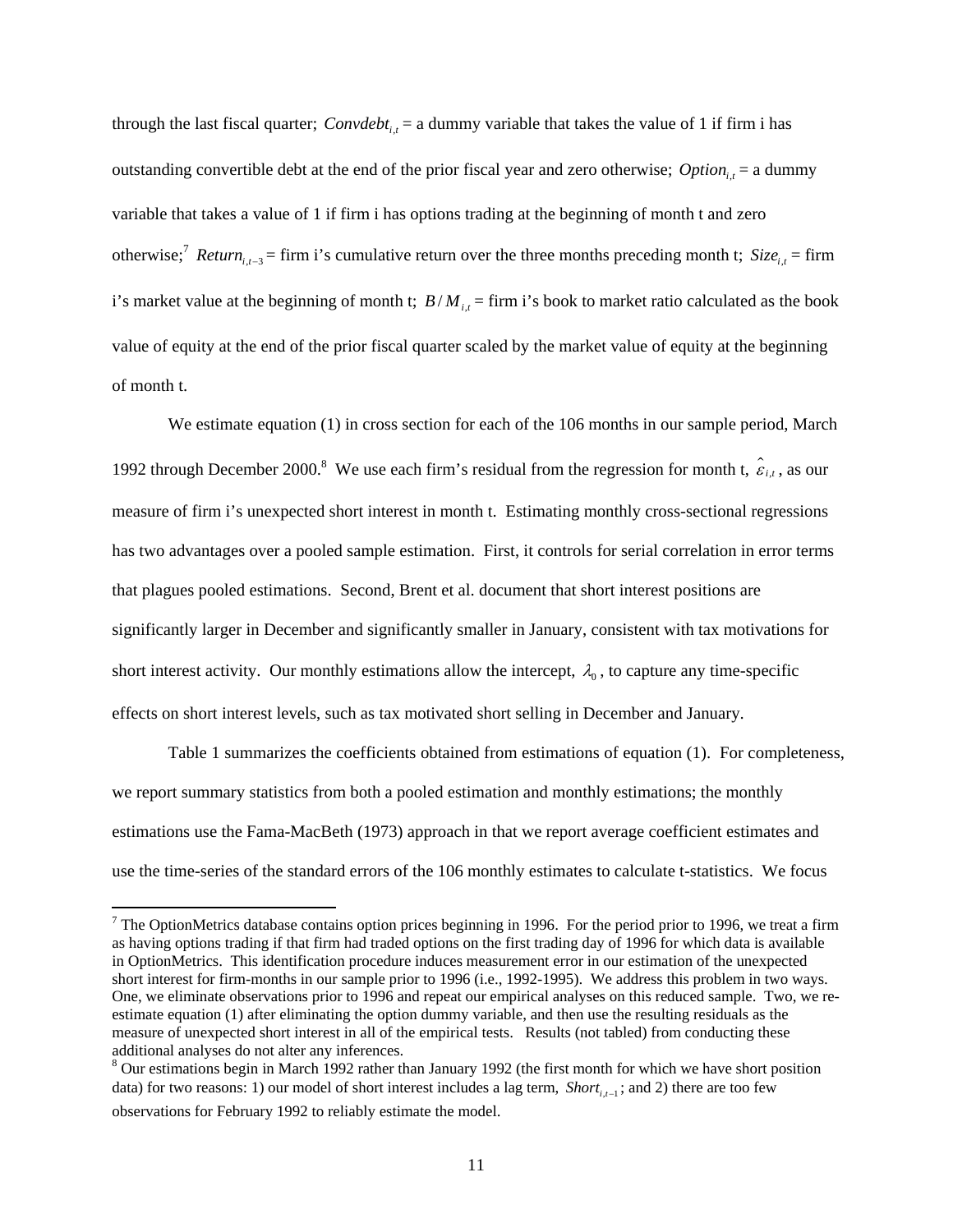our discussion on the results from the monthly estimations. Consistent with the results documented in Brent et al., the average coefficient estimates on convertible securities and market beta are positive and statistically significant (t-statistics are 5.71 for *Beta*<sub>i,t</sub> and 4.28 for *Convdebt*<sub>i,t</sub>). The average coefficient on size is significantly negative (t-statistic  $=$  -8.95), consistent with the view that short sellers target smaller stocks which, over our sample period, underperformed relative to larger firms. Similar to Dechow et al. (2001), we also find that short sellers assume positions in firms with low book-to-market ratios (average coefficient on  $B/M_{i,t}$  is -0.502, t-statistic = -7.29), consistent with short sellers believing that such stocks have lower future returns. None of option trading, idiosyncratic returns variability, and prior stock return is associated with short interest positions (as indicated by insignificant average coefficient estimates from the monthly estimations).<sup>9</sup>

By far the most significant variable in our model is the prior month's short interest which we find is positively associated with the current month's short interest, with a t-statistic of 203.67. The explanatory power of the short interest model is quite high: 93.11% on average for the monthly estimations. A significant portion of this explained variability is due to the influence of prior short interest; in unreported tests we find that a model which includes only *Short<sub>it-1</sub>* (and excludes all other variables) explains 92.9% of the variation in current month short interest, *Short*<sub>i,t</sub>. We note, however, that there is substantial shared variation between prior short interest and the other explanatory variables, as evidenced by the fact that these other variables explain about 12% of the variation in *Short<sub>i,t</sub>* if lagged short interest is excluded from the regression (results not reported).

Descriptive statistics for our measure of firms' unexpected short interest positions (i.e., the residuals from equation (1),  $\hat{\epsilon}_{i,t}$ ) are presented in Panel A of Table 2. For reporting purposes, we partition the sample into five quintiles based on the magnitude of the unexpected short interest: quintile 1

 $9$  We note that the pooled estimation shows that both option trading and return variability are positively associated with short interest (t-statistic = 4.64 for *Option*, and 1.91 for *Retvar*). The positive coefficient on *Option* is consistent with Brent et al.'s findings, but the positive coefficient on *Retvar* is not (they find a significant negative coefficient relating residual stock volatility to short positions).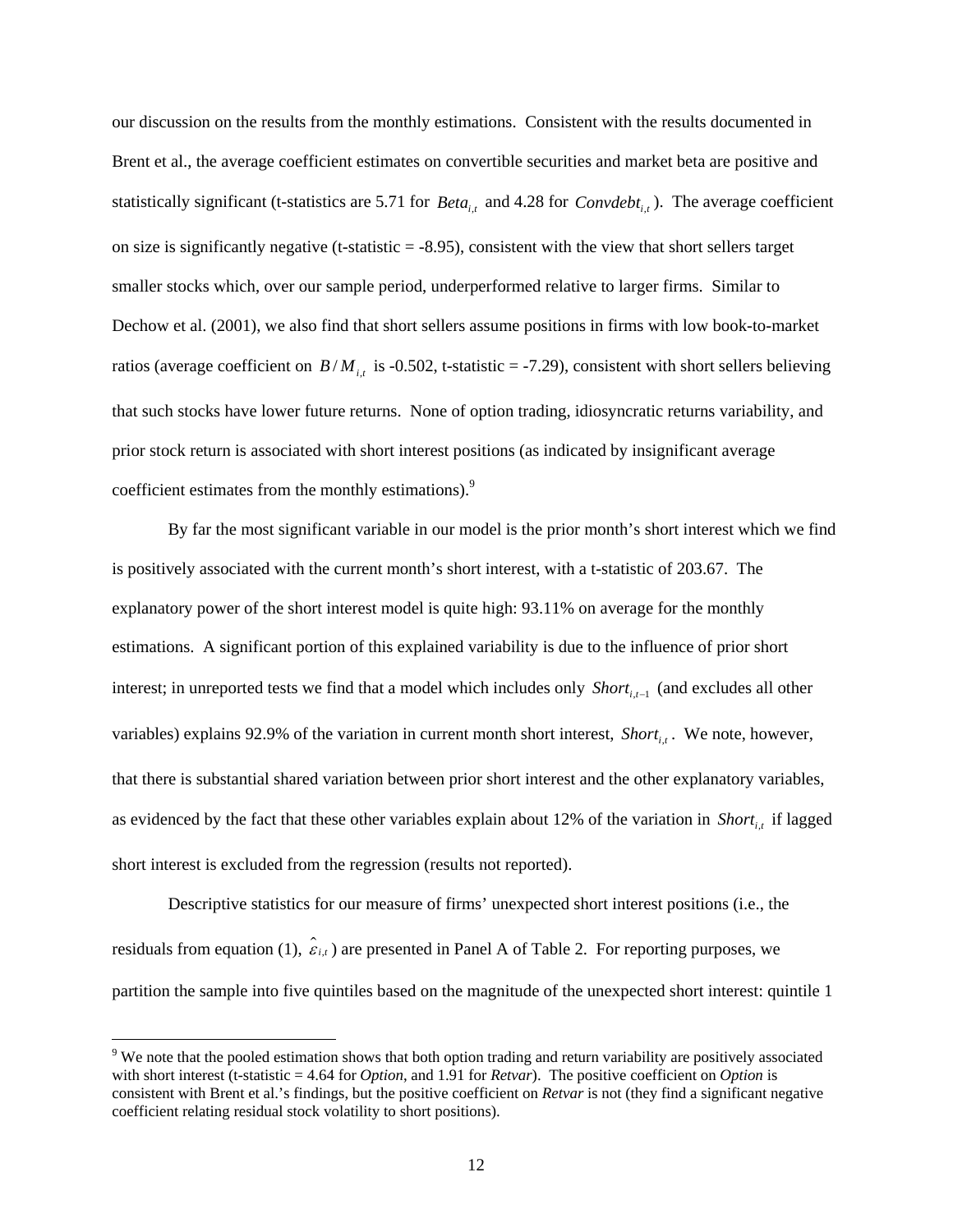(Q1) contains stocks with the smallest unexpected short interest, and quintile 5 (Q5) contains stock with the largest unexpected short interest. The ranking of residuals is performed each month (not over the entire sample period). By construction, the magnitudes of the unexpected short interest increase monotonically from Q1 (mean of -0.767%) to Q5 (mean of 0.876%). In contrast, we note that while the raw short interest position of Q5 is markedly higher than that of Q1 (4.223% versus 2.387%), the increase in the magnitude of the (raw) short interest is not monotonic across the intermediate quintiles. In fact, the data in Table 2 shows that the *highest* levels of (raw) short interest are observed for *both* stocks with the *highest* level of unexpected short interest (raw short interest level is 4.223 for Q5) *and* stocks with the *lowest* level of unexpected short interest (raw short interest level is 2.387 for Q1). Stocks in the intermediate quintiles have mean raw short interest positions of between 0.784% and 1.296%, well below the mean values for either of the two extreme quintiles. This pattern suggests that extreme high (low) levels of raw short interest do not necessarily imply high (low) levels of unexpected short interest. This finding may explain why prior research based on raw short interest levels (such as Richardson, 2003) reports weak evidence concerning the relation between short positions and selected information (i.e., high accruals in Richardson, 2003). Specifically, if high levels of (raw) short interest are associated with *both* high *and* low unexpected short interest, tests which use raw short interest to identify unusual levels of short selling activity could easily yield null results.

Information about the over time pattern in unexpected short interest and raw short interest is presented in Panel B of Table 2 and illustrated in Figure 1. Month t=0 is the month in which we group observations into quintiles based on the magnitude of unexpected short interest (hereinafter the "event month"). On average, there are about 176 distinct firms represented in each monthly quintile (i.e., 93,405 firm-months in the sample implies an average of 18,681 firm-months per quintile, which divided by 106 months yields an average of 176 firms). We then track both raw and unexpected short interest positions for Quintiles 1 and 5 (i.e., high vs. low unexpected short interest quintile) for the preceding and succeeding six months relative to the event month (months  $-6$  to  $+ 6$ ). Note that the average unexpected short interest for Q1 in month 0 of -0.767% and for Q5 of 0.876% correspond to the mean values of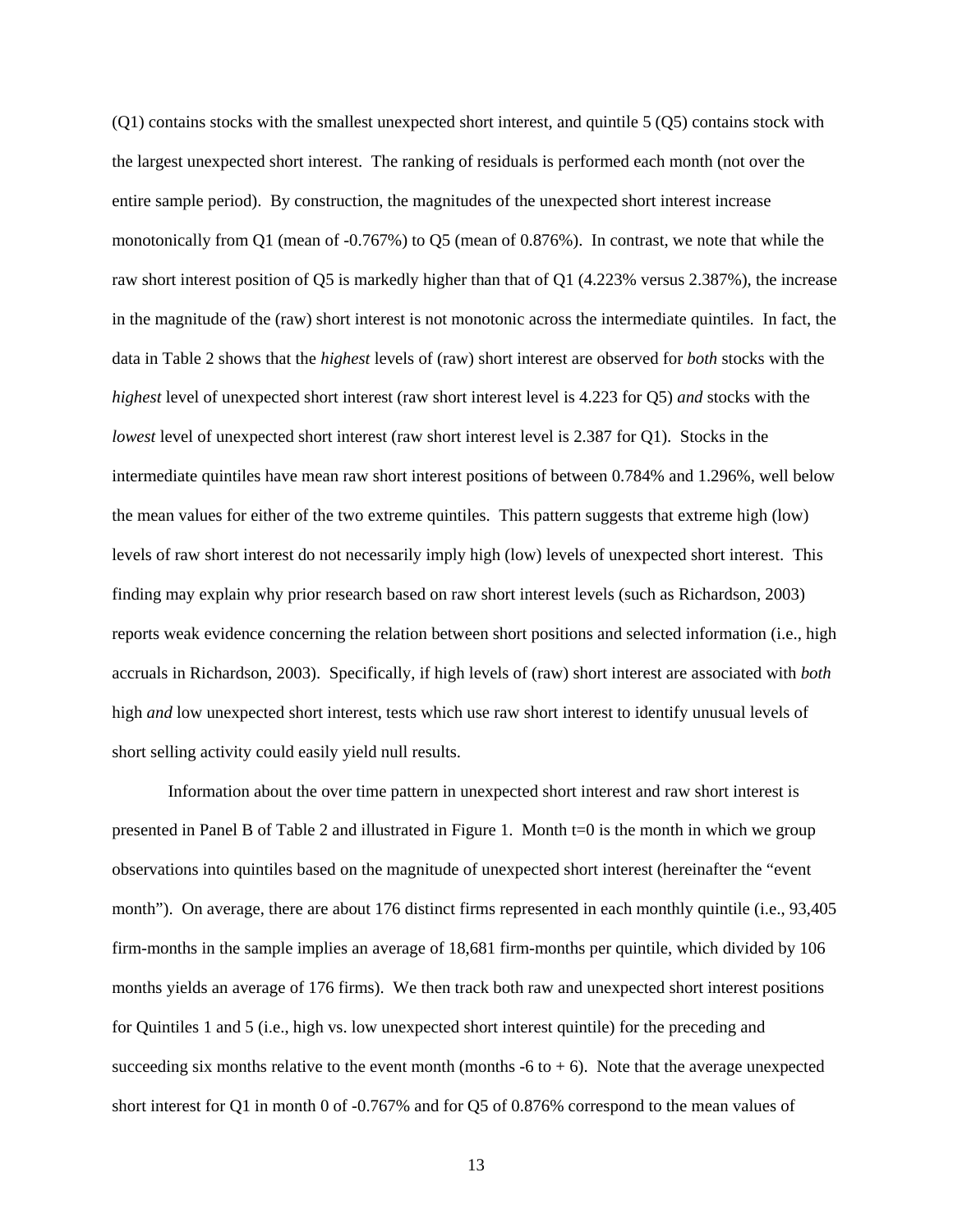unexpected short interest reported in Panel A. The levels of raw short interest and unexpected short interest for stocks in Q1 and Q5 are in close proximity to each other prior to month 0 (i.e., over months -6 to -1). During month 0, however, we observe a marked shift: firms in Q1 (Q5) experience a significant decrease (increase) in short interest. These increases (decreases) are illustrated in Figure 1, Panel A (for raw short interest) and Panel B (for unexpected short interest). Subsequent to the event month, unexpected short interest levels revert to normal levels within one month. In contrast, inspection of the Panel A graph shows that while raw levels of short interest in Q1 (Q5) increase (decrease) slightly over subsequent months, they do not mean revert to the levels observed during months -6 to -1. The conclusion we draw from these patterns is that our identification of high and low unexpected short interest positions appears to capture a marked change in short interest activity which is relatively short lived.

## **5. Unexpected Short Interest and Changes in Fundamentals and Changes in Risk**

 This section contains our main empirical tests, of the association between unexpected short interest and changes in fundamentals (section 5.1) and changes in risk (5.2). We begin by presenting univariate comparisons of these changes, showing the relative difference in each effect for the test sample versus the control sample. Next, we present a multivariate analysis which considers the joint effect of unexpected short interest on changes in fundamentals and changes in risk (section 5.3). We conclude by presenting the links between subsequent returns and changes in fundaments and changes in risk (section 5.4) and discussing sensitivity tests (section 5.5).

#### *5.1. Changes in fundamentals following unexpected short interest*

We begin by examining whether an unexpected increase in firm i's short interest in the event month is associated with a subsequent decrease in investors' expectations about firm i's future operating performance. These tests are predicated on the view that if short sellers (through their high unexpected short positions) convey information about potential over-estimation of firm fundamentals, then we expect to observe subsequent decreases in these fundamentals. To the extent that investors attend to the information in short sellers' positions we would, in turn, expect stock prices to fall (as a consequence of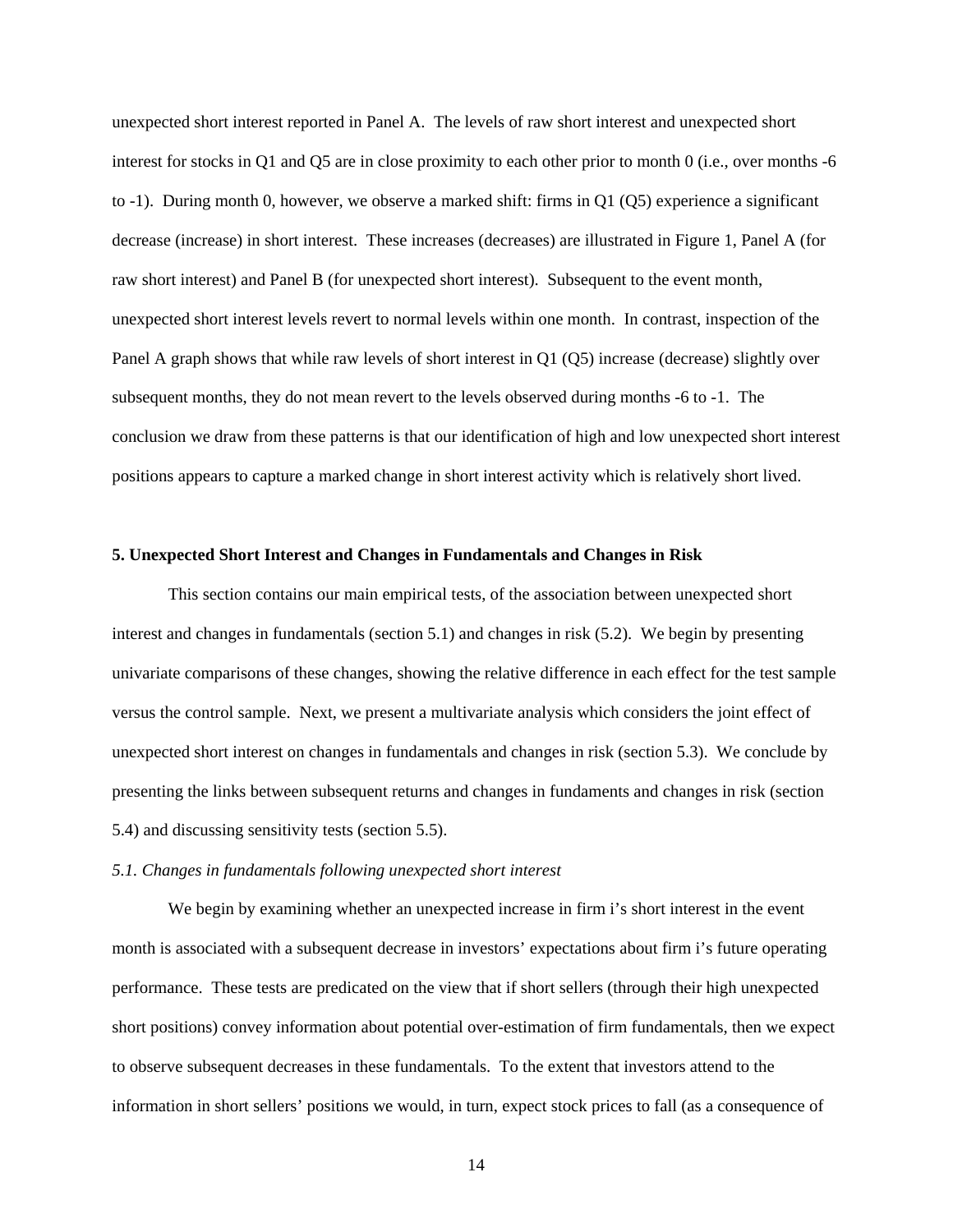the downward revision of fundamentals) – thus benefiting short sellers who buy the stock back at the lower prices.

We use analysts' earnings forecasts obtained from the I/B/E/S database to proxy for investors' expectations of future operating performance. We examine the change in analysts' forecasts measured over the period just before the increase in short interest, to the period just after the increase in short interest. In comparing changes in analysts' forecasts before and after the event month, we require a benchmark for the magnitude of any such over-time change because prior research documents that analysts are overly optimistic early in the forecast period and tend to lower their forecasts as the announcement date nears (e.g., Richardson, Teoh and Wysocki, 2004). This pattern inherently biases towards a finding that analysts decrease their earnings forecasts following an unexpectedly high short interest position, because we compare forecasts issued before versus after the month of the unexpected increase. To control for this bias, we compare changes in analysts' forecasts for firms with significant *increases* in short interest positions (the *test sample*) to firms with significant *decreases* in short interest (the *control sample*). In other words, we compare changes in analysts' forecasts for firms in Q5 (the test sample) with changes in analysts' forecasts for firms in Q1 (the control sample).

We consider both current year and one-year-ahead consensus earnings forecasts as proxies for analysts' expectations of the firm's fundamentals. Using current year earnings forecasts presents two challenges. First, for unexpected short interest positions that occur late in the fiscal year (i.e., in the fourth quarter), it may be difficult to detect a change in the current year forecast because much of the information about a firm's annual earnings (i.e., changes due to realizations of earnings known from the first, second and third fiscal quarters) will already be incorporated in analysts' forecasts. Second, because annual earnings are not announced (usually) until a couple of months after the end of the fiscal year, some months in the subsequent fiscal year will have forecasts pertaining to the previous fiscal year, which will appear as current year forecasts in the I/B/E/S database. For example, a firm with fiscal year ending December 1994 will have analysts' forecasts for fiscal year 1994 earnings appearing in January and February of 1995 as current year forecasts. Following Denis et al., we resolve these issues as follows.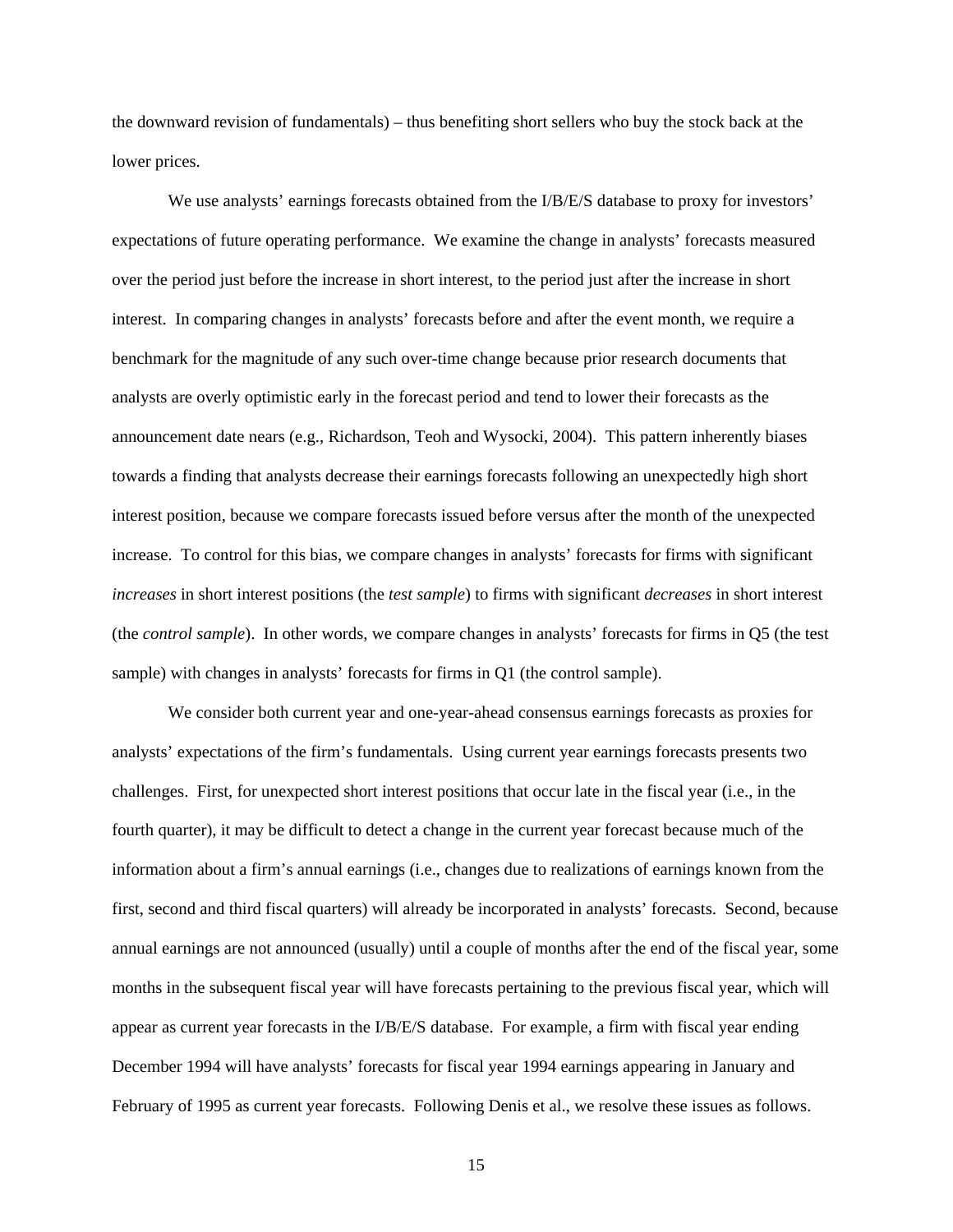For unexpected short interest positions measured in the last three months of a firm's fiscal year, we use forecasts made for the subsequent fiscal year as our proxy for the current year forecast. Using the example above, this means that we use earnings forecasts for 1995 (1996) earnings made in October, November and December of 1994 (for a firm with a fiscal year ending December 1994) as our proxy for the current year (one-year ahead) earnings forecast.

We use the mean consensus earnings forecast for each fiscal year reported by I/B/E/S in the month before, and the month after, the event month. In unreported tests, we confirm that the results are qualitatively similar if we use median rather than mean consensus forecasts. If no consensus forecast is available for firm i in months  $-1$  and  $+1$  (or if a consensus forecast is available but is based on a single analyst forecast), we determine the next most proximate month in which there is a consensus forecast (or a consensus forecast that is based on two or more analyst forecasts). Our proximate period includes up to three months before and three months after the event month. We delete firms from both the test sample and the control sample where we are unable to obtain a consensus forecast for both the pre-event period and the post-event period. The vast majority of the pre-consensus forecasts come from month -1 and the vast majority of post-consensus forecasts come from month +1. The average number of analysts covering our sample firms is 8.5, median analyst coverage is 6 and maximum coverage is 51.

To determine the change in analysts' earnings expectations, we consider both raw and standardized analysts forecasts. The raw change in firm i's consensus earnings forecast for year k∈{current year, one-year ahead},  $\Delta FCST_{i,t}^k$ , is computed as the difference between the consensus estimate measured prior to the event month (the pre-consensus forecast) and the consensus estimate measured after the event month (the post-consensus forecast):<sup>10</sup>  $\Delta FCST_{i,t}^k = FCST_{i,Post}^k - FCST_{i,Pre}^k$ 

 $10$  Note that the inclusion of stale forecasts in forming the consensus will, if anything, bias against a finding that analysts revise downward their forecasts following high unexpected short positions. The reason is that staleness will induce an appearance of stickiness in consensus forecasts, causing any change in consensus forecasts to understate the true change (i.e., the change that would be observed absent the inclusion of stale forecasts). Understatement rather than overstatement results because of the known greater optimism in earlier-in-the-year forecasts.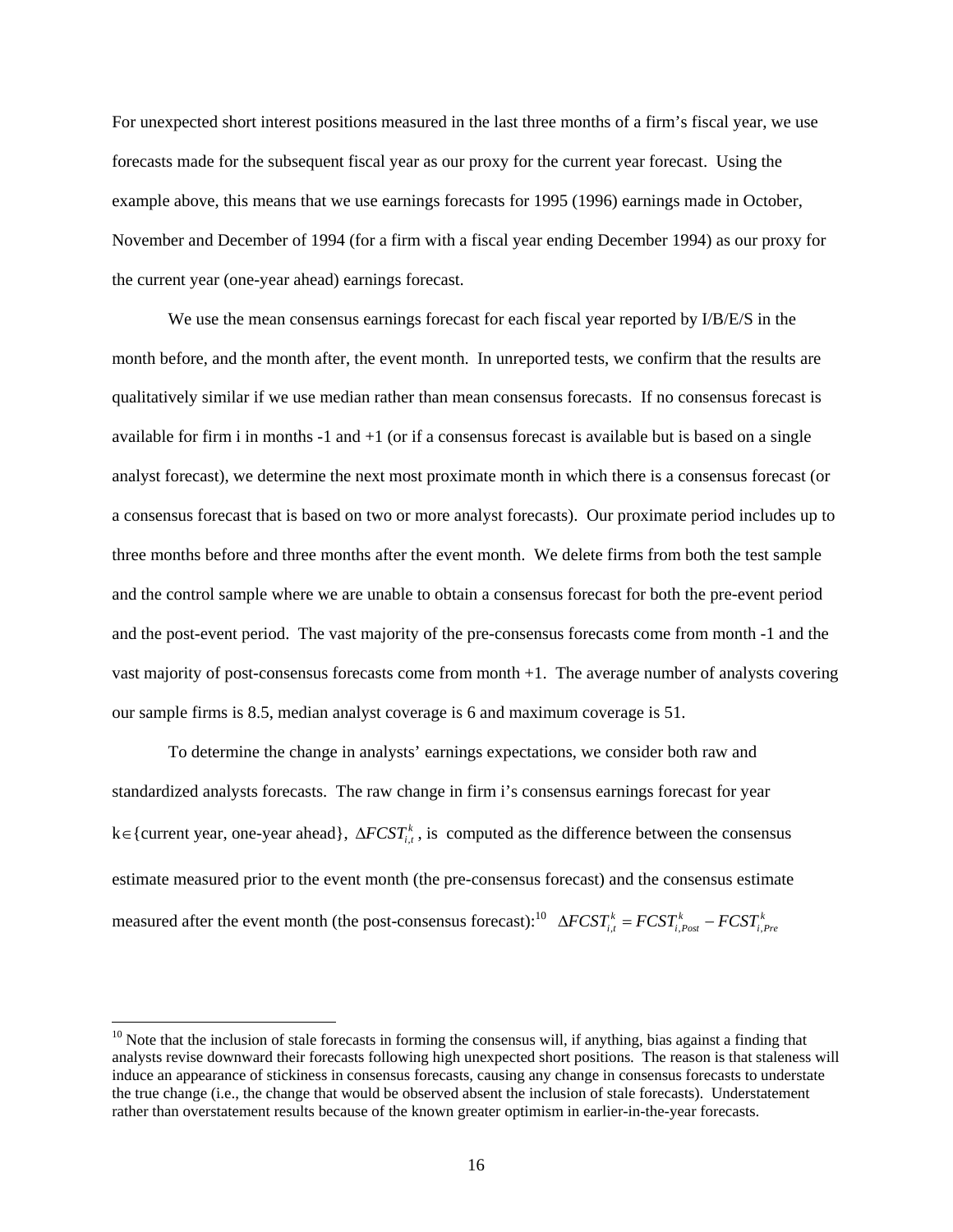where  $FCST_{i,Pre}^k$  = the pre-consensus forecast for firm i's earnings for period k (k= current year or oneyear ahead) made just before the event month;  $FCST_{i, Post}^{k}$  = the post-consensus forecast for firm i's earnings for year k made just after the event month. Because raw changes in earnings forecasts are likely to be influenced by firm size (i.e., larger firms are likely to have larger changes), we also consider two standardized measures of the forecast revision. First, we standardize the change in consensus forecasts by firm i's stock price at the beginning of the event month:  $\frac{\Delta FCSI_{i,t}}{T} = \frac{FCSI_{i,post} - FCSI_{i,t}}{T}$  $,t-1$   $\qquad \qquad \mathbf{1}_{i,t-1}$  $F^{k}_{i,t} = FCST^{k}_{i, Post} - FCST^{k}_{i, Pre}$  $i,t-1$   $I_{i,t}$  $FCST_{i,t}^k$   $FCST_{i\;Post}^k$   $-FCST_{i}^k$  $P_{i,t-1}$   $P_{i,t-1}$  $\frac{\Delta FCST_{i,t}^k}{\Delta FCST_{i,post}^k} = \frac{FCST_{i,Pre}^k - FCST_{i,Pre}^k}{\Delta FCST_{i,pre}^k}$ . Second, we

standardize the change in consensus forecasts by the absolute value of the consensus forecast for year k in

the pre-period: 
$$
\Delta FCST_{i,t}^k\% = \frac{FCST_{i,Post}^k - FCST_{i,Pre}^k}{|FCST_{i,Pre}^k|}
$$
.

 Results for all three forecast change measures are presented in Table 3, Panel A (for current year forecasts) and Panel B (for one-year-ahead forecasts). These findings show that firms with the largest unexpected short interest (Q5 firms) experience a *downward* forecast revision of -4.9 cents per share in current year EPS forecasts, which is substantially more negative than the -3.7 cents per share change in current year EPS forecasts found for firms with the smallest unexpected short interest (Q1 firms). The tstatistic for the difference in the current year forecast revision is -3.37 (based on the Fama-MacBeth test). Similar results are found in the one-year-ahead forecasts where we find mean forecast revisions of -4.0 cents for the test sample versus -2.6 cents for the control sample; the difference is also significant at the 0.10 level or better. Although not discussed, results based on the pooled sample of observations show a similar pattern, with higher statistical significance.

 Our inferences are largely unchanged if we examine changes in standardized EPS forecasts. For example, when we standardize EPS forecast change by stock price prior to the event month, firms in the highest quintile of unexpected short interest experience a significantly more negative forecast revision in current year (one-year-ahead) forecast than firms in the lowest quintile. The mean difference is -0.06% of price for current year forecast revisions (-0.05% for one year ahead forecast revisions), and the Fama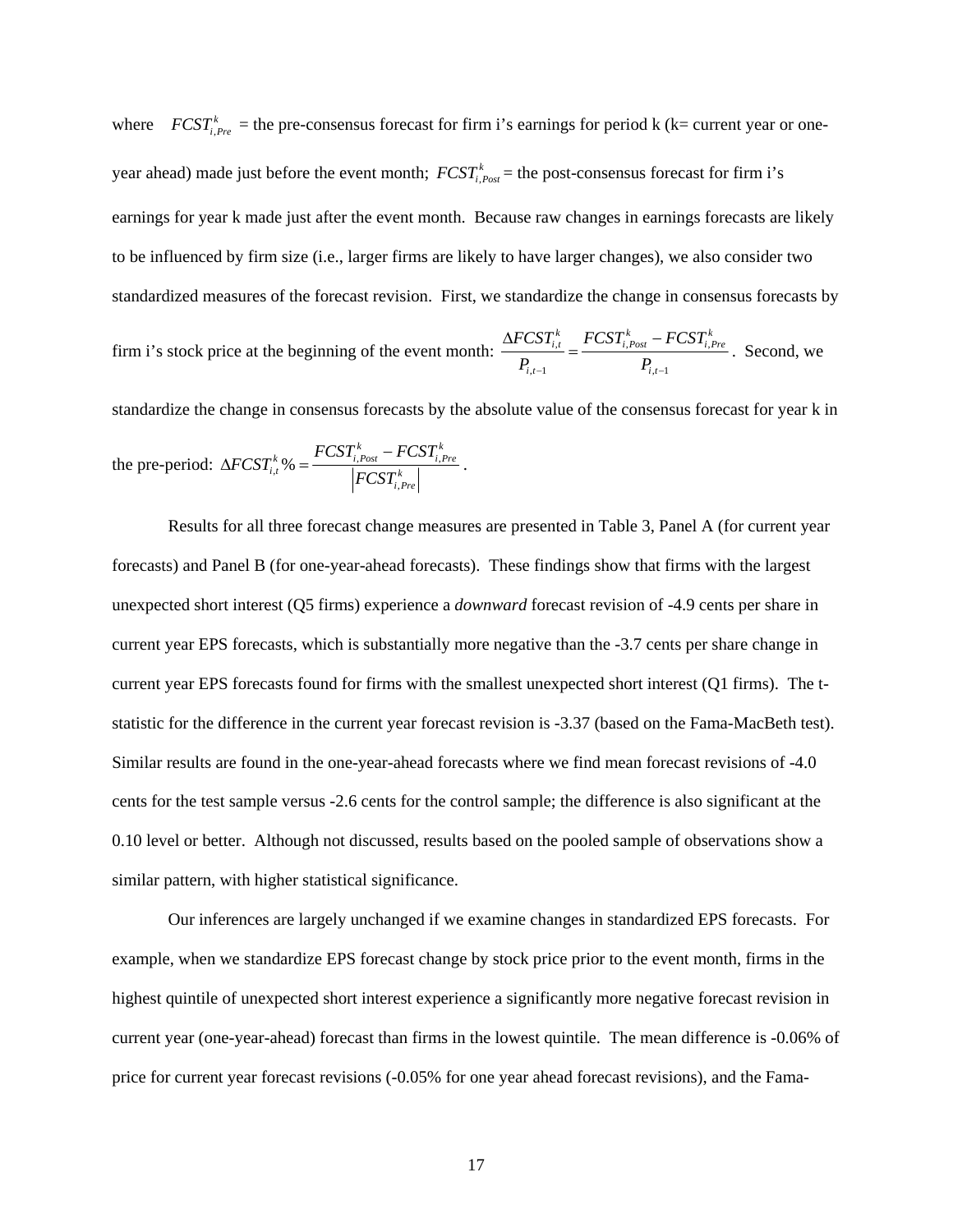MacBeth t-statistic testing whether this value is reliably different from zero is -2.78 (-1.48). Similarly, for EPS forecast revisions standardized by the absolute value of the EPS forecast in the pre-period, we find that firms in the highest quintile have a more negative current year (one-year-ahead) forecast change relative to the lowest quintile, of -1.12% (-0.74) with Fama-MacBeth t-statistics of -2.93 (-2.07).

 We extend the findings from Table 3, Panel A concerning analysts' earnings forecast revisions to consider future changes in a firm's *realized* profitability. Thus, in contrast to the forecast revision tests, these analyses assume a rational expectations framework where future earnings realizations are expected to, on average, approximate investor expectations. Stated differently, examination of forecast errors allows us to comment on whether the observed forecast revisions were directionally consistent with the actual reported earnings. To perform this analysis, we use firm i's realized earnings for the current year (or one year ahead). Our tests examine whether the forecast errors for firms in the test sample (i.e., firms with the highest unexpected short interest) differ from the forecast errors for control firms (i.e., firms with the smallest unexpected short interest). The forecast error for firm i's year k earnings ( $FE_{i,t}^{k}$ ) is measured as the difference between firm i's reported EPS for year k and the consensus analyst forecast for year k earnings made immediately prior to the event month:  $FE_{i,t}^k = EPS_i^k - FCST_{i,Pre}^k$  where  $EPS_i^k = \text{firm i's}$ reported earnings for year k; other variables are as previously defined. Similar to the analysis of earnings forecast revisions, we examine both raw forecast errors and forecast errors standardized by beginning of

month stock price  $\left(\frac{P E_{i,t}}{P}\right) = \frac{E I S_i - P C S I_{i,t}}{P}$  $,t-1$   $\qquad \qquad \bullet i,t-1$  $\mathit{EPS}^k_i - FCST^k_{i,Pre}$  $i,t-1$   $\qquad \qquad i,t$  $FE^k_{i,t}$  *EPS* $^k_i$  – *FCST*  $P_{i,t-1}$   $P_{i,t-1}$  $=\frac{EPS_i^k - FCST_{i,Pre}^k}{2}$  and by the absolute value of the prior forecast

$$
(FE_{i,t}^k\% = \frac{EPS_i^k - FCST_{i,Pre}^k}{\left| FCST_{i,Pre}^k \right|}).
$$

 Results of the analysis of realized future profitability, as proxied by analysts' forecast errors, are presented in Table 4. As with the forecast revision results, we present forecast errors separately for current year forecasts (Panel A) and for one-year-ahead forecasts (Panel B). The results indicate that both the test sample and the control sample evidence significantly negative forecast errors. In particular, the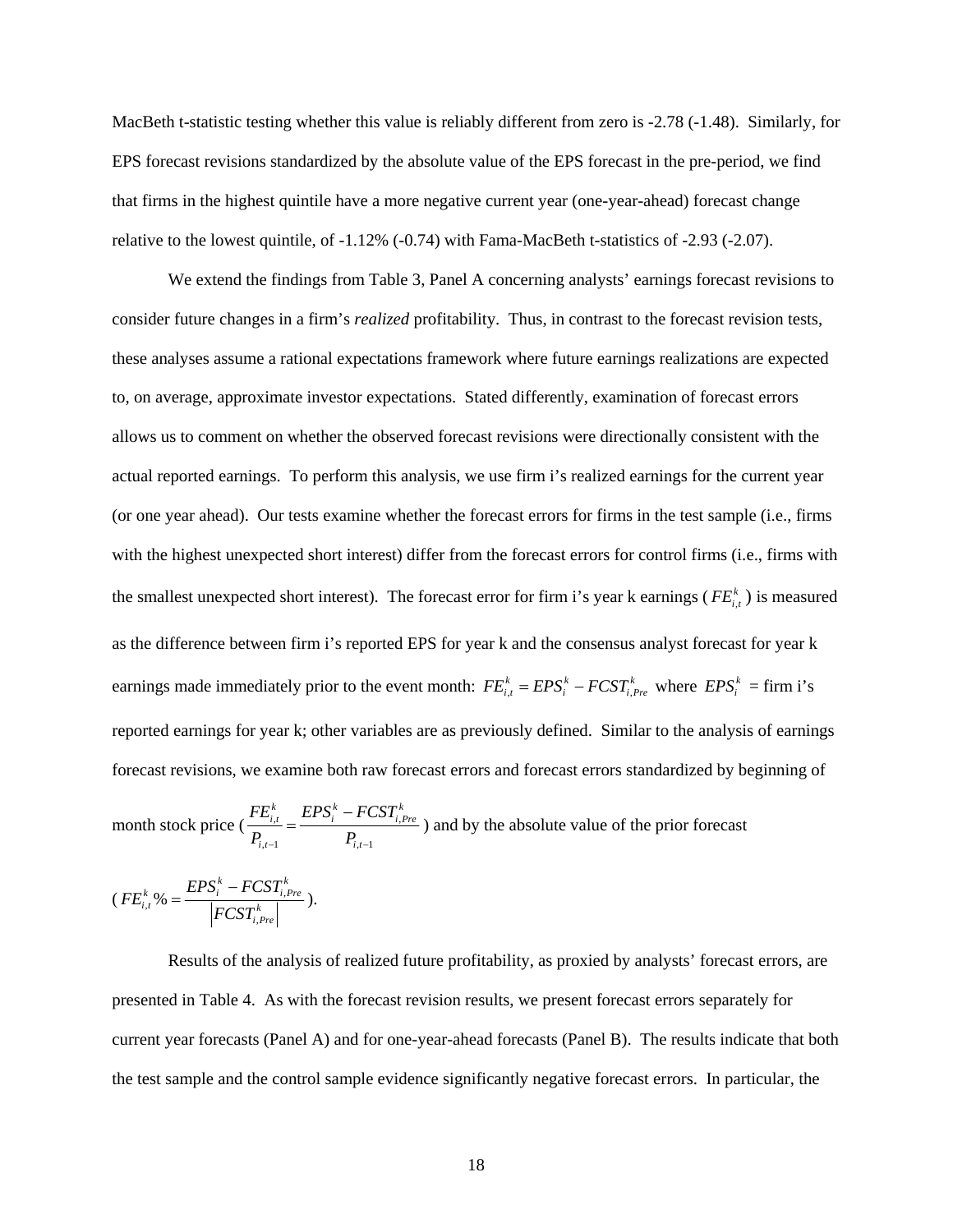mean current year forecast error for the test firms is -26.7 cents versus -20.1 cents for the control firms. The finding of negative forecast errors is consistent with prior findings on analyst optimism, which show that, on average, analysts' forecasts are significantly higher than realized earnings (especially when those forecasts are made early in the year). What is noteworthy for our setting is that the current year forecast errors for the test firms are significantly *more* negative than are the forecast errors for the control firms – by about 7 cents per share on average (Fama-MacBeth t-statistic is -3.48). Similar results are observed for analyses based on one-year ahead forecasts, where we find that the average forecast error for the test sample is -59.0 cents per share, compared to -47.6 cents per share for the control sample (the t-statistic for the mean difference of -11.4 cents per share is -2.74). Finally, we note that similar inferences obtain from comparisons of price-scaled, or absolute forecast scaled, forecast errors.

 In sum, the findings in Table 4 indicate that firms with unexpectedly high short interest positions have poorer subsequent operating performance. The results in Table 3 further suggest that some portion of this poorer performance is anticipated by analysts, insofar as we document that in periods following the unexpected short interest positions, we observe more negative forecast revisions for high unexpected short interest positions than for low unexpected short positions. While these results are consistent with short sellers anticipating (or causing) revisions in the market's expectations about shorted firms' fundamentals, they do not preclude the possibility that short sellers (also) target firms whose stock prices are inflated due to the market under-estimating risk. The analysis in the next section probes the latter explanation by examining changes in risk in months surrounding the one in which we identify unexpectedly high levels of short interest.

#### *5.2. Changes in risk following unexpected short interest*

Our tests of whether firms with unexpected high levels of short interest experience subsequent increases in risk are predicated on the view that if short sellers (through their high unexpected short positions) convey information about potential under-estimation of firm risk, then we expect to observe subsequent increases in their systematic risk factor loadings. To the extent that investors attend to the information in short sellers' positions we would, in turn, expect stock prices to fall – thus benefiting short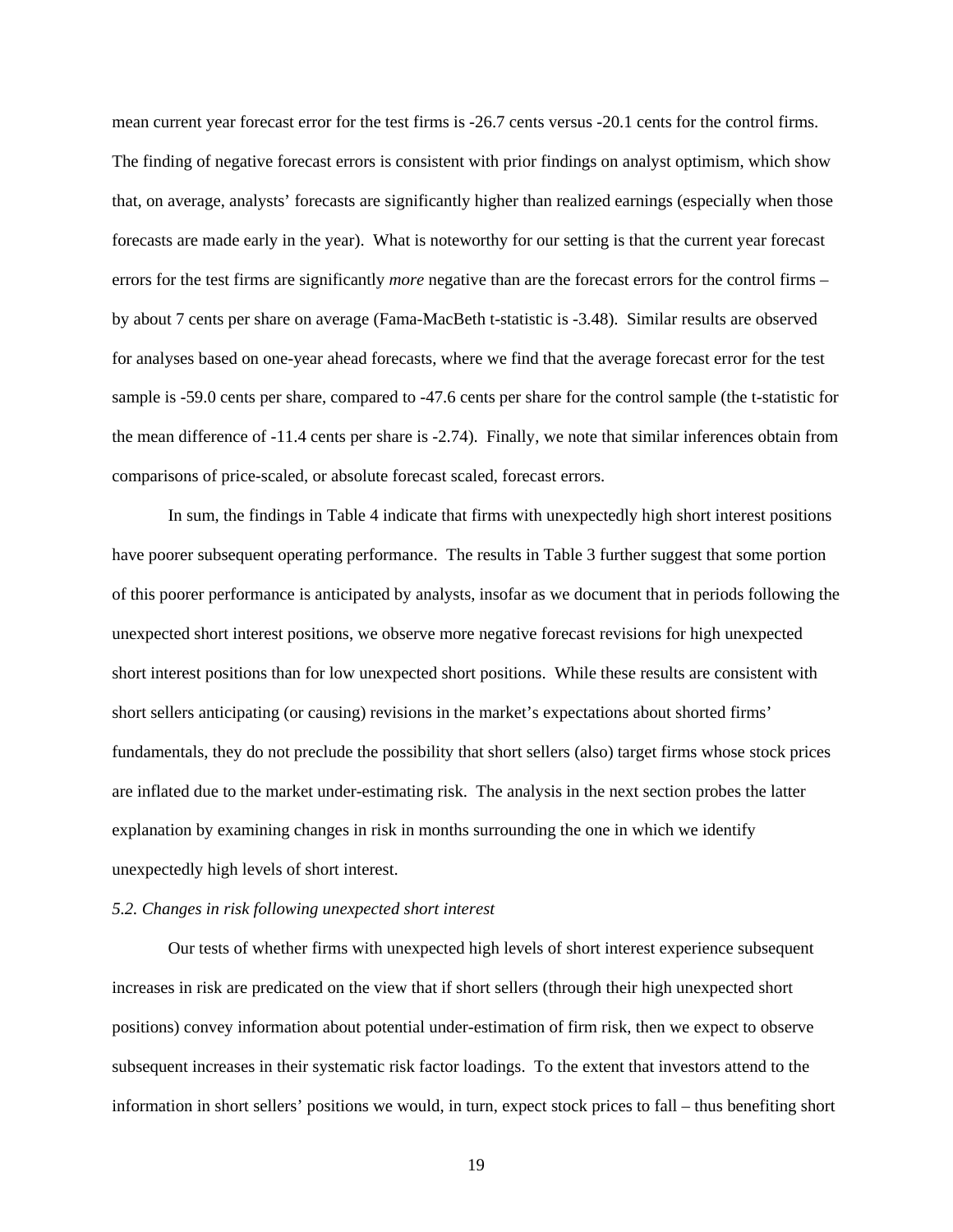sellers who buy the stock back at the lower prices. We measure changes in the systematic risk of equity using the Fama and French (1993) three-factor model. In particular, we look for changes in factor loadings that occur after the month in which we identify the unexpected increase in short interest. Our tests are similar to those used by Grullon et al. (2002) and Chen, Shevlin and Tong (2005) to study the effect of dividend changes on changes in the market's perception of risk.

Similar to our analysis of changes in fundamentals (sections 5.1), we compare firms in the highest and lowest quintiles of unexpected short interest to see if firms in the highest quintile (i.e., firms with the highest unexpected short interest positions) exhibit increases in risk that are significantly larger than the risk changes observed for firms in the lowest quintile (i.e., firms with the lowest unexpected short interest positions). To estimate shifts in risk factor loadings, we estimate equation (2) for each firm, using a 360 day estimation interval consisting of 180 trading days prior to the event month and 180 trading days after the event month.<sup>11</sup> We exclude all trading days in the event month from the estimation interval because the data about short interest positions is not specific as to when during the month the short interest positions are taken.

$$
R_{i,t} - R_{f,t} = \alpha_{0,i} + \beta_{m,i}(R_{m,t} - R_{f,t}) + \beta_{s,i}SMB_t + \beta_{h,i}HML_t + \alpha_{\Delta 0,i}D_{i,t} + \beta_{\Delta m,i}(R_{m,t} - R_{f,t})^*D_{i,t} + \beta_{\Delta s,i}SMB_t^*D_{i,t} + \beta_{\Delta h,i}HML_t^*D_{i,t} + \eta_{i,t}
$$
(2)

where  $R_{i,t}$  = firm i's raw return on day t;  $R_{f,t}$  = daily return on a 1-month Treasury bill rate;  $R_{m,t}$  = the daily return on the value-weighted market portfolio comprising NYSE, AMEX, and NASDAQ firms; *SMB<sub>i</sub>* = size factor return on day t, equal to the difference between the return on a portfolio of small stocks and a portfolio of large stocks;  $HML<sub>t</sub> = \text{book-to-market factor return on day t, equal to the}$ difference between the return on a portfolio of high book-to-market stocks and a portfolio of low book-tomarket stocks;  $D_{i,t}$  = a dummy variable that equals one when the time period relates to the 180 trading days subsequent to the end of firm i's event month, zero otherwise. All returns variables (including *SMB* and *HML*) are obtained from the WRDS database.

 $11$  In unreported tests, we verify that we obtain similar inference is we use other estimation windows, such as 90 days or 270 days.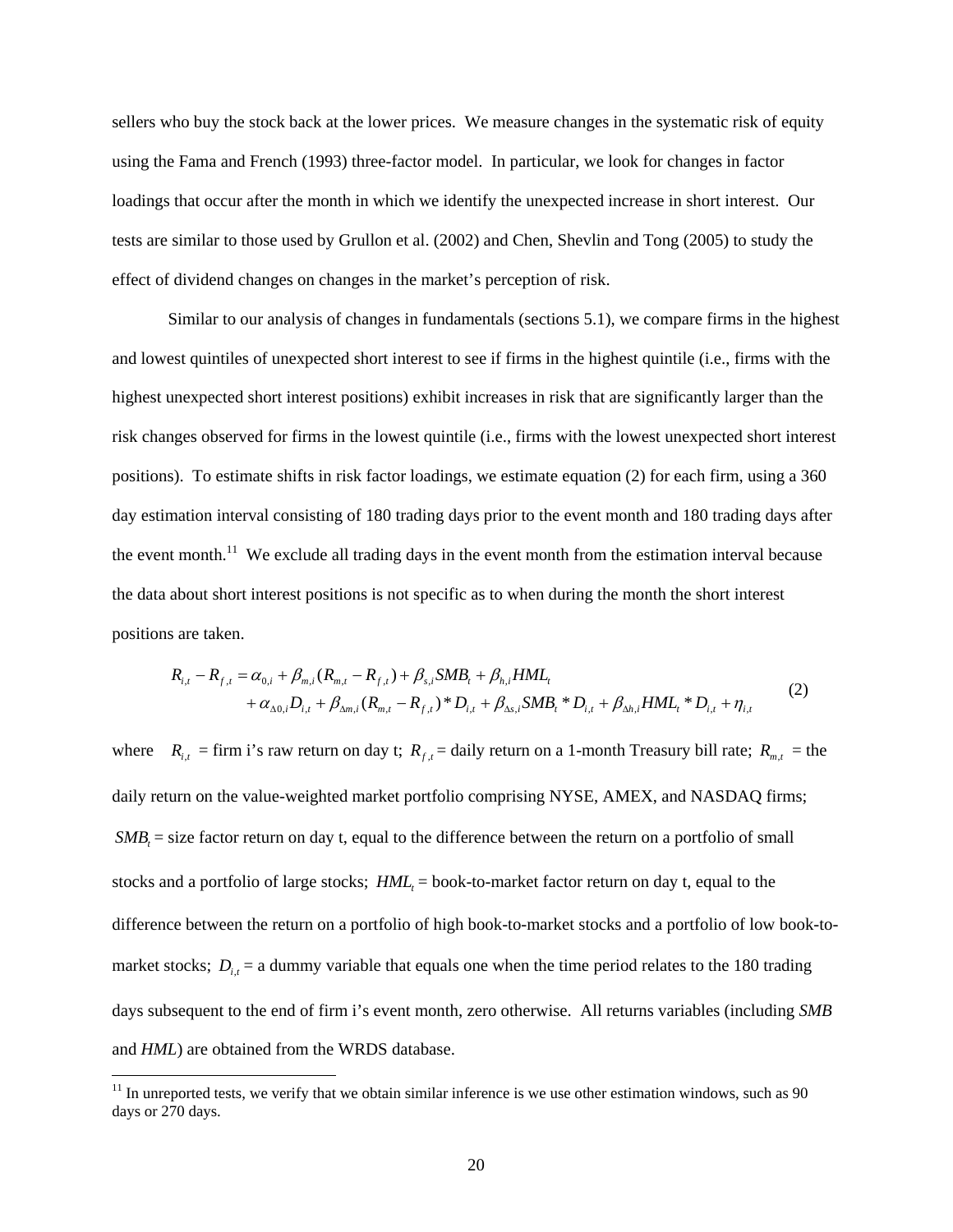$\beta_{m,i}$ ,  $\beta_{s,i}$ , and  $\beta_{h,i}$  denote the factor loadings for firm i with respect to market beta, size and book-to-market factors in the 180 days prior to the increase in unexpected short interest. Our primary focus is on the coefficient estimates  $\beta_{\Delta m,i}$ ,  $\beta_{\Delta s,i}$ , and  $\beta_{\Delta h,i}$  which capture the shifts in firm i's factor loadings that occur after the change in their unexpected short interest position.  $\alpha_{0,i}$  is Jensen's alpha, i.e., it represents the daily risk-adjusted abnormal return for firm i prior to the change in short interest;  $\alpha_{\text{A0,i}}$ captures the change in abnormal returns after the unexpected change in short interest.

 We estimate equation (2) for each firm-month in which there is an unexpected increase (or decrease) in short interest. In other words, we estimate firm-specific coefficients for the test sample (firms in Q5) and the control sample (firms in Q1) for each of the 106 months from March 1992 to December 2000. We report the average of the resulting coefficient estimates in Table 5. In testing for statistical significance, we report t-statistics that use the average factor loading based on all firm-month observations as well as Fama and Macbeth t-statistics which use the average factor loadings for each of the 106 event months (the Fama-MacBeth t-statistics are reported in parentheses in Table 5).

The average value of the intercept,  $\alpha_{0,i}$ , capturing the risk-adjusted abnormal return, is about 0.05% for firms in both quintiles and is reliably different from zero. This result suggests that both the test firms and the control firms earned significant positive abnormal returns prior to the unexpected change in short interest. What is interesting is the change in abnormal returns that occurs subsequent to the unexpected change in short interest, as captured by  $\alpha_{\Delta 0,i}$ . While both the test and control firms experience a decline in risk-adjusted abnormal returns (-0.024% and -0.009%, respectively) following the event month, the test sample firms have more negative post-event abnormal returns. Specifically, the difference between -0.024% and -0.009% is reliably different from zero (t-statistic for the pooled difference is -3.99, and -2.40 for Fama-MacBeth based t-statistic)). This finding is consistent with Asquith and Muelbruck (1995), Desai et al (2002) and others who find that higher levels of short interest are associated with lower future abnormal returns.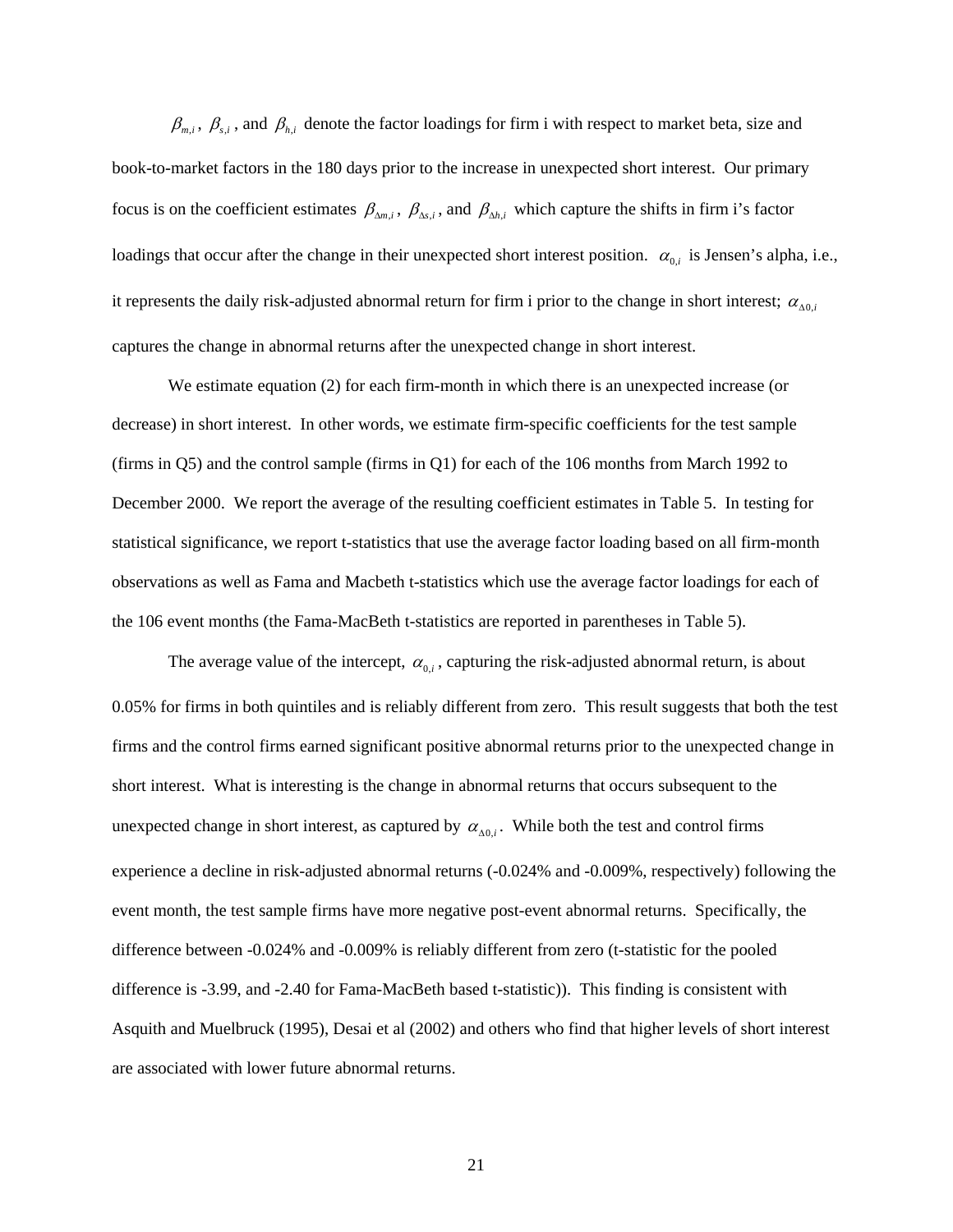The average market beta ( $\beta_{m,i}$ ) for the test and control firms is above one (1.237 for firms with high unexpected short interest; 1.271 for firms with low unexpected short interest), indicating that both sets of firms are riskier than the market portfolio. The average loading on the *SMB* factor,  $\beta_{s,i}$ , for both samples is positive (around 0.85 to 0.88 in magnitude) and is statistically significant. The average *HML* loading,  $β_{h,i}$ , for firms with high unexpected short interest is -0.025, compared to -0.038 for firms with low unexpected short interest; both are reliably different from zero. While the negative loadings on *HML* suggest that both the test firms and the control firms behave like glamour stocks, we note that the coefficient estimates for both samples are small in economic terms.

In terms of changes in the risk characteristics of the test versus control firms, we focus on  $\beta_{\Delta m,i}$ ,  $\beta_{\Delta s,i}$ , and  $\beta_{\Delta h,i}$ . We begin by examining changes observed for the test firms, i.e., firms with the highest unexpected short interest. The results suggest that the average market beta and average *SMB* factor loading decline ( $\beta_{\Delta m,i}$  = -0.032, t-statistic = -5.15;  $\beta_{\Delta s,i}$  = -0.049, t-statistic = -6.53), while the *HML* factor loading increases ( $\beta_{\Delta h,i}$  = 0.042, t-statistic = 4.16). The control firms (i.e., firms with the smallest unexpected short interest) experience similar directional changes in factor loadings. Specifically, control firms' market beta and SMB loading decline by 0.059 and 0.055, respectively, whereas their HML loading increases by 0.067; all changes are significant at the 0.01 level. To examine whether the magnitude of the shifts in factor loadings are greater for the test firms than the control firms, we examine the difference in the mean values of  $\beta_{\Delta m,i}$ ,  $\beta_{\Delta s,i}$ , and  $\beta_{\Delta h,i}$  for the two samples. The only consistent result that emerges from this comparison is that the change in the factor loading for market beta is significantly less negative for the test firms than for the control firms (-0.032 versus -0.059, Fama-MacBeth t-statistic of 1.68). Neither of the other two factor loadings shows a significant difference between the test and control samples.

 Given the mixture of changes in factor loadings (i.e., some loadings increase, while others decrease) as well as differences across loadings in the sign and magnitude of the factor return, it is not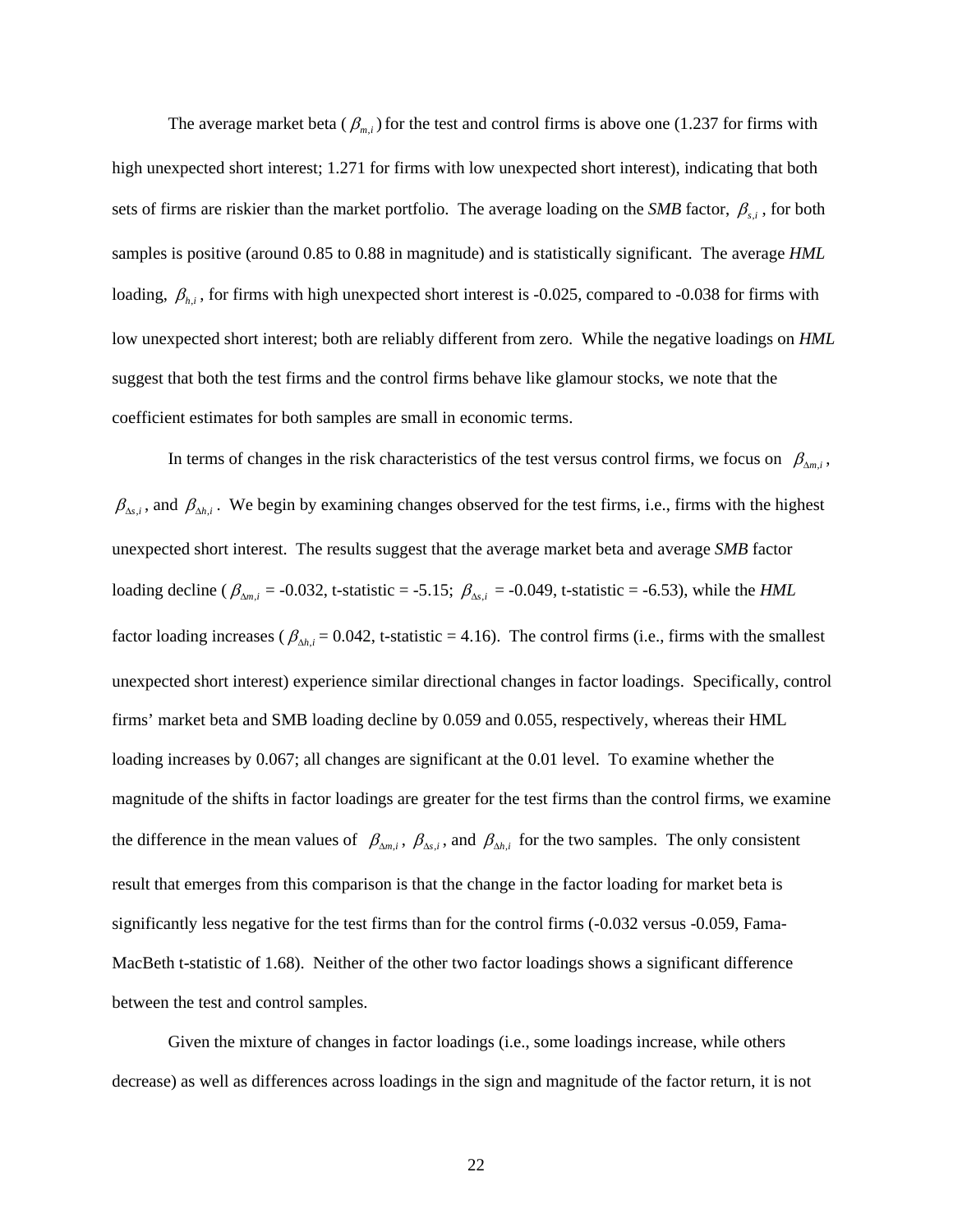possible to infer, solely from  $\beta_{\Delta m,i}$ ,  $\beta_{\Delta s,i}$ , and  $\beta_{\Delta h,i}$ , whether the test firm's overall risk increased or decreased following the unexpected short interest. To compute the overall impact of risk changes on the test firms' risk premia, we multiply the changes in the factor loadings with the average daily factor returns over our sample period. The average daily returns on the market, SMB, and HML factors over March 1992 to December 2000, are 0.042%, -0.012% and 0.016%, respectively. Using these values as proxies for the unconditional risk premia associated with the three factors, we compute the net effect on the average test firm's risk premium as  $-0.00002\%$   $(-0.032\cdot 0.042 + (-0.049)\cdot (-0.012) + 0.042\cdot 0.016)$ . This economically small average effect provides little evidence that the test firms experienced any meaningful shift in risk following unexpectedly high short interest positions. For the control firms, the net change in risk is a decline of -0.0007%; again this average effect is quite small in economic terms, as is the incremental difference in risk implied by the difference between -0.00002 and -0.0007. On the whole, we conclude there is no evidence that unexpectedly high levels of short interest are associated with subsequent increases (or decreases) in risk.

#### *5.3. Multivariate analysis of changes in fundamentals and risk following unexpected short interest*

 Our analyses thus far have focused on univariate associations between unexpected short interest and analyst forecast revisions (or forecast errors) or changes in risk characteristics. In this section we consider the relation between unexpected short interest and both changes in fundamentals and changes in risk. The multivariate analysis, given by expression (3), extends our previous analyses (which compared properties of the Q5 and Q1 portfolios) to considering variation in the magnitude of unexpected short interest positions; it also facilitates controls for other factors known to be associated with revisions in analysts' earnings forecasts (such as the stock return in the event month). We restrict the estimation of equation (3) to firms in the test sample  $(Q5)$  and the control sample  $(Q1)$  for consistency with the univariate analysis. However, we note that our inferences are unchanged if we use the entire distribution of monthly unexpected short interest positions.

$$
UE\_SHORT_{i,t} = \gamma_0 + \gamma_1(\Delta FUND_{i,t}^k) + \gamma_2 Return_{i,t} + \gamma_3 \beta_{\Delta m,i} + \gamma_4 \beta_{\Delta s,i} + \gamma_5 \beta_{\Delta h,i} + \psi_{i,t}
$$
(3)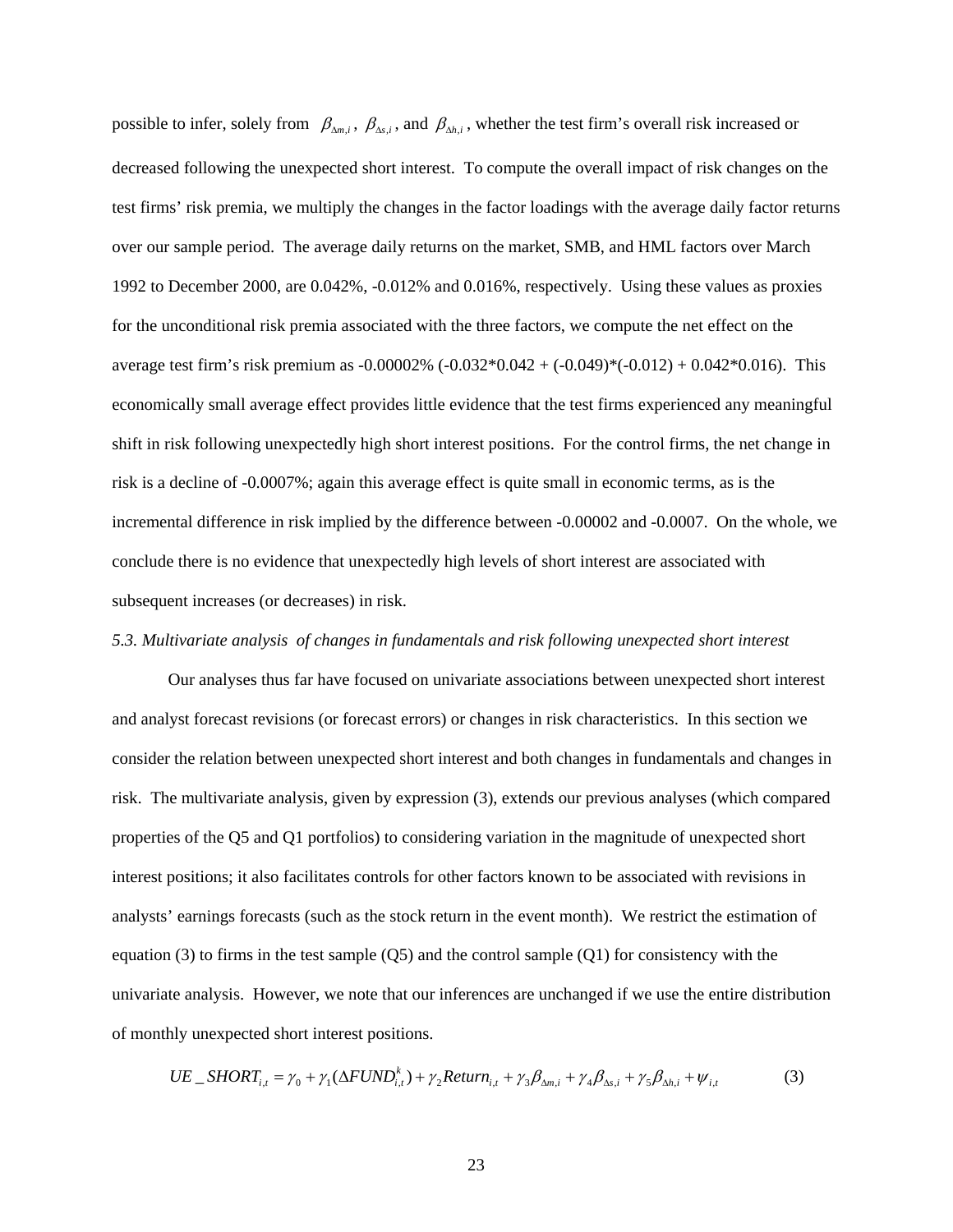where  $UE\_SHORT_{i,t}$  = firm i's unexpected short interest in month t, proxied by the residual  $\hat{\epsilon}_{i,t}$  from equation (1);  $\Delta FUND_{i,t}^k \in \{\frac{\Delta FCST_{i,t}}{R}, \frac{FL_{i,t}}{R}\}$  $,t-1$   $\qquad \qquad i,t-1$  $\{\frac{\Delta x \sum_{i,t}}{n}, \frac{\sum_{i,t}}{n}\}$  $\sum_{i,t}^{k} \in \{\frac{\Delta FCST_{i,t}^{k}}{P}, \frac{FE_{i,t}^{k}}{P}\}$  $i,t-1$   $\qquad i,t$  $FCST^k_{i,t}$   $FE$ *FUND*  $P_{i,t-1}$   $P_{i,t-1}$ ∆  $\Delta FUND_{i,t}^k \in \{\frac{2\pi}{n}, \frac{2\pi}{n}, \frac{2\pi}{n}\}\;$ ; *Return*<sub>i,t</sub> = firm i's stock return in the event month; all other variables are as previously defined. We include *Return*<sub>it</sub> as an independent variable because prior research shows that the change in fundamentals ( $\Delta FUND_{i,t}^k$ ) is a function of the event month return (*Return*<sub>it</sub>) and other information ( $\Pi_{i,t}$ ), i.e.,  $\Delta FUND_{i,t}^k = f(Return_{i,t}, \Pi_{i,t})$ . Consequently, absent the inclusion of *Return*<sub>ix</sub> as an explanatory variable, observing a positive relation between  $UE\_SHORT$ <sub>ix</sub> and  $\Delta FUND_{i,t}^k$  could be due to either a change in  $\Pi_{i,t}$  or *Return*<sub>i,t</sub>. By including *Return*<sub>i,t</sub>, we control for the fact that  $\Delta FUND_{i,t}^k$  measures  $\Pi_{i,t}$  with error; that is, *Return*<sub>i,t</sub> helps purge the measurement error in  $\Delta FUND_{i,t}^k$ . This purging of measurement error leads to the prediction that the coefficient on *Return*<sub>i,*e*</sub> should be opposite in sign to the coefficient on  $\Delta FUND_{i,t}^k$  (Greene, 1993, p.281)

We predict that the coefficient on the change in fundamentals,  $\gamma_1$ , is negative, consistent with higher unexpected short interest being associated with subsequent lower (that is, or more negative) forecast revisions and forecast errors. Based on the preceding measurement error discussion, we predict a positive value of  $\gamma_2$ , the coefficient on *Return*<sub>it</sub>. In terms of the coefficients on changes in systematic risk factors ( $\gamma_3$ ,  $\gamma_4$ , and  $\gamma_5$ ), we expect these variables to be positively related to unexpected short interest, consistent with the prediction that short sellers target firms with positive changes in risk characteristics.

 Results of estimating equation (3) are presented in Table 6. Consistent with the univariate results, we find that changes in current year forecast revisions and current year forecast errors are negatively related to unexpected short interest. That is, the coefficient on each of these variables is negative and statistically significant in each specification:  $\gamma_1 = -0.015$ , t-statistic = -2.50 for the forecast revision specification, and  $\gamma_1 = -0.007$ , t-statistic = -4.47 for the forecast error specification. Results are similar if we examine specifications based on one-year ahead forecast revisions and one-year ahead forecast errors.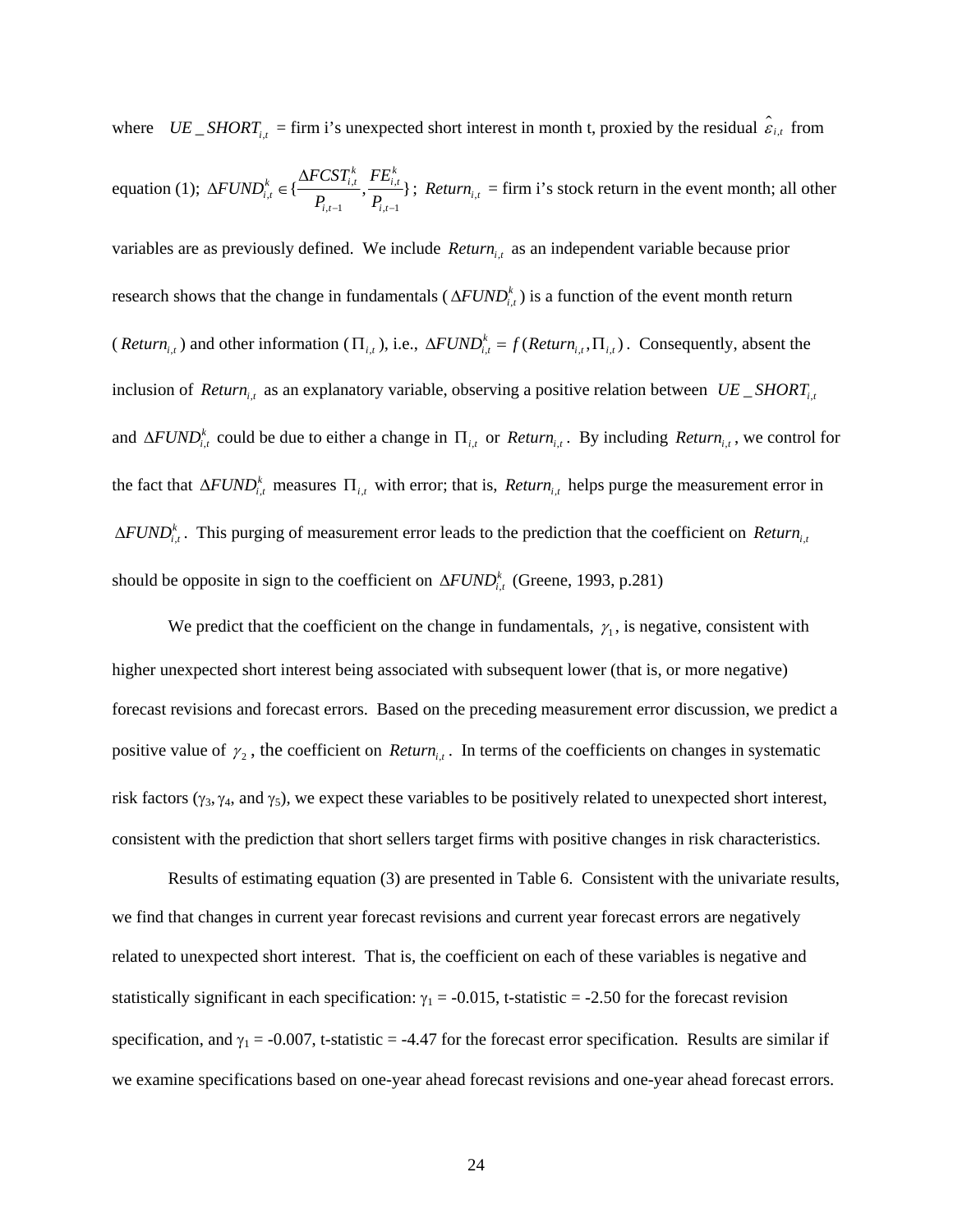Also as predicted, we find that the coefficient on the event month return,  $\gamma_2$ , is positive and reliably different from zero (t-statistics range between 4.93 and 5.97). Turning to the results concerning risk shifts, there is no evidence in support of increases in risk following unexpected high levels of short interest. If anything the evidence is consistent with a reduction in the average factor loading on the book-to-market risk factor (*HML*), and no change in the loadings on the market premium or size factor.

 In summary, the results of the multivariate analysis are very similar to results documented from the univariate comparisons. Taken together, the findings indicate that short sellers do not appear to increase their short positions in anticipation of upward shifts in risk loadings for such firms. Rather, we find that short sellers appear to increase their short interest positions in anticipation of future downward revisions in fundamentals, as measured by analysts' expectations of firm profitability. An alternative characterization of the same finding is that analysts are more likely to revise downward their forecasts following increases in short interest. Our tests, however, do not allow us to discern the direction of any causal relation between short interest positions and subsequent changes in fundamentals: short sellers may anticipate future downward revisions and take positions accordingly (i.e., causality runs from the anticipated change in fundamentals to the short seller) or analysts may respond to the information conveyed by unexpectedly high short positions and revise their earnings forecasts downward for such firms (i.e., causality runs from the short position to the change in fundamentals predicted by the analyst). *5.4. Subsequent Returns and Changes in Fundamentals and Changes in Risk* 

 Our final analysis links our findings concerning changes in fundamentals observed following unexpected short interest positions to the subsequent returns earned by short sellers on their positions. Prior research documents that firms with high raw levels of short interest, and high changes in short interest, earn significant negative abnormal returns up to six months following the short interest. Our tests in this section provide evidence on whether our test sample, which is identified by high *unexpected* levels of short interest, also experience significant negative returns, and whether these negative returns are associated with subsequent downward revisions in fundamentals that we documented in section 5.3.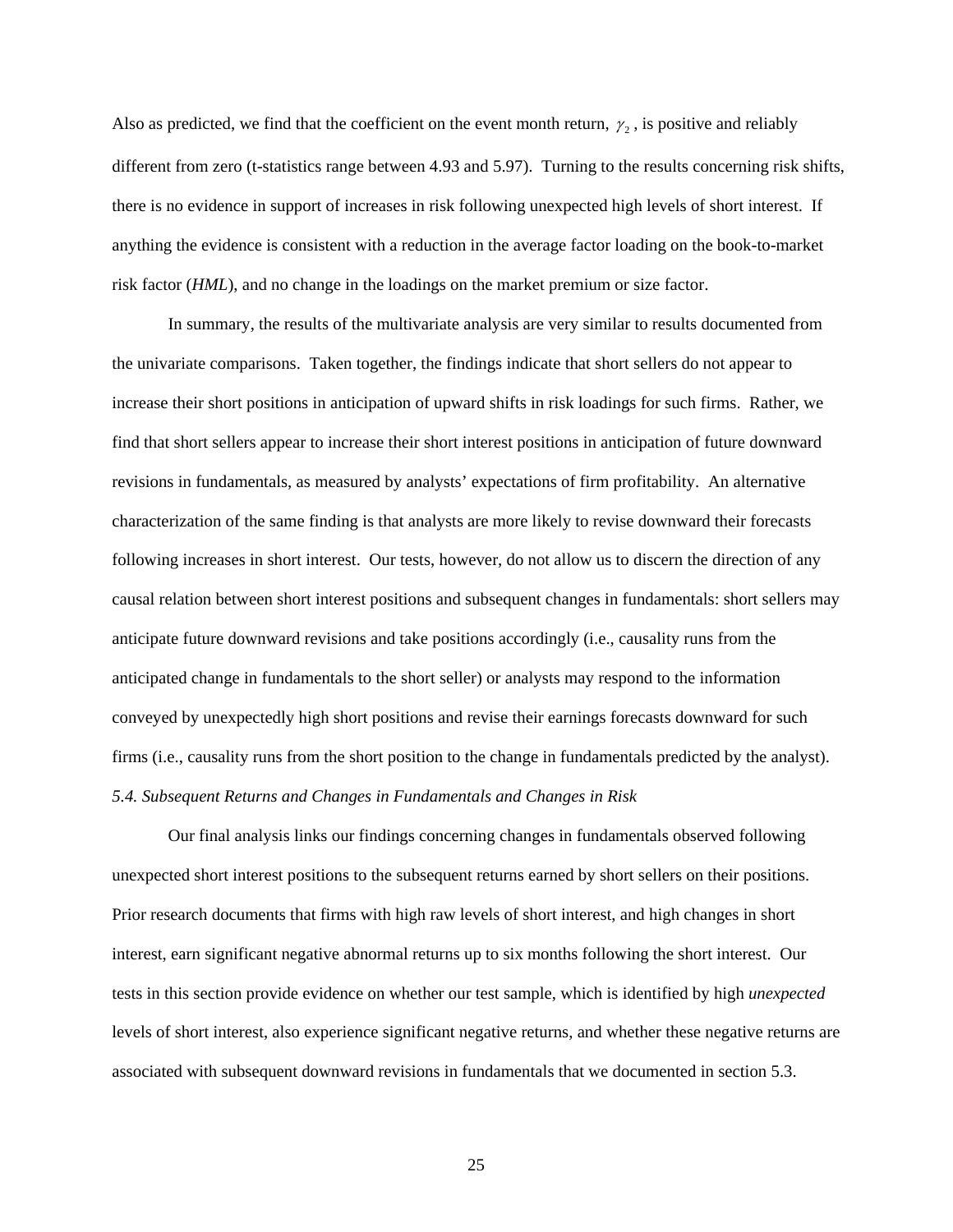We begin by documenting the raw returns and the market-adjusted returns to our portfolios of test firms and control firms, $12$  as well as the difference in returns between the two samples; results are reported in Panel A of Table 7. We report returns for months +1 through +3, relative to event month 0; we also report the average cumulative return over months  $+1$  through  $+3$ , as well as months  $+1$  through +6. The results show that the test sample firms earned lower returns than the control sample firms in each of the three months following the event month. The cumulative return over months  $(+1, +3)$  is 1.53% lower for test firms than for control firms, with a t-statistic of -4.54. The cumulative 6-month return is lower by 2.53%, t-statistic of -4.66. These results confirm prior findings showing significant negative abnormal returns following short interest positions.

 We next examine whether the cross-sectional variation in these subsequent returns can be explained by the changes in fundamentals (or the changes in risk) shown in sections 5.1-5.3. Prior studies find that, in broad samples, forecast revisions and forecast errors are positively associated with contemporaneous stock returns (e.g., Lys and Sohn, 1990). This, in turn, suggests that we will observe a positive association between the changes in fundamentals and the returns earned by the short sellers. Our tests here are, therefore, not intended to provide evidence on this general phenomenon, but rather to show that this link exists for our sample.

 Our tests relate cumulative future returns with both changes in fundamentals and changes in risk. For consistency with specification (3), we include the stock return in the event month as an explanatory variable and estimate the following equation: $^{13}$ 

$$
Fut\_Return_{i,t} = \delta_0 + \delta_1(\Delta FUND_{i,t}^k) + \delta_2 Return_{i,t} + \delta_3 \beta_{\Delta m,i} + \delta_4 \beta_{\Delta s,i} + \delta_5 \beta_{\Delta h,i} + \psi_{i,t}
$$
(4)

where  $Fut\_Return_{i,t}$  = the 3-month or 6-month cumulative return, measured from the end of the event month; all other variables are as defined previously. As before, we consider both current year forecasts and one-year-ahead forecasts separately.

 $12$  The market-adjusted return is the firm's return less the return on the value-weighted market portfolio for all NYSE, AMEX and NASDAQ stocks.

 $13$  In additional tests, we also include the cumulative return on the market portfolio as an independent variable. Results are qualitatively similar, and are not reported.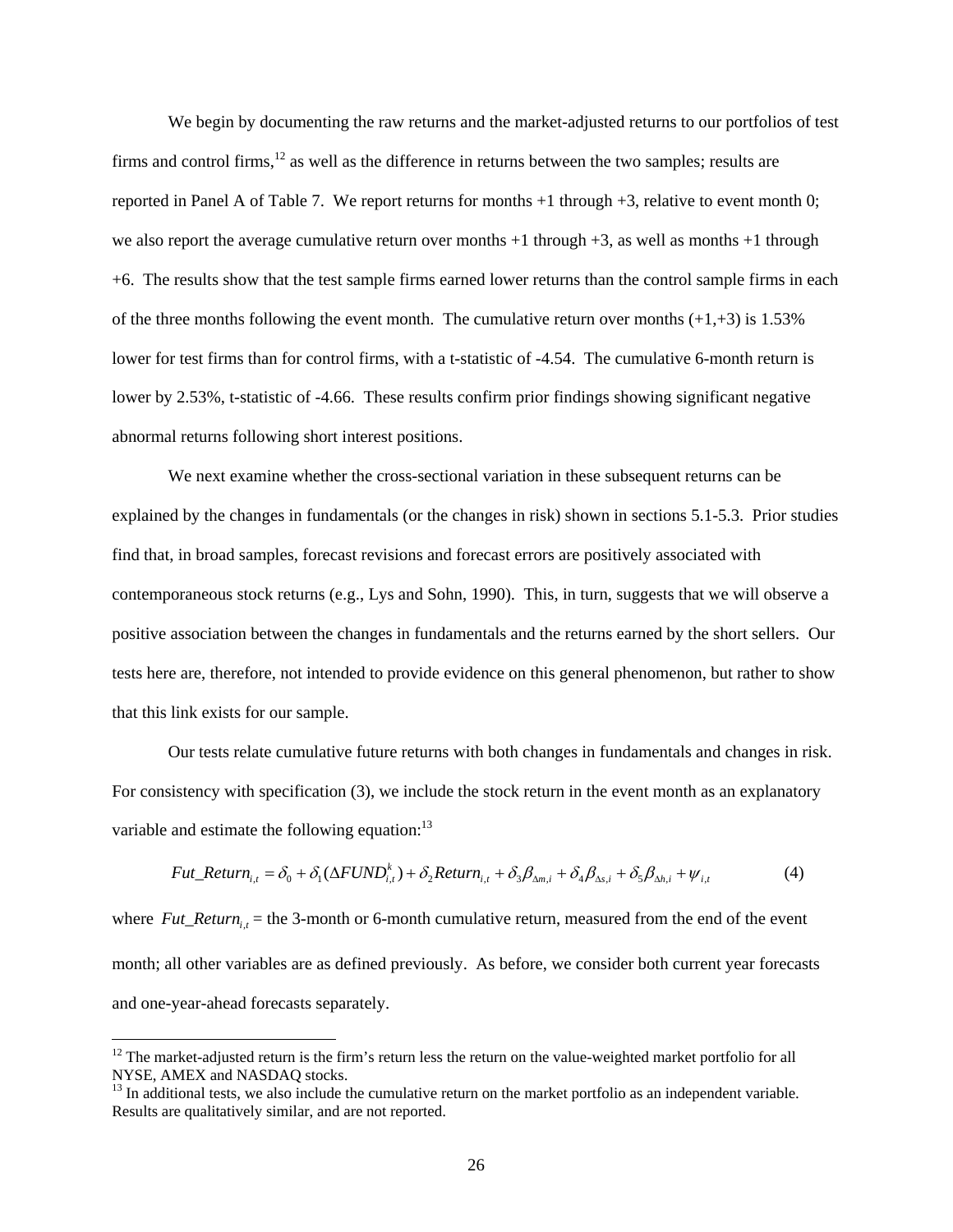For the reasons stated above, we expect the coefficient on the change in fundamentals,  $\delta_1$ , to be positive (i.e., firms with more negative forecast revisions have lower returns). The expected signs of the coefficients on the risk change variables are not obvious. On the one hand, increases in systematic risk should result in lower stock prices, leading to an immediate negative return in the stock. On the other hand, increases in risk should, in equilibrium, be associated with higher expected returns. Ex ante, it is unclear which of these effects dominates.

 Results of estimating equation (4) are presented in Table 7: Panel B shows results for 3-month cumulative returns, and Panel C shows results for 6-month cumulative returns. Because of the similarity in results, we discuss only the results pertaining to 3-month cumulative returns (Panel A). Consistent with our predictions (and with prior research), we find that the coefficients on current year forecast revisions and current year forecast errors are significantly positive ( $\delta_1 = 0.451$ , t-statistic = 3.01 for forecast revisions;  $\delta_1 = 1.187$ , t-statistic = 30.33 for forecast errors). Similar results are found for oneyear ahead forecast revisions and forecast errors (also reported in Table 7).

 Our results on the relation between changes in factor loadings and future returns are mixed. While we find a significant positive relation between changes in market beta loadings and future returns (the average value of  $\delta_3$ , the coefficient on  $\beta_{\Delta m,i}$ , in Panel B is 0.048), we find a significant negative relation between changes in book-to-market factor loadings and future returns (the average value of  $\delta_5$ , the coefficient on  $\beta_{\Delta h,i}$ , in Panel B is -0.023). The effect of the change in size factor is close to zero (i.e., the average value of  $\delta_4$ , the coefficient on  $\beta_{\Delta s,i}$ , is -0.0008). The net effect of the significant changes (to the market and book-to-market factors), when multiplied by the relevant factor return, is an average *increase* in future returns of about 0.00165% per month, equal to 0.048 x 0.042% (the average monthly market risk premium over our sample period) plus -0.023 x 0.016% (the average monthly *HML* factor return over our sample period). Thus, on net, the increase in the market beta loading, although economically marginal, has a larger effect on subsequent returns than does the decrease in the *HML*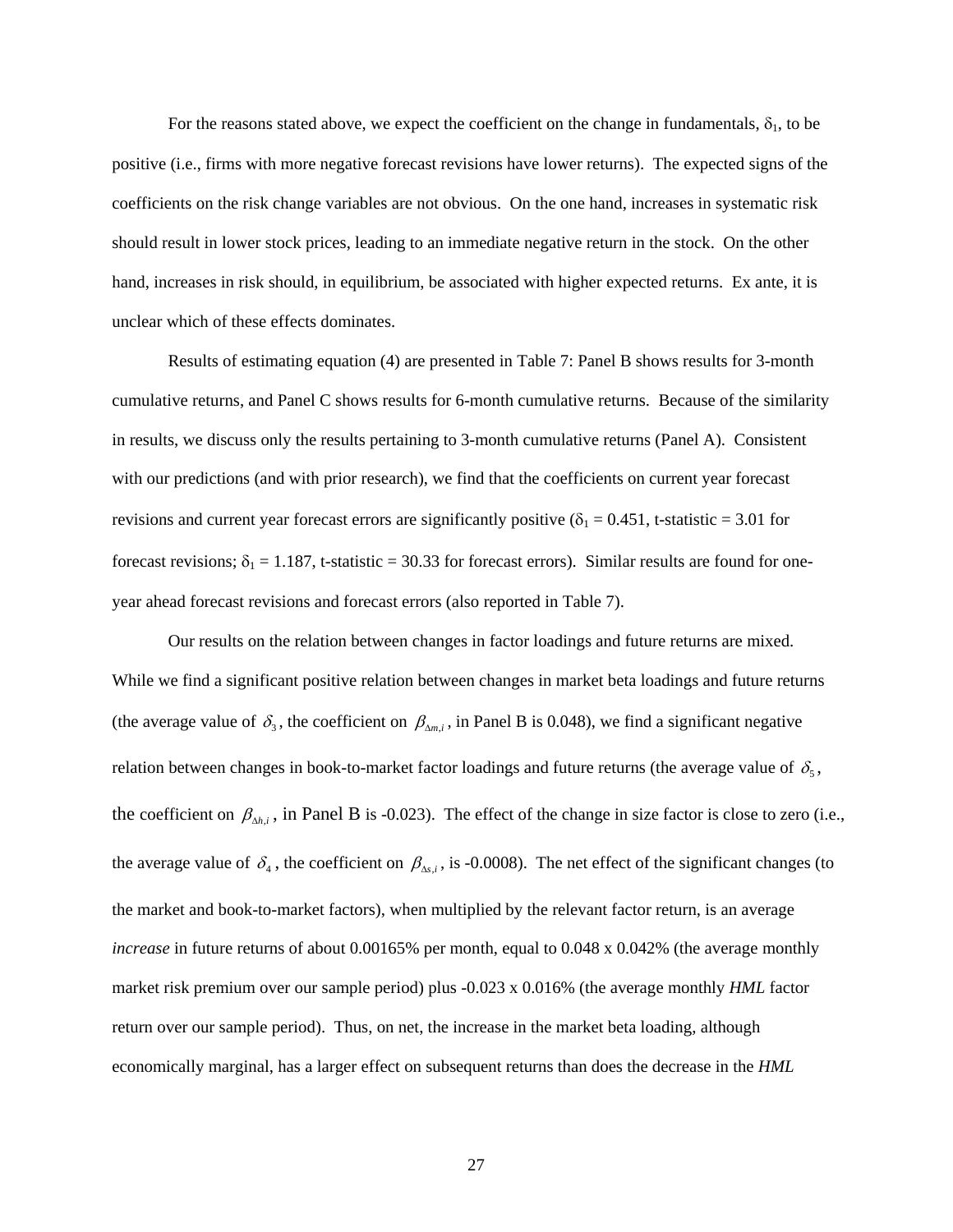loading. The net increase in returns is consistent with the argument that subsequent increases in risk (following unexpected short interest positions) are associated with, on average, higher future returns.14

 Overall, we interpret the results in Table 7 as confirming and extending prior evidence concerning the returns consequences of short interest positions. Specifically, our results show that firms with high unexpected short interest positions earn significantly more negative abnormal returns than firms with low unexpected short interest positions. These return differences are apparent over as little as one month following the measurement of the unexpected short interest position, and extend to at least six months following this measurement date. Moreover, we find that the subsequent downward revision in fundamentals documented for high unexpected short positions is strongly positively correlated with their subsequent cumulative returns.

While our tests do not speak to the causal relations among short interest positions, changes in fundamentals and subsequent returns, our findings do suggest a consistent pattern among these three variables. More precisely, we cannot rule out (or in) either of the following causal relations: 1) Short sellers target stocks where they believe the market has over-valued the fundamentals; analysts subsequently revise downward their forecasts (either because they interpret short positions as a signal of over-valuation or because they arrive at this decision independent of any information conveyed by the short position), causing stock prices to decline; or 2) Short sellers target stocks where they expect price declines (for some reason other than over-valued fundamentals); analysts subsequently revise downward their earnings forecasts, after observing the price declines.15 We note, however, that the latter relation would not imply a positive association between the magnitude of unexpected short interest positions and the magnitude of subsequent forecast revisions (which we document in Tables 3, 4 and 6). Moreover,

 $14$  In unreported tests, we conducted a more complete test of the effect of net risk shifts on subsequent returns, where we combined the product of each factor loading with its average factor return over our sample period. This procedure gave us an expected change in risk premium for each sample firm. When we substitute this variable in equation (4) (replacing the separate variables capturing changes in risk loadings), we find that the change in the expected risk premium is positively associated with future returns.

 $15$  Our design does allow us to rule out the possibility that analysts' downward forecast revisions prompt short sellers to take unexpectedly high short positions in these stocks. Specifically, because we measure analysts' forecast revisions after the unexpected short interest month, it cannot be the case (at least for our samples) that the direction of causality runs from the analyst to the short seller.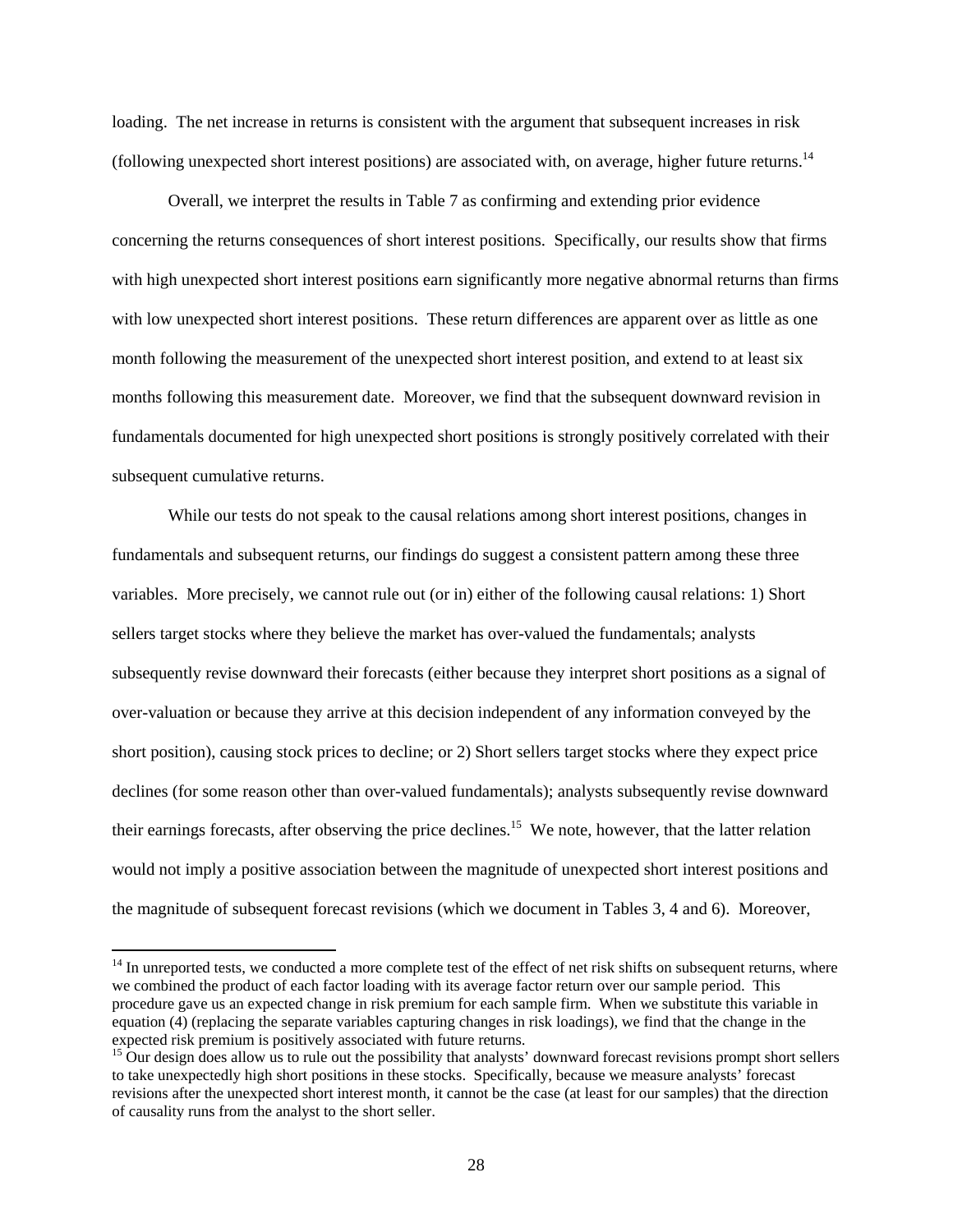because the multivariate tests include the return on the stock up to the time of the analyst forecast (*Return*, , ), our tests control for the information effect that such price changes have on analysts' forecast revisions.

#### *5.5. Sensitivity Tests*

 We conducted a variety of additional sensitivity tests. First, we examine the influence of outliers on our results by repeating all tests after excluding observations with variables in the extreme top and bottom 1% of the distribution. Results (not tabled) are similar in all respects to those reported. Second, for all multivariate analyses (i.e., those involving equations 3 and 4), we repeat our tests using all firmmonths, not just firm-months in the extreme high and extreme low unexpected short interest quintiles. Results, not reported, are similar in all respects to those reported; if anything, significance levels increase when all observations are included. Third, given some prior evidence that short sellers anticipate the news conveyed in earnings announcements, we repeat our tests after excluding all observations where the firm announced quarterly earnings in month +1. Results (not reported) are similar in all respects to the full sample, and suggest that short seller anticipation of earnings announcements is not the primary force driving our results.

 Finally, we consider the possibility that the inclusion of risk factors in the model of short interest (notably, proxy variables capturing beta, book-to-market and firm size) may "over-control" for the risk effects that we predict may follow high unexpected short interest positions. To address this concern, we re-estimate the model of expected short interest excluding these three risk factors; we then use the new *residuals* ( $\hat{\epsilon}_{i,t}$  ) as our measure of the firm's unexpected short interest in month t. We then repeat the tests in Tables 2-7 forming quintiles based on  $\hat{\varepsilon}_{i,t}$  rather than on  $\hat{\varepsilon}_{i,t}$ . Results (not reported) are similar in all respects to those we table. We conclude from this analysis that the inclusion of risk factors in the model of expected short interest does not bias our results towards our finding of no meaningful change in risk factors following high unexpected short interest positions.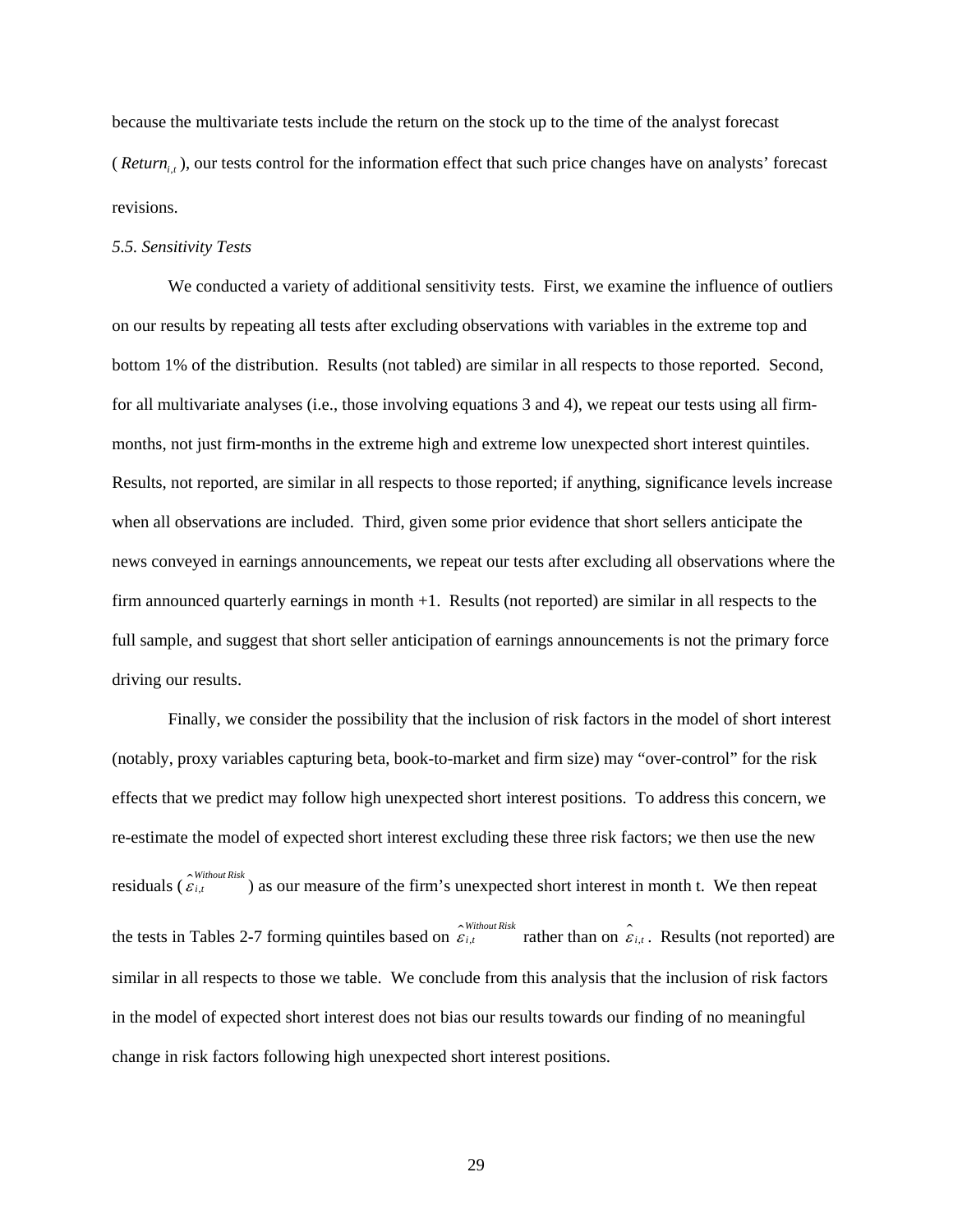### **6. Summary and Conclusions**

 The main purpose of this study is to examine reasons why heavily shorted stocks experience subsequent lower stock returns. We explore two plausible explanations for such an association: 1) short sellers target stocks where the market has over-estimated the fundamentals (such that these firms will experience poor operating performance in the future, which has been shown to be associated with negative returns); and 2) short sellers target stocks of firms where the market has under-estimated risk (such that these firms will encounter significant upward shifts in risk in the future, leading to an immediate decline in stock price). Our results are consistent with the first explanation, not the second. In particular, we find that analysts revise downward their earnings expectations for firms with the largest unexpected short interest positions. The magnitude of analysts' downward forecast revisions is significantly more negative than matched-in-time forecast revisions observed for a control sample of firms which experienced the smallest unexpected short interest. Because our calculation of forecast revisions is done after the unexpected short interest position is identified, our design rules out the possibility that the downward forecast revision motivates the short position.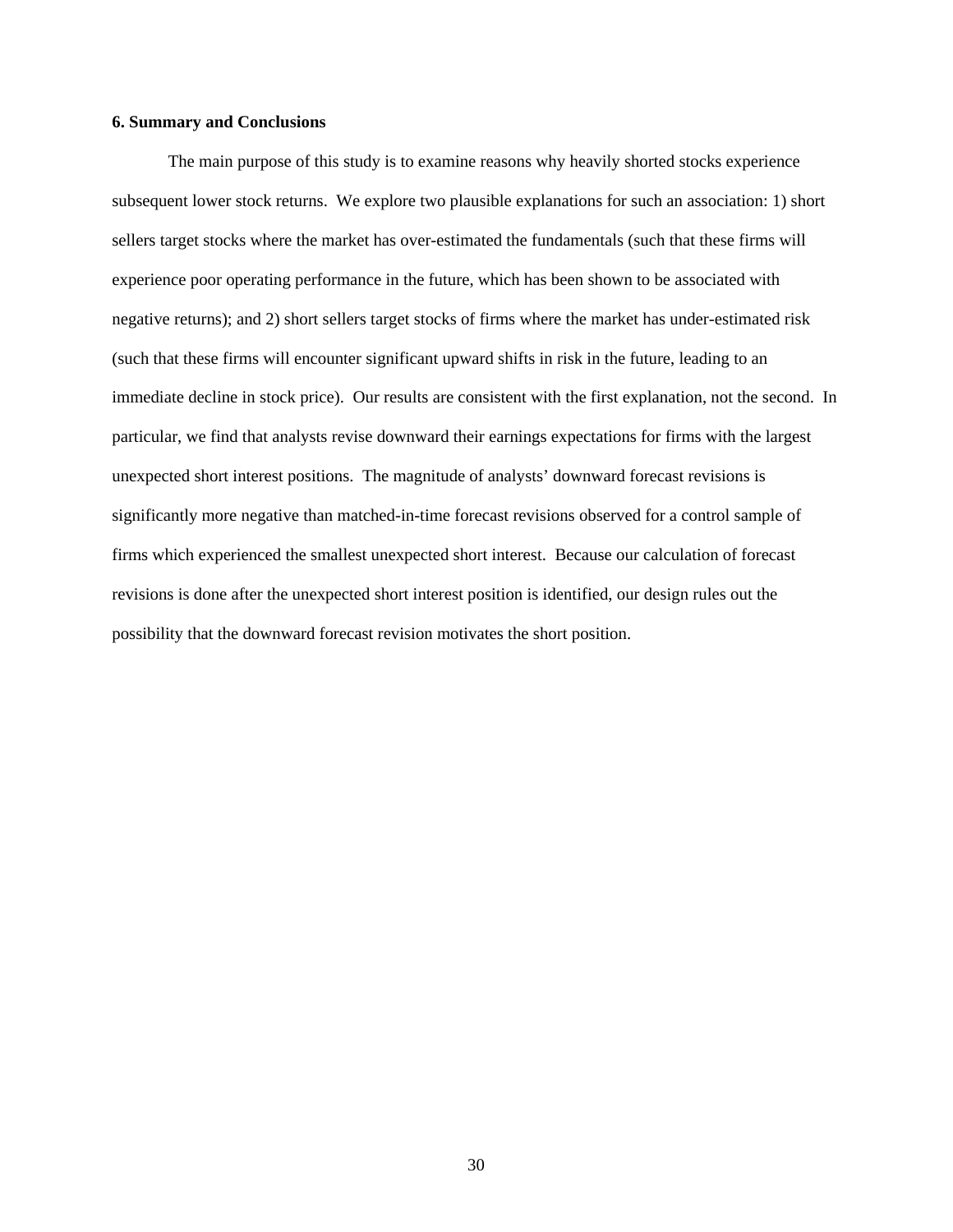## **Figure 1 Time Series of Mean Raw Short Interest and Mean Unexpected Short Interest for the Lowest and Highest Unexpected Short Interest Quintiles**



*Panel A: Raw Short Interest* 

*Panel B: Unexpected Short Interest* 



Month 0 is the event month in which observations are grouped into five quintiles using unexpected short interest, measured as the residual estimated from equation (1). The Panel A figure tracks the mean raw short interest positions for the quintile of firms with the lowest unexpected short interest (Quintile 1) and the quintile of firms with the highest unexpected short interest (Quintile 5), over the preceding and succeeding six months. The Panel B figure tracks these same firms mean unexpected short interest positions.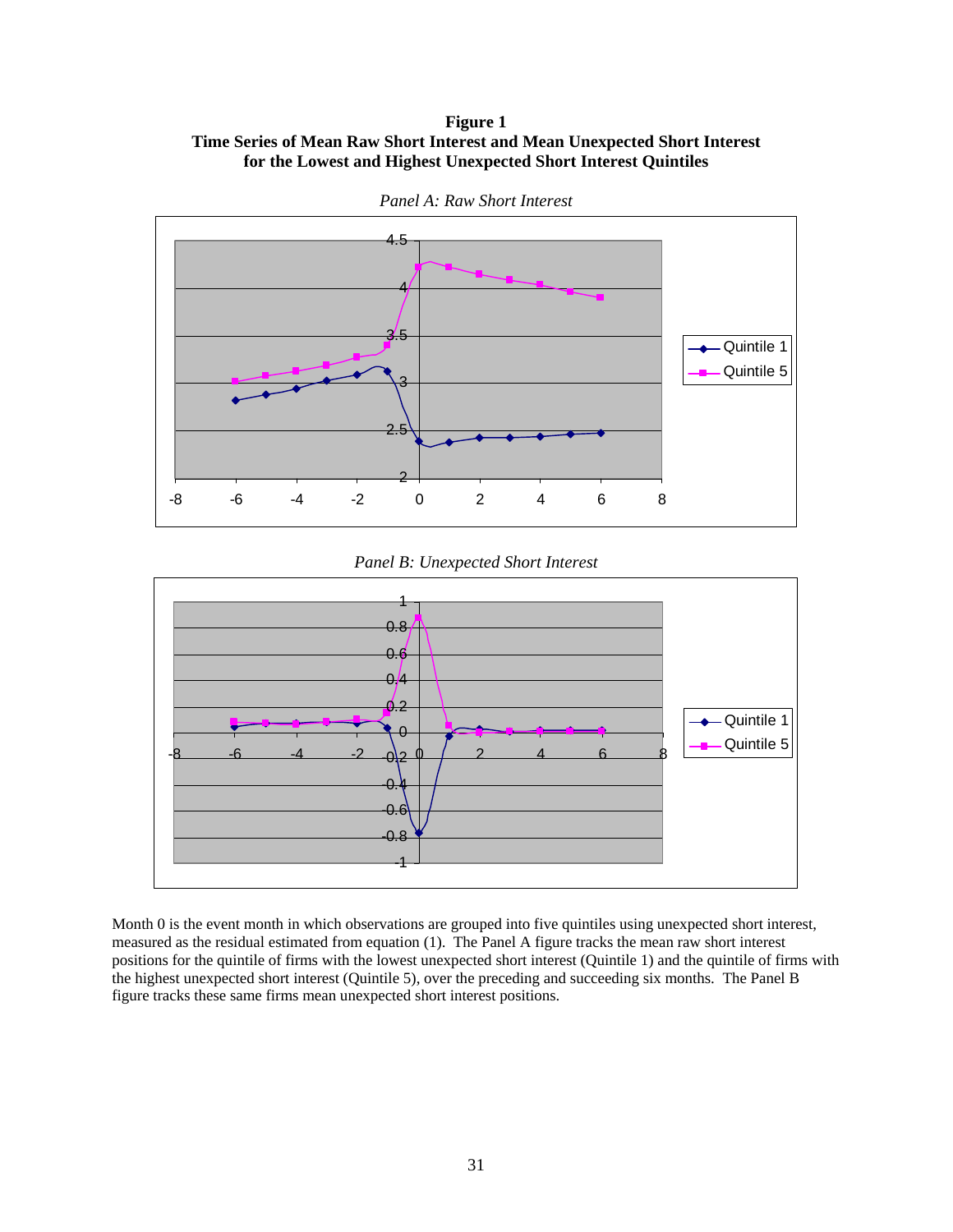| <b>Variable</b>                     | <b>Pooled</b><br><b>Regression</b> | <b>Mean of</b><br><b>Monthly</b><br><b>Regressions</b> |
|-------------------------------------|------------------------------------|--------------------------------------------------------|
|                                     |                                    |                                                        |
| Intercept                           | 0.000                              | 0.000                                                  |
| t-statistic                         | 3.21                               | 2.90                                                   |
| $Beta_{i,t}$                        | 0.001                              | 0.001                                                  |
| t-statistic                         | 10.73                              | 5.71                                                   |
|                                     |                                    |                                                        |
| Retvar <sub>i.t</sub>               | 0.048                              | $-0.003$                                               |
| t-statistic                         | 1.91                               | $-0.09$                                                |
|                                     |                                    |                                                        |
| $Convdebt_{i,t}$                    | 0.000                              | 0.000                                                  |
| t-statistic                         | 6.40                               | 4.28                                                   |
|                                     |                                    |                                                        |
| Option <sub>i,</sub> $*100$         | 0.031                              | $-0.014$                                               |
| t-statistic                         | 4.64                               | $-0.08$                                                |
|                                     |                                    |                                                        |
| Return <sub><i>i.t</i>-3</sub> *100 | $-0.013$                           | 0.030                                                  |
| t-statistic                         | $-1.45$                            | 1.31                                                   |
|                                     |                                    |                                                        |
| $Size_{i.t}$                        | $-0.000$                           | $-0.000$                                               |
| t-statistic                         | $-5.72$                            | $-8.95$                                                |
| $B/M_{i,t}*100$                     | $-0.051$                           | $-0.502$                                               |
| t-statistic                         | $-8.06$                            | $-7.29$                                                |
|                                     |                                    |                                                        |
| $Short_{i,t-1}$                     | 0.960                              | 0.968                                                  |
| t-statistic                         | 980.24                             | 203.67                                                 |
|                                     |                                    |                                                        |
| $R^2$                               | 92.23%                             | 93.11%                                                 |
| ${\bf N}$                           | 93,045                             | 106                                                    |

**Table 1 Regression Results for Model of Expected Short Interest** 

Table 1 summarizes the coefficients estimated from the regression equation:

 $Short_{i,t} = \lambda_0 + \lambda_1 Beta_{i,t} + \lambda_2 Return_{i,t} + \lambda_3 Convdebt_{i,t} + \lambda_4 Option_{i,t} + \lambda_5 Return_{i,t-3} + \lambda_6 Size_{i,t} + \lambda_7 B/M_{i,t} + \lambda_8 Short_{i,t-1} + \varepsilon_{i,t}$ where *Short<sub>i,t</sub>* = firm i's short interest in month t scaled by number of shares outstanding in month t; *Beta<sub>i,t</sub>* = firm i's market model beta estimated from three years of daily data up through the last fiscal quarter;  $Re{\nu}ar_i$  = residual variance from market model estimated from prior three years of daily data up through the last fiscal quarter; *Convdebt<sub>i,t</sub>* = a dummy variable that takes the value of 1 if firm i has outstanding convertible debt at the end of the prior fiscal year and zero otherwise; *Option<sub>i,t</sub>* = a dummy variable that takes a value of 1 if firm i has options trading at the beginning of month t and zero otherwise; *Return*<sub>i,t-3</sub> = firm i's cumulative return over the previous three months; *Size<sub>i,t</sub>* = firm i's market value at the beginning of month t;  $B/M_{i}$  = firm i's book to market ratio calculated as the book value of equity at the end of prior fiscal quarter scaled by the market value of equity at the beginning of month t. The t-statistic for the monthly regressions is based on the time-series of the standard errors of the 106 monthly coefficient estimates.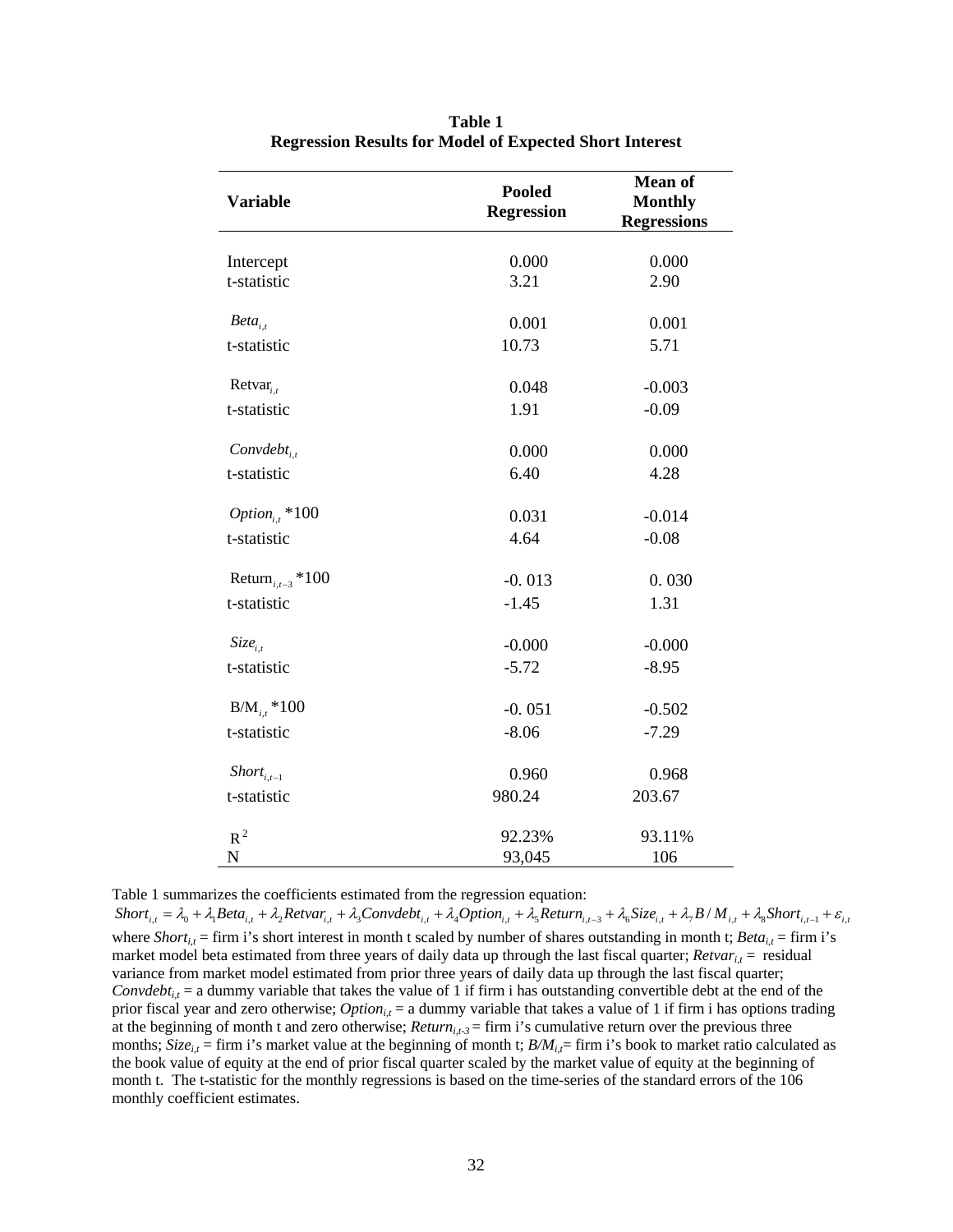# **Table 2 Descriptive Statistics and Trends in Raw and Unexpected Short Interest Positions**

| Quintile                                                             | <b>Variable</b>              | N        | <b>Mean</b> | <b>Median</b> | Std. dev | 1 <sup>st</sup><br>quartile | 3 <sup>rd</sup><br>quartile |
|----------------------------------------------------------------------|------------------------------|----------|-------------|---------------|----------|-----------------------------|-----------------------------|
|                                                                      | Raw short interest           |          | 2.387       | 1.249         | 3.272    | 0.501                       | 2.874                       |
| $\mathbf{1}$<br>Unexpected short<br>interest                         | 18,567                       | $-0.767$ | $-0.482$    | 1.025         | $-0.808$ | $-0.335$                    |                             |
|                                                                      | Raw short interest           |          | 0.953       | 0.426         | 1.657    | 0.115                       | 1.091                       |
| $\overline{2}$                                                       | Unexpected short<br>interest | 18,627   | $-0.161$    | $-0.153$      | 0.067    | $-0.196$                    | $-0.113$                    |
|                                                                      | Raw short interest           |          | 0.784       | 0.335         | 1.418    | 0.086                       | 0.904                       |
| 3                                                                    | Unexpected short<br>interest | 18,630   | $-0.042$    | $-0.038$      | 0.044    | $-0.094$                    | $-0.016$                    |
| Raw short interest<br>$\overline{4}$<br>Unexpected short<br>interest |                              | 1.296    | 0.716       | 1.872         | 0.276    | 1.571                       |                             |
|                                                                      |                              | 18,627   | 0.093       | 0.082         | 0.065    | 0.044                       | 0.134                       |
| 5                                                                    | Raw short interest           |          | 4.223       | 2.585         | 4.644    | 1.279                       | 5.405                       |
|                                                                      | Unexpected short<br>interest | 18,594   | 0.876       | 0.531         | 1.076    | 0.323                       | 0.987                       |

*Panel A: Descriptive Statistics by Quintiles of Unexpected Short Interest* 

*Panel B: Time Series of Mean Unexpected Short Interest and Mean Raw Short Interest* 

|                  |                   | <b>Unexpected short interest</b> |                   | <b>Raw short interest</b> |
|------------------|-------------------|----------------------------------|-------------------|---------------------------|
| <b>Month</b>     | <b>Quintile 1</b> | <b>Quintile 5</b>                | <b>Quintile 1</b> | <b>Quintile 5</b>         |
| -6               | 0.046             | 0.077                            | 2.823             | 3.018                     |
| $-5$             | 0.068             | 0.069                            | 2.888             | 3.084                     |
| $-4$             | 0.070             | 0.067                            | 2.948             | 3.124                     |
| $-3$             | 0.080             | 0.079                            | 3.024             | 3.194                     |
| $-2$             | 0.071             | 0.095                            | 3.093             | 3.274                     |
| $-1$             | 0.035             | 0.153                            | 3.125             | 3.402                     |
| $\boldsymbol{0}$ | $-0.767$          | 0.876                            | 2.386             | 4.223                     |
|                  | $-0.026$          | 0.056                            | 2.374             | 4.220                     |
| $\overline{2}$   | 0.023             | 0.000                            | 2.424             | 4.143                     |
| 3                | 0.009             | 0.009                            | 2.432             | 4.088                     |
| 4                | 0.014             | 0.005                            | 2.446             | 4.028                     |
| 5                | 0.016             | 0.005                            | 2.461             | 3.963                     |
| 6                | 0.017             | 0.007                            | 2.480             | 3.901                     |

The sample is partitioned into five quintiles according to the levels of unexpected short interest. Unexpected short interest is the residual estimated from equation (1) [see Table 1 for details). Panel A provides summary statistics on both raw and unexpected short interest levels for each of the five quintiles. Panel B summarizes the time series of unexpected and raw short interest for the extreme quintiles: firms with the lowest unexpected short interest (Quintile 1) and firms with the highest unexpected short interest (Quintile 5). Month 0 is the event month in which observations are grouped into five quintiles of unexpected short interest.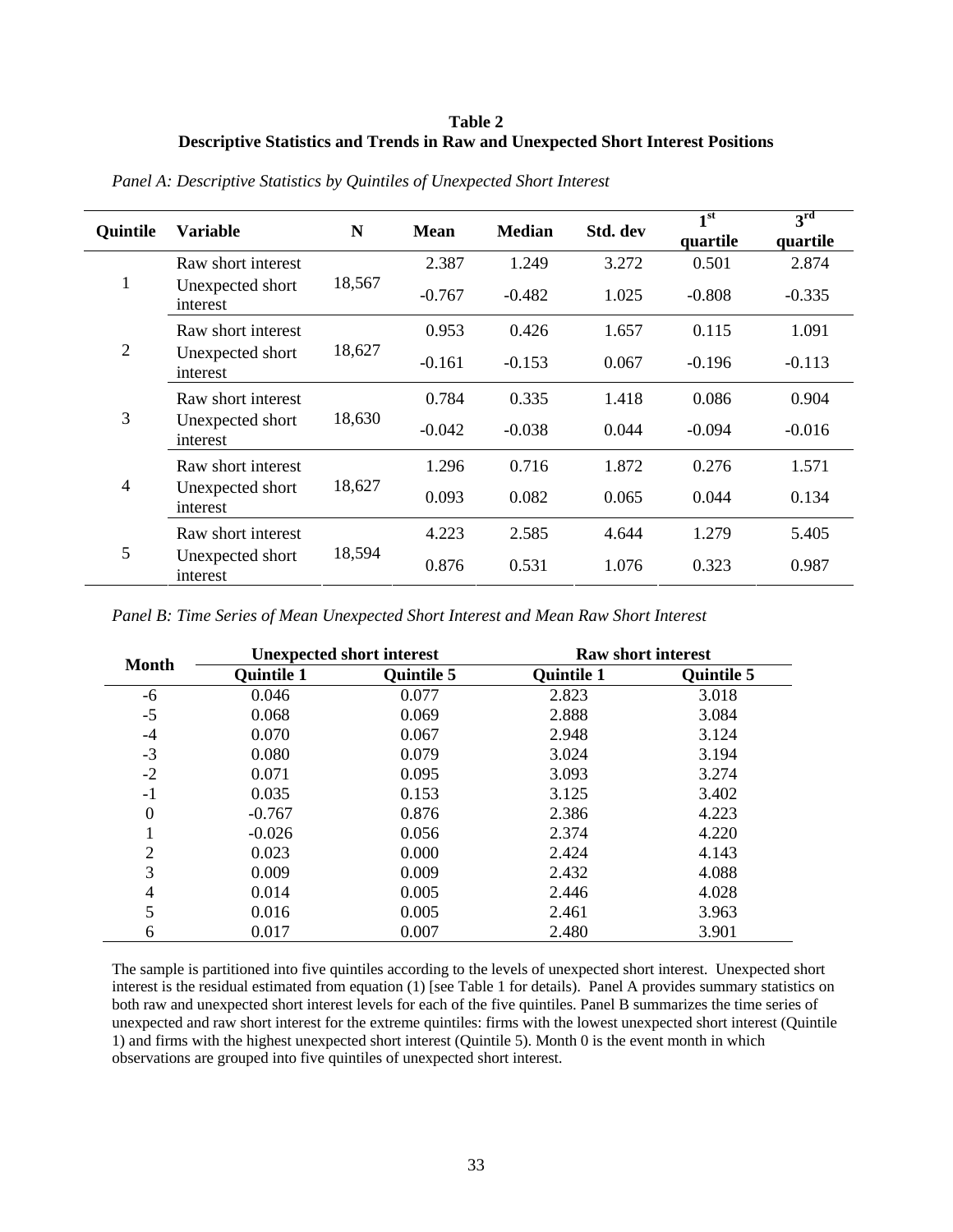**Table 3 Changes in Analysts' Earnings Forecasts for Firms with Extreme Unexpected Short Interest** 

| <b>Variable</b>              | <b>Firms with Highest</b><br><b>Unexpected Short</b><br>Interest $(Q5)$ | <b>Firms with Lowest</b><br><b>Unexpected Short</b><br>Interest (Q1) | Mean<br><b>Difference</b> |
|------------------------------|-------------------------------------------------------------------------|----------------------------------------------------------------------|---------------------------|
|                              | Panel A: Changes in Current-Year EPS Forecasts                          |                                                                      |                           |
| $\triangle FCST_{i.t}$       | $-0.049$                                                                | $-0.037$                                                             | $-0.012$                  |
| t-statistic                  | $-35.44$                                                                | $-28.89$                                                             | $-6.32(-3.37)$            |
| $\triangle FCST_i/P_{i.t-I}$ | $-0.36%$                                                                | $-0.30\%$                                                            | $-0.06\%$                 |
| t-statistic                  | $-41.72$                                                                | $-36.97$                                                             | $-4.91(-2.78)$            |
| $\triangle FCST_{i,t}$ %     | $-6.61%$                                                                | $-5.49\%$                                                            | $-1.12%$                  |
| t-statistic                  | $-35.80$                                                                | $-30.93$                                                             | $-4.25(-2.93)$            |
|                              | Panel B: Changes in One-Year-Ahead EPS Forecasts                        |                                                                      |                           |
| $\triangle FCST_{i.t}$       | $-0.040$                                                                | $-0.026$                                                             | $-0.014$                  |
| t-statistic                  | $-18.10$                                                                | $-13.08$                                                             | $-4.60(-1.87)$            |
| $\triangle FCST_i/P_{i.t-I}$ | $-0.20%$                                                                | $-0.25%$                                                             | $-0.05\%$                 |
| t-statistic                  | $-23.68$                                                                | $-20.37$                                                             | $-3.69(-1.48)$            |
| $\triangle FCST_{i,t}$ %     | $-3.42%$                                                                | $-2.58%$                                                             | $-0.74%$                  |
| t-statistic                  | $-19.19$                                                                | $-15.65$                                                             | $-3.48(-2.07)$            |

Panel A of Table 3 summarizes and compares the current-year raw EPS forecast change, the current-year EPS forecast change standardized by price and the current-year EPS forecast change standardized by the absolute value of forecasted EPS. Results are shown separately for Quintile 1 and Quintile 5. Panel B summarizes and compares the one-year-ahead raw EPS forecast change, the one-year-ahead EPS forecast change standardized by price and the one-year-ahead EPS forecast change standardized by the absolute value of forecasted EPS. The raw forecast *revision iss:*  $\Delta FCST_{i,t}^k = FCST_{i,Post}^k - FCST_{i,Pre}^k$ , where  $FCST_{i,Pre}^k$  = the pre-consensus forecast for firm i's earnings for year  $k$  ( $k$  = current year or one-year ahead) made just before the event month;  $FCST_{i, Post}^{k}$  = the post-consensus forecast for firm i's earnings for year k made just after the event month. The price scaled forecast revision is:  $I \cup I_{i,Post}$   $I \cup I_{i,est}$  $,t-1$   $\qquad \qquad i,t-1$  $F^k_{i,t} = FCST^k_{i, Post} - FCST^k_{i, Pre}$  $i,t-1$   $\qquad \qquad i,t$  $FCST_{i,t}^k$   $FCST_{i\ Post}^k$   $-FCST_{i\$  $P_{i,t-1}$  *P*<sub>*i*,*t*-1</sub>  $\frac{\Delta FCST_{i,t}^k}{P} = \frac{FCST_{i,Post}^k - FCST_{i,Pre}^k}{P}$  and the forecast scaled forecast revision is  $\Delta FCST_{i,t}^k\% = \frac{FCST_{i,post}^k - FCST_{i,post}^k}{PSCST_{i,t}^k}$ , %  $\phi_{i,t}^{k}$ %  $= \frac{FCST^k_{i,Post} - FCST^k_{i,Pre}}{\left| FCST^k_{i,Pre} \right|}$  $FCST^k_{i,t}\% = \frac{FCST^k_{i,Post} - FCST^k_{i,t}}{1}$ *FCST*  $\Delta FCST_{i,t}^k\% = \frac{FCST_{i,Post}^k - FCST_{i,Pre}^k}{\frac{1}{K} + \frac{1}{K} + \frac{1}{K} + \frac{1}{K} + \cdots}.$ 

We report both pooled t-statistics and, in parentheses, Fama-MacBeth t-statistics based on the standard errors determined from the 106 monthly mean differences in forecast revisions of the extreme quintiles.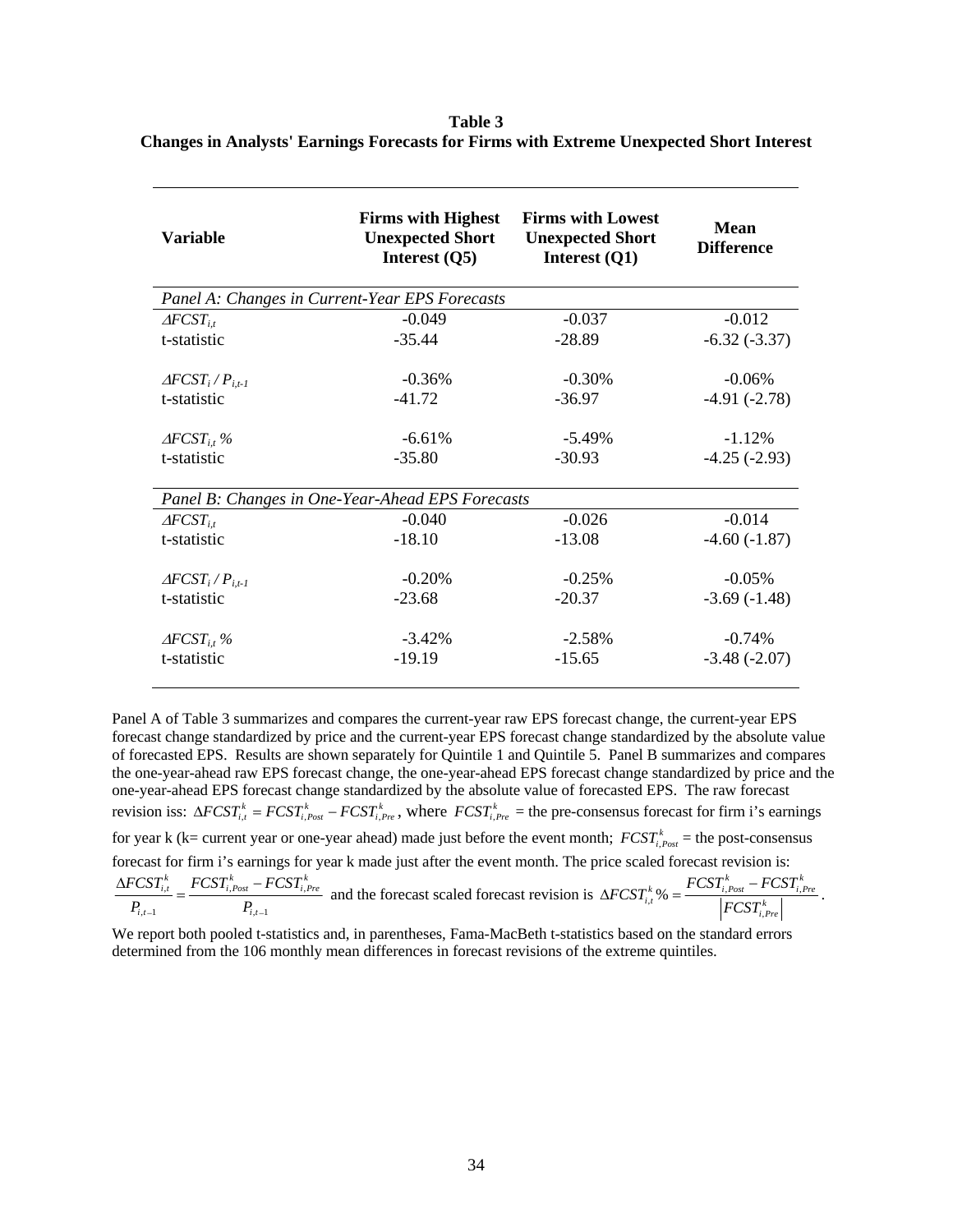| <b>Variable</b>                            | <b>Firms with Highest</b><br><b>Unexpected Short</b><br>Interest $(Q5)$ | <b>Firms with Lowest</b><br><b>Unexpected Short</b><br>Interest $(Q1)$ | <b>Mean</b><br><b>Difference</b> |
|--------------------------------------------|-------------------------------------------------------------------------|------------------------------------------------------------------------|----------------------------------|
| Panel A: Current-Year EPS Forecasts Errors |                                                                         |                                                                        |                                  |
| $FE_{i.t}$                                 | $-0.267$                                                                | $-0.201$                                                               | $-0.066$                         |
| t-statistic                                | $-49.50$                                                                | $-40.71$                                                               | $-9.35(-3.48)$                   |
| $FE_i/P_{i,t-1}$                           | $-1.63%$                                                                | $-1.36%$                                                               | $-0.27%$                         |
| t-statistic                                | $-51.41$                                                                | $-45.31$                                                               | $-6.12(-2.96)$                   |
| $FE_{i,t}$ %                               | $-33.60\%$                                                              | $-29.35%$                                                              | $-4.25%$                         |
| t-statistic                                | $-43.76$                                                                | $-39.44$                                                               | $-3.94(-2.24)$                   |
|                                            | Panel B: One-Year-Ahead EPS Forecasts Errors                            |                                                                        |                                  |
| $FE_{i.t}$                                 | $-0.590$                                                                | $-0.476$                                                               | $-0.114$                         |
| t-statistic                                | $-45.02$                                                                | $-38.85$                                                               | $-6.31(-2.74)$                   |
| $FE_i/P_{i,t-1}$                           | $-2.52%$                                                                | $-2.07\%$                                                              | $-0.45%$                         |
| t-statistic                                | $-45.07$                                                                | $-39.66$                                                               | $-5.82(-3.34)$                   |
| $FE_{i,t}$ %                               | $-59.00\%$                                                              | -47.69%                                                                | $-11.31%$                        |
| t-statistic                                | $-37.37$                                                                | $-33.77$                                                               | $-5.07(-2.87)$                   |
|                                            |                                                                         |                                                                        |                                  |

**Table 4 Forecast Errors for Firms with Extreme Unexpected Short Interest** 

Panel A of Table 4 summarizes and compares current-year EPS forecast errors, current-year EPS forecast errors standardized by price and current-year EPS forecast errors standardized by the absolute value of forecasted EPS. Results are shown separately for Quintile 1 and Quintile 5. Panel B summarizes and compares one-year-ahead EPS forecast errors, one-year-ahead EPS forecast errors standardized by price and one-year-ahead EPS forecast errors standardized by absolute value of forecasted EPS. EPS forecast errors are calculated as:  $FE_{i,t}^k = EPS_i^k - FCST_{i,Pre}^k$ where  $EPS_i^k = \text{firm i's reported earnings for year k; } FCST_{i, Pre}^k = \text{the pre-consensus forecast for firm i's earnings for } FCST_{i, Pre}^k = \text{the pre-consensus forecast for firm i's earnings for } FCST_{i, Pre}^k = \text{the pre-consensus forecast for firm i's earnings for } FCST_{i, Pre}^k = \text{the pre-consensus forecast for firm i's earnings for } FCST_{i, Pre}^k = \text{the pre-consensus forecast for firm i's earnings for } FCST_{i, Pre}^k = \text{the pre-consensus forecast for firm i's earnings for } FCST_{i, Pre}^k = \text{the pre-consensus forecast for firm i's earnings for } FCST_{i, Pre}^k = \text$ year k (k= current year or one-year ahead) made just before the event month. Price-scaled forecast error is:  $\mu$   $\mu$   $\mu$ <sub>i</sub>  $\mu$   $\mu$ <sub>i</sub>  $,t-1$   $\qquad \qquad i,t-1$  $\mathit{EPS}^k_i - FCST^k_{i,Pre}$  $i,t-1$   $\qquad \qquad i,t$  $FE_{i,t}^k$  *EPS<sub>i</sub>* – *FCST*  $P_{i,t-1}$   $P_{i,t-1}$  $=\frac{EPS_i^k - FCST_{i,Pre}^k}{P}$ , and forecast scaled forecast error is  $FE_{i,t}^k$ %  $=\frac{EPS_i^k - FCST_{i,pre}^k}{\sqrt{PCST_{i,pre}^k}}$ , %  $\omega_{i,t}^{k}$ %  $=$   $\frac{EPS_{i}^{k}-FCST_{i,Pre}^{k}}{\left|FCST_{i,Pre}^{k}\right|}$  $FE_{i}^{k}$ % =  $\frac{EPS_{i}^{k} - FCSI_{i}^{k}}{k}$ *FCST*  $=\frac{EPS_i^k - FCST_{i,Pre}^k}{\frac{1}{k}}$ . We report both pooled t-statistics and, in parentheses, Fama-MacBeth t-statistics based on the standard errors determined from the 106 monthly mean differences in forecast errors of the extreme quintiles.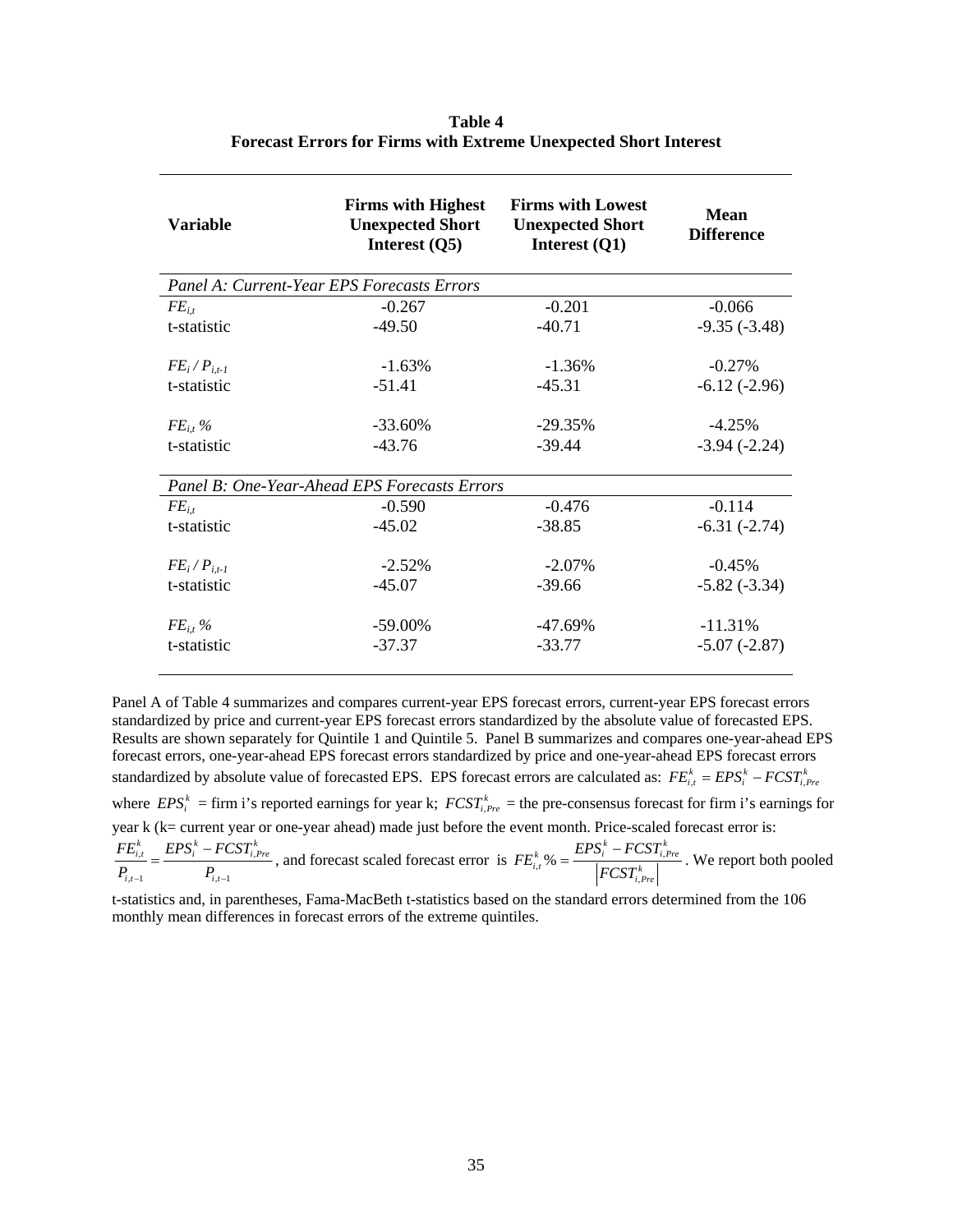**Table 5 Changes in Factor Loadings for Firms with Extreme Unexpected Short Interest** 

| Coefficient        | <b>Firms with Highest</b><br><b>Unexpected Short</b><br>Interest (Q5) | <b>Firms with Lowest</b><br><b>Unexpected Short</b><br>Interest (Q1) | <b>Mean</b><br><b>Difference</b> |
|--------------------|-----------------------------------------------------------------------|----------------------------------------------------------------------|----------------------------------|
| $\alpha_0$ *100    | 0.051                                                                 | 0.055                                                                | $-0.004$                         |
| t-statistic        | 26.15                                                                 | 28.78                                                                | $-1.29(-0.22)$                   |
| $\alpha_{A0}$ *100 | $-0.024$                                                              | $-0.009$                                                             | $-0.015$                         |
| t-statistic        | $-9.19$                                                               | $-3.54$                                                              | $-3.99(-2.40)$                   |
| $\beta_m$          | 1.237                                                                 | 1.271                                                                | $-0.034$                         |
| t-statistic        | 237.23                                                                | 239.62                                                               | $-4.53(-2.64)$                   |
| $\beta_{s}$        | 0.851                                                                 | 0.883                                                                | $-0.032$                         |
| t-statistic        | 126.24                                                                | 127.42                                                               | $-3.31(-2.28)$                   |
| $\beta_h$          | $-0.025$                                                              | $-0.038$                                                             | 0.013                            |
| t-statistic        | $-2.49$                                                               | $-3.84$                                                              | 0.95(0.18)                       |
| $\beta_{\Delta m}$ | $-0.032$                                                              | $-0.059$                                                             | 0.027                            |
| t-statistic        | $-5.15$                                                               | $-9.19$                                                              | 3.00(1.68)                       |
| $\beta_{\rm 4s}$   | $-0.049$                                                              | $-0.055$                                                             | 0.006                            |
| t-statistic        | $-6.53$                                                               | $-7.20$                                                              | 0.58(0.64)                       |
| $\beta_{\Delta h}$ | 0.042                                                                 | 0.067                                                                | $-0.024$                         |
| t-statistic        | 4.16                                                                  | 6.70                                                                 | $-1.80(-0.42)$                   |

Table 5 summarizes and compares the changes in risk factor loadings for Quintile 1 and 5 around the event month. For Quintile 1 and Quintile 5, factor loadings are estimated using the following model over a 360-day trading period, comprising 180 trading days prior and 180 trading days after the event month (while excluding the event month):  $R_{i,t} - R_{f,t} = \alpha_{0,i} + \beta_{m,i} (R_{m,t} - R_{f,t}) + \beta_{s,i} SMB_t + \beta_{h,i} HML_t + \alpha_{\Delta 0,i} D_t + \beta_{\Delta m,i} (R_{m,t} - R_{f,t})^* D_t + \beta_{\Delta s,i} SMB_t^* D_t + \beta_{\Delta h,i} HML_t^* D_t + \eta_{i,t}$ where  $R_{j,t}$  is the daily stock return for firm i,  $R_{f,t}$  is the daily return on a 1-month Treasury bill rate,  $R_{m,t}$  is the daily return on the value-weighted market portfolio comprising NYSE, AMEX, and NASDAQ firms,  $SMB<sub>t</sub>$  is the size effect captured by the difference between the return on a portfolio of small stocks and a portfolio of large stocks, *HML<sub>t</sub>* is the book-to-market effect captured by the difference between the return on a portfolio of high book-tomarket stocks and a portfolio of low book-to-market stocks,  $D_t$  is a dummy variable that is equal to one when the time period relates to the 180 trading days subsequent to the end of the month in which short interest unexpectedly increased, zero otherwise. We report both pooled t-statistics and, in parentheses, Fama-MacBeth t-statistics based on the standard errors determined from the 106 monthly mean differences in the coefficients of the extreme quintiles.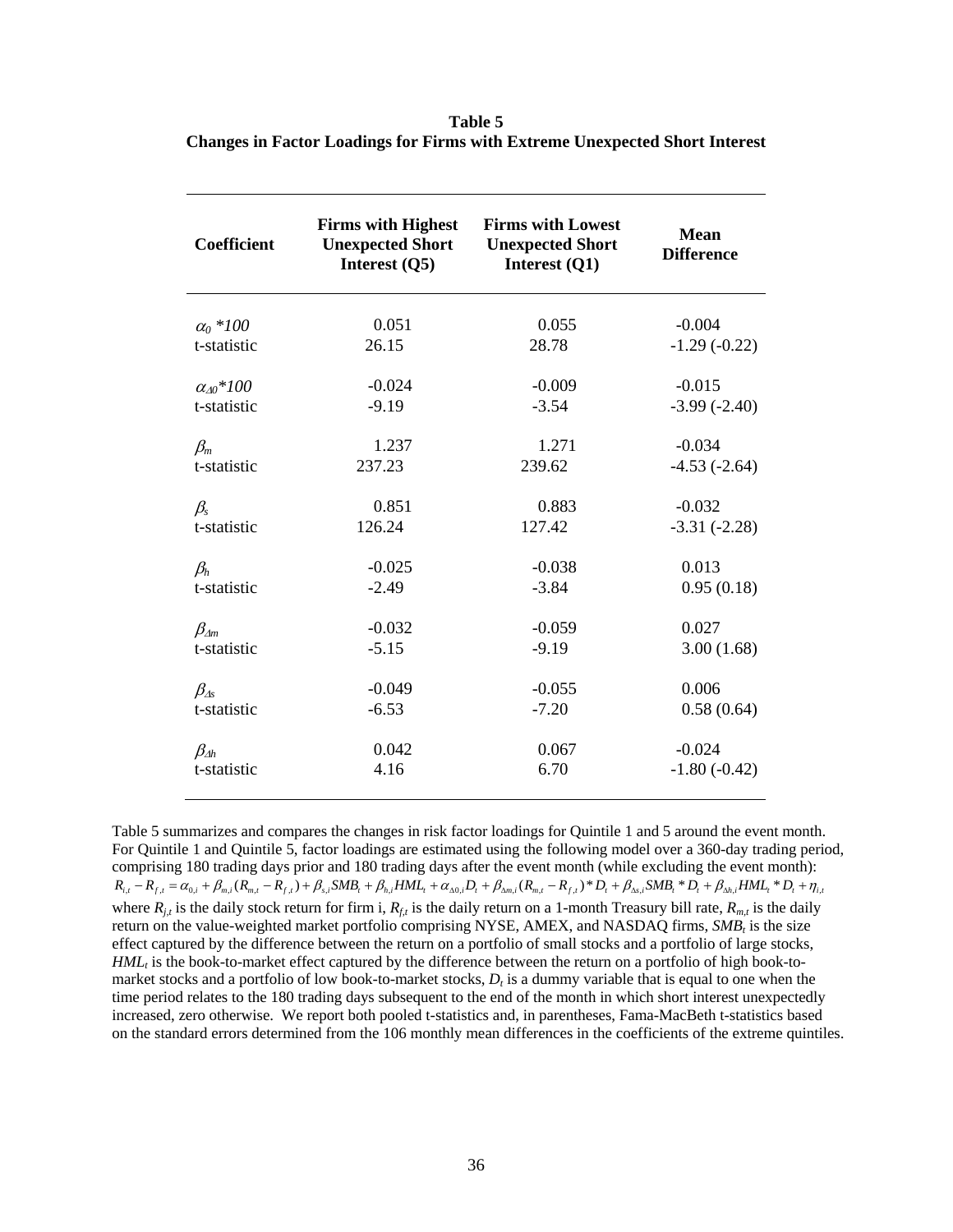**Table 6 Multivariate Regression of Unexpected Short Interest on Changes in Fundamentals and Risk** 

|                                   |                                    | <b>Current-Year Forecast</b>    |                                    | <b>One-Year-Ahead Forecast</b>  |
|-----------------------------------|------------------------------------|---------------------------------|------------------------------------|---------------------------------|
| <b>Variable</b>                   | <b>Forecast</b><br><b>Revision</b> | <b>Forecast</b><br><b>Error</b> | <b>Forecast</b><br><b>Revision</b> | <b>Forecast</b><br><b>Error</b> |
| Intercept                         | 0.000                              | 0.000                           | 0.001                              | 0.000                           |
| t-statistic                       | 6.70                               | 5.78                            | 5.56                               | 3.99                            |
| $\triangle FCST_{i,t}/P_{i,t-1}$  | $-0.015$                           |                                 | $-0.019$                           |                                 |
| t-statistic                       | $-2.50$                            |                                 | $-1.86$                            |                                 |
| $FE_{i}$ / $P_{i,t-1}$            |                                    | $-0.007$                        |                                    | $-0.008$                        |
| t-statistic                       |                                    | $-4.47$                         |                                    | $-4.17$                         |
| $Return_{i,t}$                    | 0.002                              | 0.002                           | 0.003                              | 0.003                           |
| t-statistic                       | 5.82                               | 5.97                            | 4.93                               | 5.00                            |
| $\beta_{\Delta m, it}$ *100       | 0.016                              | 0.019                           | 0.012                              | 0.016                           |
| t-statistic                       | 1.38                               | 1.61                            | 0.67                               | 0.87                            |
| $\beta_{\Delta s, it} * 100$      | 0.003                              | 0.002                           | $-0.013$                           | $-0.016$                        |
| t-statistic                       | 0.34                               | 0.27                            | $-1.04$                            | $-1.22$                         |
| $\beta_{\Delta h,i\tilde{t}}*100$ | $-0.018$                           | $-0.019$                        | $-0.019$                           | $-0.018$                        |
| t-statistic                       | $-2.69$                            | $-2.86$                         | $-1.80$                            | $-1.73$                         |
| $R^2$                             | 0.12%                              | 0.16%                           | 0.16%                              | 0.24%                           |
| Sample size                       | 37,161                             | 37,161                          | 19,741                             | 19,741                          |

Table 6 summarizes the coefficients estimated from the regression equation:

 $UE\_SHORT_{i,t} = \gamma_0 + \gamma_1(\Delta FUND_{i,t}^k) + \gamma_2 Return_{i,t} + \gamma_3 \beta_{\Delta m,i} + \gamma_4 \beta_{\Delta s,i} + \gamma_5 \beta_{\Delta h,i} + \psi_{i,t}$ using only observations from Quintile 1 and Quintile 5 of unexpected short interest distribution. *UE\_SHORT*<sub>it</sub> is the residual short interest,  $\hat{\epsilon}_{i,t}$ , estimated from equation (1).  $\Delta FUND_{i,t}^k \in \{\frac{\Delta FCSI_{i,t}^k}{P_{i,t-1}}, \frac{FE_{i,t}^k}{P_{i,t-1}}\}$  ${_{i,t}^{k}} \in {\frac{\Delta FCST_{i,t}^{k}}{P_{i,t-1}}, \frac{FE_{i,t}^{k}}{P_{i,t-1}}\}$  $FUND_{i,t}^k \in \{\frac{\Delta FCSI_{i,t}^k}{P_{i,t-1}}, \frac{FE_i^k}{P_{i,t-1}}\}$  $\triangle FUND_{i,t}^k \in \{\frac{\triangle FCSI_{i,t}^k}{1}, \frac{FE_{i,t}^k}{1}, \frac{FE_{i,t}^k}{1}, \frac{FE_{i,t}^k}{1}, \frac{CFN}{1}, \frac{CFN}{1}, \frac{CFN}{1}, \frac{CFN}{1}, \frac{CFN}{1}, \frac{CFN}{1}, \frac{CFN}{1}, \frac{CFN}{1}, \frac{CFN}{1}, \frac{CFN}{1}, \frac{CFN}{1}, \frac{CFN}{1}, \frac{CFN}{1}, \frac{CFN}{1}, \frac{CFN}{1}, \frac{CFN}{1}, \frac{CFN}{1}, \frac{CFN}{1}, \frac{CFN}{1}, \$ 

 $I \cup I_{i,Post}$   $I \cup I_{i,j}$  $,t-1$   $\qquad \qquad \bullet i,t-1$  $F^k_{i,t} = FCST^k_{i, Post} - FCST^k_{i, Pre}$ *i*,*t*-1  $FCST_{i,t}^k$   $FCST_{i\ Post}^k - FCSI$  $P_{i,t-1}$  *P*<sub>*i*,*t*-</sub>  $\frac{\Delta FCST_{i,t}^k}{\Delta FCST_{i,post}^k} = \frac{FCST_{i,pre}^k}{FCST_{i,post}^k}$  is the price-scaled forecast revision;  $\frac{FE_{i,t}^k}{\Delta FCST_{i,post}^k} = \frac{EPS_i^k - FCST_{i,post}^k}{\Delta FCST_{i,post}^k}$  $,t-1$   $\qquad \qquad i,t-1$  $\mathit{EPS}^k_i - FCST^k_{i,Pre}$  $i,t-1$   $\qquad \qquad i,t$  $FE^k_{i,t}$  *EPS*<sup>k</sup> – *FCST*  $P_{i,t-1}$   $P_{i,t-1}$  $=\frac{EPS_i^k - FCST_{i,Pre}^k}{\epsilon}$  is the price-scaled

forecast error; *Return*<sub>it</sub> = firm i's stock return in the event month.  $\beta_{\Delta m}$ ,  $\beta_{\Delta s}$ , and  $\beta_{\Delta h}$  represent changes in systematic risk factor loadings subsequent to the event month.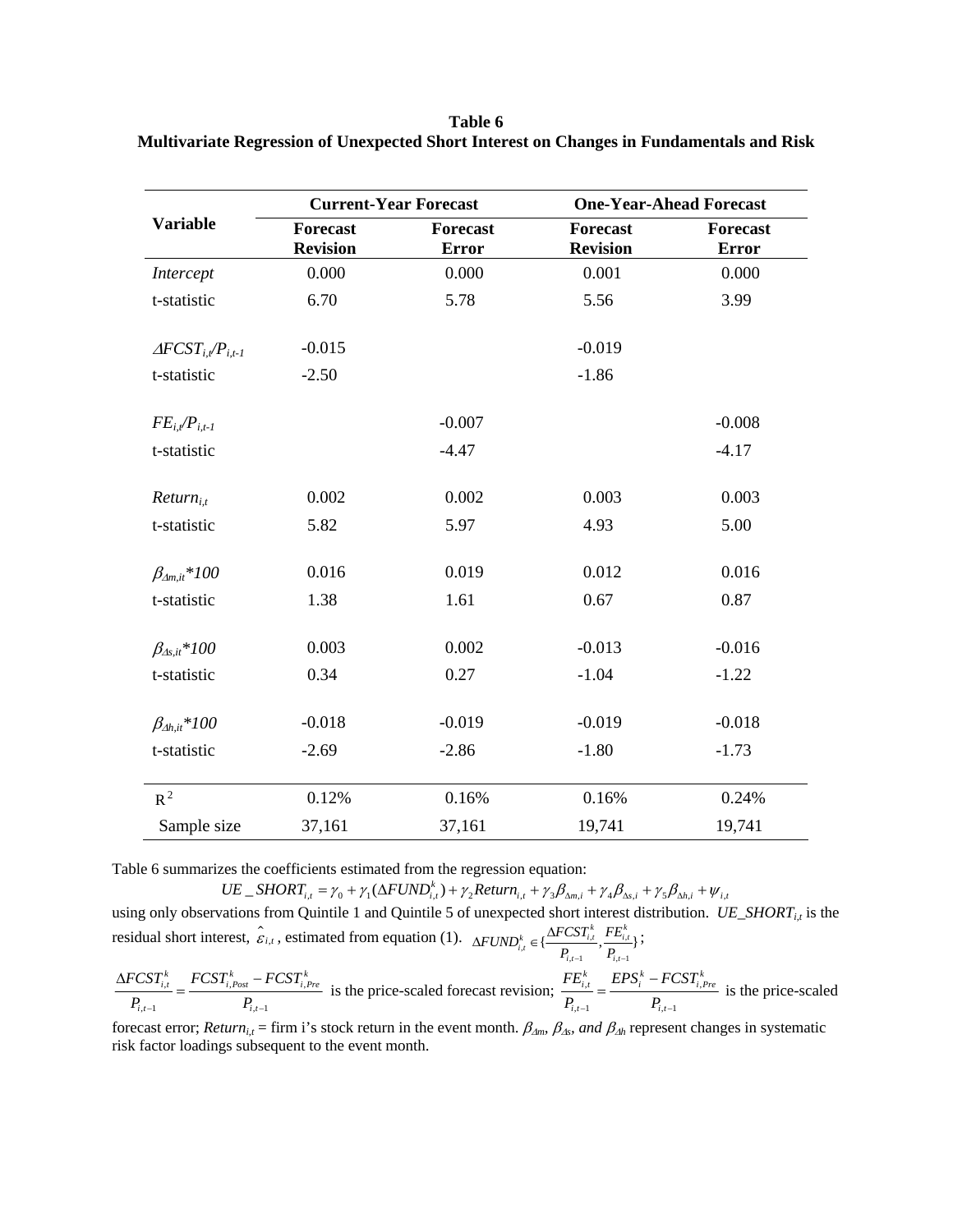# **Table 7 Analysis of Returns Subsequent to Unexpected Short Positions**

| <b>Return Period</b> | <b>Firms with Highest</b><br><b>Unexpected Short</b><br>Interest $(Q5)$ | <b>Firms with Lowest</b><br><b>Unexpected Short</b><br>Interest $(Q1)$ | Mean<br><b>Difference</b> | t-<br>statistic |
|----------------------|-------------------------------------------------------------------------|------------------------------------------------------------------------|---------------------------|-----------------|
| $Return_{t+1}$       | $0.98\%$ [-0.40%]                                                       | 1.88% [0.50%]                                                          | $-0.90\%$                 | $-4.82$         |
| $Return_{t+2}$       | 1.19% [-0.04%]                                                          | 1.39% [0.16%]                                                          | $-0.20%$                  | $-1.08$         |
| $Return_{t+3}$       | $0.89\%$ [-0.25%]                                                       | 1.41% [0.27%]                                                          | $-0.52\%$                 | $-2.75$         |
| $Return_{t+1,t+3}$   | 2.99% [-0.78%]                                                          | 4.52% [0.75%]                                                          | $-1.53\%$                 | $-4.54$         |
| $Return_{t+1,t+6}$   | 6.96% [-0.45%]                                                          | 9.49% [2.08%]                                                          | $-2.53\%$                 | $-4.66$         |

*Panel A: Descriptive Statistics on Returns Subsequent to Unexpected Short Interest* 

*Panel B: Results of Regressing 3-Month Cumulative Returns on Changes in Profitability and Risk*

|                                  | <b>Current-Year Forecast</b>       |                                 | <b>One-Year-Ahead Forecast</b>     |                                 |
|----------------------------------|------------------------------------|---------------------------------|------------------------------------|---------------------------------|
| <b>Variable</b>                  | <b>Forecast</b><br><b>Revision</b> | <b>Forecast</b><br><b>Error</b> | <b>Forecast</b><br><b>Revision</b> | <b>Forecast</b><br><b>Error</b> |
| Intercept                        | 0.043                              | 0.060                           | 0.039                              | 0.058                           |
| t-statistic                      | 24.57                              | 33.72                           | 16.49                              | 23.51                           |
| $\triangle FCST_{i,t}/P_{i,t-1}$ | 0.451                              |                                 | 0.824                              |                                 |
| t-statistic                      | 3.01                               |                                 | 3.59                               |                                 |
| $FE_{i,t}/P_{i,t-1}$             |                                    | 1.187                           |                                    | 0.902                           |
| t-statistic                      |                                    | 30.33                           |                                    | 21.68                           |
| $Return_{it}$                    | $-0.038$                           | $-0.062$                        | $-0.044$                           | $-0.057$                        |
| t-statistic                      | $-3.93$                            | $-6.64$                         | $-3.28$                            | $-4.37$                         |
| $\beta_{\Delta m, it}$ *100      | 0.054                              | 0.047                           | 0.049                              | 0.043                           |
| t-statistic                      | 18.72                              | 16.69                           | 12.07                              | 10.85                           |
| $\beta_{\Delta s, it} * 100$     | 0.000                              | 0.002                           | $-0.004$                           | $-0.001$                        |
| t-statistic                      | 0.17                               | 1.08                            | $-1.27$                            | $-0.24$                         |
| $\beta_{\Delta h,i}$ *100        | $-0.026$                           | $-0.023$                        | $-0.021$                           | $-0.021$                        |
| t-statistic                      | $-15.88$                           | $-13.91$                        | $-9.34$                            | $-9.36$                         |
| $R^2$                            | 1.23%                              | 3.59%                           | 0.95%                              | 3.19%                           |
| Sample size                      | 37,160                             | 37,160                          | 19,741                             | 19,741                          |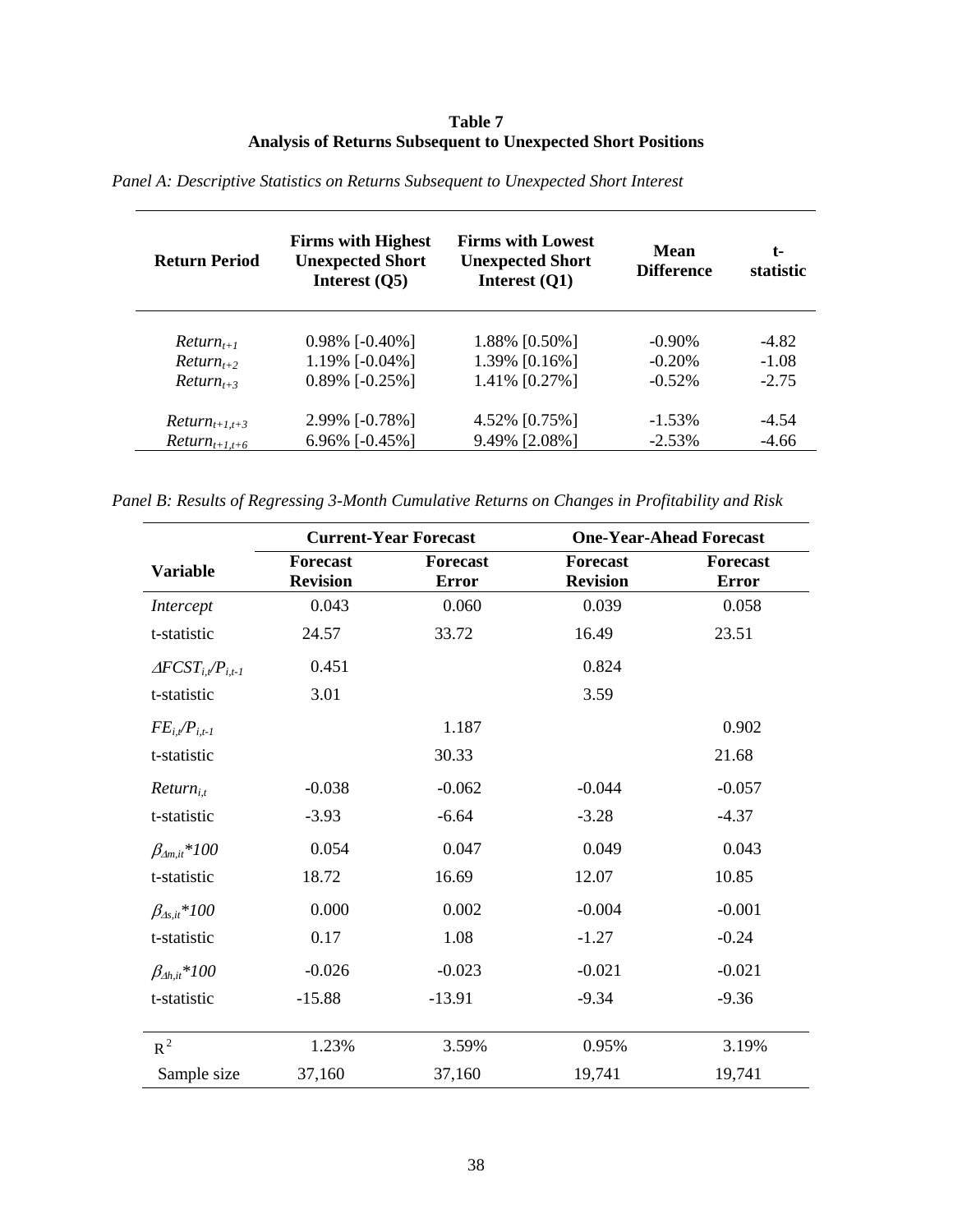|                                  | <b>Current-Year Forecast</b> |                                 |                             | <b>One-Year-Ahead Forecast</b>  |
|----------------------------------|------------------------------|---------------------------------|-----------------------------|---------------------------------|
| <b>Variable</b>                  | Forecast<br><b>Revision</b>  | <b>Forecast</b><br><b>Error</b> | Forecast<br><b>Revision</b> | <b>Forecast</b><br><b>Error</b> |
| Intercept                        | 0.091                        | 0.124                           | 0.082                       | 0.126                           |
| t-statistic                      | 32.17                        | 43.89                           | 22.64                       | 33.49                           |
| $\triangle FCST_{i,t}/P_{i,t-1}$ | 0.446                        |                                 | 0.345                       |                                 |
| t-statistic                      | 1.86                         |                                 | 0.97                        |                                 |
| $FE_{i,t}/P_{i,t-1}$             |                              | 2.293                           |                             | 1.920                           |
| t-statistic                      |                              | 36.66                           |                             | 30.11                           |
| $Return_{i,t}$                   | $-0.053$                     | $-0.105$                        | $-0.050$                    | $-0.090$                        |
| t-statistic                      | $-3.48$                      | $-6.97$                         | $-2.41$                     | $-4.50$                         |
| $\beta_{\text{A}_{m,i}}*100$     | 0.087                        | 0.075                           | 0.075                       | 0.062                           |
| t-statistic                      | 18.94                        | 16.50                           | 12.02                       | 10.18                           |
| $\beta_{\Delta s, it} * 100$     | 0.010                        | 0.014                           | 0.003                       | 0.009                           |
| t-statistic                      | 3.07                         | 4.27                            | 0.61                        | 2.18                            |
| $\beta_{\Delta h.i} * 100$       | $-0.042$                     | $-0.035$                        | $-0.030$                    | $-0.028$                        |
| t-statistic                      | $-15.77$                     | $-13.34$                        | $-8.38$                     | $-8.06$                         |
| Adj. $R^2$                       | 1.40%                        | 4.83%                           | 0.96%                       | 5.30%                           |
| ${\bf N}$                        | 37152                        | 37152                           | 19741                       | 19741                           |

*Panel C: Results of Regressing 6-Month Cumulative Returns on Changes in Profitability and Risk* 

Panel A summarizes the average raw returns of the extreme quintiles of the unexpected short interest distribution for each of the 3 months following the event month; we also show cumulative returns for 3-months and 6-months after the event month. The numbers in brackets are the market-adjusted returns. (Note that the mean difference and tstatistics for the difference in raw returns and the difference in market-adjusted returns are identical.) Panels B and C summarize the coefficients estimated from the regression equation:

 $Fut\_Return_{i,t+\tau} = \delta_0 + \delta_1(\Delta FUND_{i,t}^k) + \delta_2 Return_{i,t} + \delta_3 \beta_{\Delta m,i} + \delta_4 \beta_{\Delta s,i} + \delta_5 \beta_{\Delta h,i} + \psi_{i,t}$ , using only observations from Quintile 1 and Quintile 5 of unexpected short interest distribution. *Fut\_Return*<sub>it,t+τ</sub> is the 3-month (Panel B) or 6month (Panel C) cumulative returns after the event month.  $\Delta FUND_{i,t}^k \in \{\frac{\Delta FCSI_{i,t}^k}{P_{i,t-1}}, \frac{FE_{i,t}^k}{P_{i,t-1}}\}$  ${_{i,t}^{k}} \in {\frac{\Delta FCST_{i,t}^{k}}{P_{i,t-1}}, \frac{FE_{i,t}^{k}}{P_{i,t-1}}\}$  $FUND_{i,t}^k \in \{\frac{\Delta FCSI_{i,t}^k}{P_{i,t-1}}, \frac{FE_i^k}{P_{i,t-1}}\}$  $\Delta FUND_{i,t}^k \in \{\frac{\Delta FCSI_{i,t}^k}{P_{i,t-1}}, \frac{FE_{i,t}^k}{P_{i,t-1}}\}; \;\; \Delta FUND_{i,t}^k \in \{\frac{\Delta FCSI_{i,t}^k}{P_{i,t-1}}, \frac{FE_{i,t}^k}{P_{i,t-1}}\}$  ${_{i,t}^{k}} \in {\frac{\Delta FCST_{i,t}^{k}}{P_{i,t-1}}, \frac{FE_{i,t}^{k}}{P_{i,t-1}}\}$  $FUND_{i,t}^k \in \{\frac{\Delta FCSI_{i,t}^k}{P_{i,t-1}}, \frac{FE_i^k}{P_{i,t-1}}\}$  $\triangle FUND_{i,t}^k \in \{\frac{\triangle FCSI_{i,t}^k}{1}, \frac{FE_{i,t}^k}{1}, \frac{FE_{i,t}^k}{1}, \frac{FE_{i,t}^k}{1}, \frac{CFN}{1}, \frac{CFN}{1}, \frac{CFN}{1}, \frac{CFN}{1}, \frac{CFN}{1}, \frac{CFN}{1}, \frac{CFN}{1}, \frac{CFN}{1}, \frac{CFN}{1}, \frac{CFN}{1}, \frac{CFN}{1}, \frac{CFN}{1}, \frac{CFN}{1}, \frac{CFN}{1}, \frac{CFN}{1}, \frac{CFN}{1}, \frac{CFN}{1}, \frac{CFN}{1}, \frac{CFN}{1}, \$ 

$$
\frac{\Delta FCST_{i,t}^k}{P_{i,t-1}} = \frac{FCST_{i,Post}^k - FCST_{i,Pre}^k}{P_{i,t-1}}
$$
 is the price-scaled forecast revision; 
$$
\frac{FE_{i,t}^k}{P_{i,t-1}} = \frac{EPS_i^k - FCST_{i,Pre}^k}{P_{i,t-1}}
$$
 is the price-scaled

forecast error; *Return<sub>i,t</sub>* = firm i's stock return in the event month.  $\beta_{\Delta m}$ ,  $\beta_{\Delta s}$ , and  $\beta_{\Delta h}$  represent changes in systematic risk factor loadings subsequent to the event month.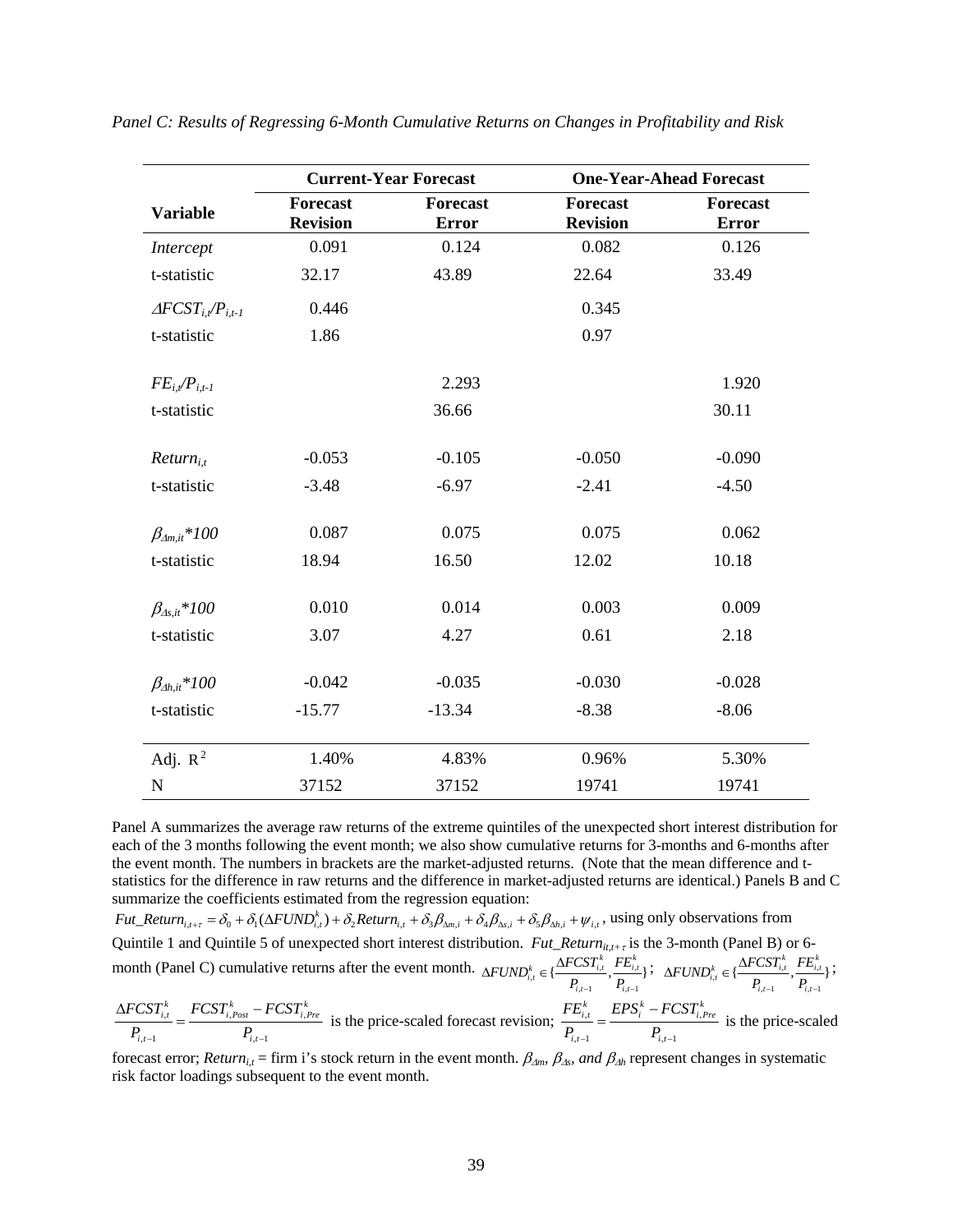#### **References**

- Aitken, M.J., A. Frino, M.S. McCorry, and P.L. Swan, 1998, Short sales are almost instantaneously bad news: Evidence from the Australian Stock Exchange, *Journal of Finance* 53, 2205-2223.
- Asquith, P., and L. Meulbroek, 1996, An empirical investigation of short interest, Working paper, Harvard Business School.
- Asquith, P., P.A. Pathak, and J.R. Ritter, 2004, Short interest and stock returns, Working paper, MIT Sloan School of Management.
- Brent, A., D. Morse, and E.K. Stice, 1990, Short interest: Explanations and tests, *Journal of Financial and Quantitative Analysis* 25, 273-289.
- Chen, S., T.J. Shevlin, Y.H. Tong, 2005, Does the pricing of financial reporting quality change around dividend changes? Working paper, University of Washington.
- Christophe, S.E., M.G. Ferri, and J.J. Angel, 2004, Short-selling prior to earnings announcements, *Journal of Finance* 59, 1845-1875.
- Daske, H., S.A. Richardson, and I. Tuna, 2005, Do short sale transactions precede bad news events? Working paper, The Wharton School, University of Pennsylvania.
- Dechow, P.M., A.P. Hutton, L.Meulbroek, and R.G. Sloan, 2001, Short sellers, fundamental analysis and stock returns, *Journal of Financial Economics* 61, 77-106.
- Dechow, P., R. Sloan and A. Sweeney. 1996. Causes and consequences of earnings manipulation: an analysis of firms subject to enforcement actions by the SEC. *Contemporary Accounting Research*, 13, 1: 1-36.
- Denis, D.K., J.J. McConnell, A.V. Ovtchinnikov, and Yun Yu, 2003, S&P 500 Index additions and earnings expectations, *Journal of Finance* 58, 1821-1840.
- Desai, H., S. Krishnamurthy, and K. Venkataraman, 2004, Do short sellers target firms with poor earnings quality?: Evidence from earnings restatements, Working Paper, Cox School of Business, Southern Methodist University.
- Desai, H., K. Ramesh, S. Ramu Thiagarajan, and Bala V. Balachandran, 2002, An investigation of the informational role of short interest in the Nasdaq market, *Journal of Finance* 57, 2263-2287.
- Fama, E., and K. French, 1993, Common risk factors in the returns on stocks and bonds, *Journal of Finance* 33, 3-56.
- Fama, E., and J. MacBeth, 1973, Risk, return and equilibrium: empirical tests, *Journal of Political Economy* 81, 607-636.
- Greene, W. H., 1993, *Econometric Analysis*, MacMillan Publishing Company, New York, 2cd edition.
- Grullon, G., R. Michaely, and B. Swaminathan, 2002, Are dividend changes a sign of firm maturity? *Journal of Business* 75, 387-424.